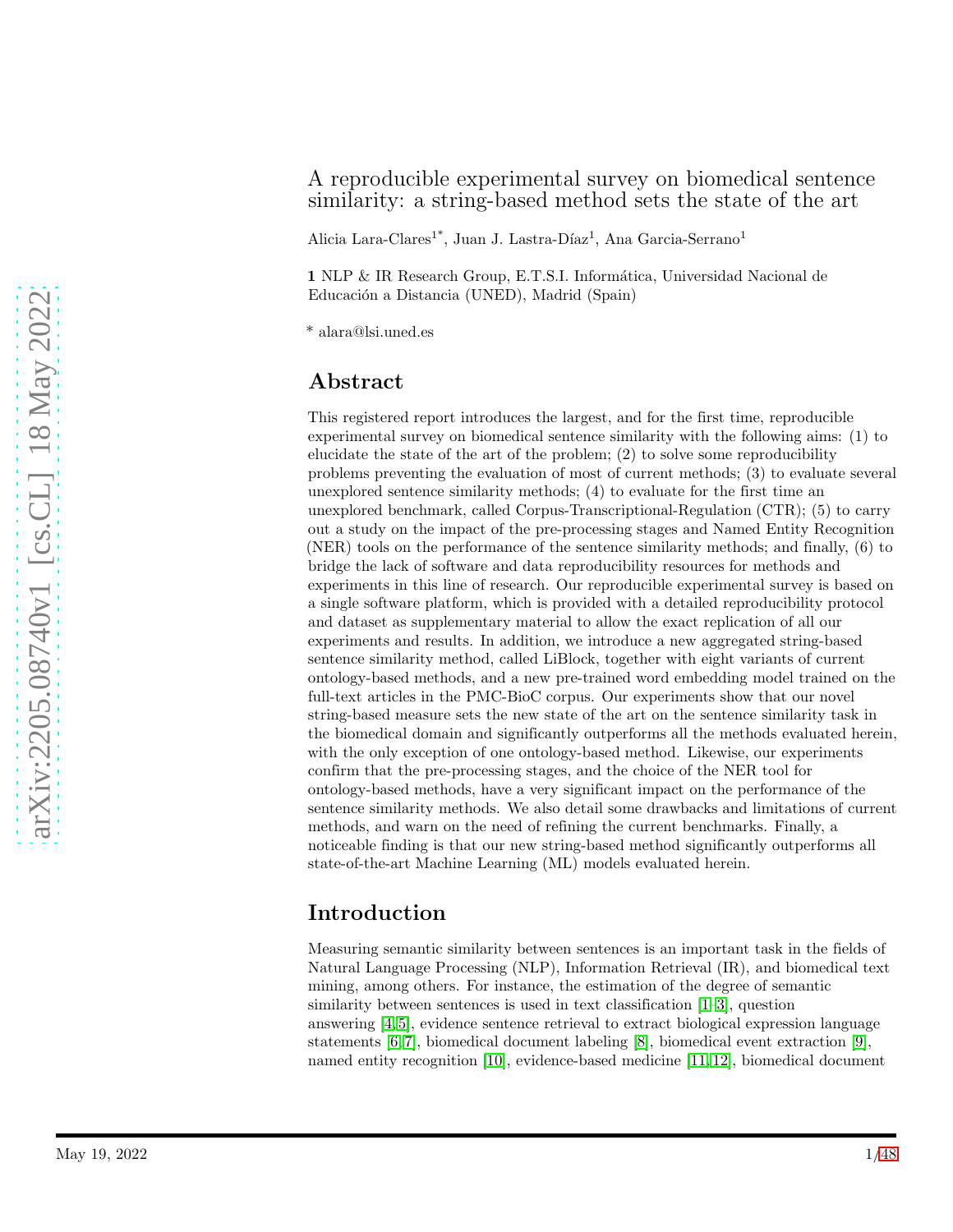clustering [\[13\]](#page-40-11), prediction of adverse drug reactions [\[14\]](#page-40-12), entity linking [\[15\]](#page-41-0), document summarization [\[16,](#page-41-1) [17\]](#page-41-2) and sentence-driven search of biomedical literature [\[18\]](#page-41-3), among other applications. In the question answering task, Sarrouti and El Alaomi [\[4\]](#page-40-2) build a ranking of plausible answers by computing the similarity scores between each biomedical question and the candidate sentences extracted from a knowledge corpus. Allot et al. [\[18\]](#page-41-3) introduce a system to retrieve the most similar sentences in the BioC biomedical corpus [\[19\]](#page-41-4) called Litsense [\[18\]](#page-41-3), which is based on the comparison of the user query with all sentences in the aforementioned corpus. Likewise, the relevance of the research in this area is endorsed by the proposal of recent conference series, such as SemEval [\[20–](#page-41-5)[25\]](#page-41-6) and BioCreative/OHNLP [\[26\]](#page-41-7), and works based on sentence similarity measures, such as the work of Aliguliyev [\[16\]](#page-41-1) in automatic document summarization, which shows that the performance of these applications depends significantly on the sentence similarity measures used.

The aim of any semantic similarity method is to estimate the degree of similarity between two textual semantic units as perceived by a human being, such as words, phrases, sentences, short texts, or documents. Unlike sentences from the language in general use whose vocabulary and syntax is limited both in extension and complexity, most sentences in the biomedical domain are comprised of a huge specialized vocabulary made up of all sort of biological and clinical terms, in addition to an uncountable list of acronyms, which are combined in complex lexical and syntactic forms.

Nowadays, there exist several works in the literature that experimentally evaluate multiple methods on biomedical sentence similarity. However, they are either theoretical or have a limited scope and cannot be reproduced. For instance, Kalyan et al. [\[27\]](#page-41-8), Khattak et al. [\[28\]](#page-42-0), and Alsentzer et al. [\[29\]](#page-42-1) introduce theoretical surveys on biomedical embeddings with a limited scope. On the other hand, the experimental surveys introduced by Sogancioglu et al. [\[30\]](#page-42-2), Blagec et al. [\[31\]](#page-42-3), Peng et al. [\[32\]](#page-42-4), and Chen et al. [\[33\]](#page-42-5) among other authors, cannot be reproduced because of the lack of source code and data to replicate both methods and experiments, or the lack of a detailed definition of their experimental setups. Likewise, there are other recent works whose results need to be confirmed. For instance, Tawfik and Spruit [\[34\]](#page-42-6) experimentally evaluate a set of pre-trained language models, whilst Chen et al. [\[35\]](#page-42-7) propose a system to study the impact of a set of similarity measures on a Deep Learning ensembled model, which is based on a Random Forest model [\[36\]](#page-42-8).

The main aim of this work is to introduce a comprehensive and very detailed reproducible experimental survey of methods on biomedical sentence similarity to elucidate the state of the problem by implementing our previous registered report protocol [\[37\]](#page-42-9). Our experiments are based on our software implementation and evaluation of all methods analyzed herein into a common and new software platform based on an extension of the Half-Edge Semantic Measures Library (HESML) [\[38,](#page-42-10) [39\]](#page-42-11), called  $\text{HESML}^1$  $\text{HESML}^1$  for Semantic Textual Similarity ( $\text{HESML-STS}$ ). All our experiments have been recorded into a Docker virtualization image that is provided as supplementary material together with our software [\[40\]](#page-42-12) and a detailed reproducibility protocol [\[41\]](#page-42-13) and dataset [\[42\]](#page-43-0) to allow the easy replication of all our methods, experiments, and results. This work is based on our previous experience developing reproducible research in a series of publications in the area, such as the experimental surveys on word similarity introduced in [\[43](#page-43-1)[–46\]](#page-43-2), whose reproducibility protocols and datasets [\[47,](#page-43-3) [48\]](#page-43-4) are detailed and independently confirmed in two companion reproducible papers [\[38,](#page-42-10) [49\]](#page-43-5), and a reproducible benchmark on semantic measures libraries for the biomedical domain [\[39\]](#page-42-11). Finally, we refer the reader to our previous work [\[37\]](#page-42-9) for a very detailed review of the literature on sentence similarity measures,

<span id="page-1-0"></span><sup>1</sup><http://hesml.lsi.uned.es>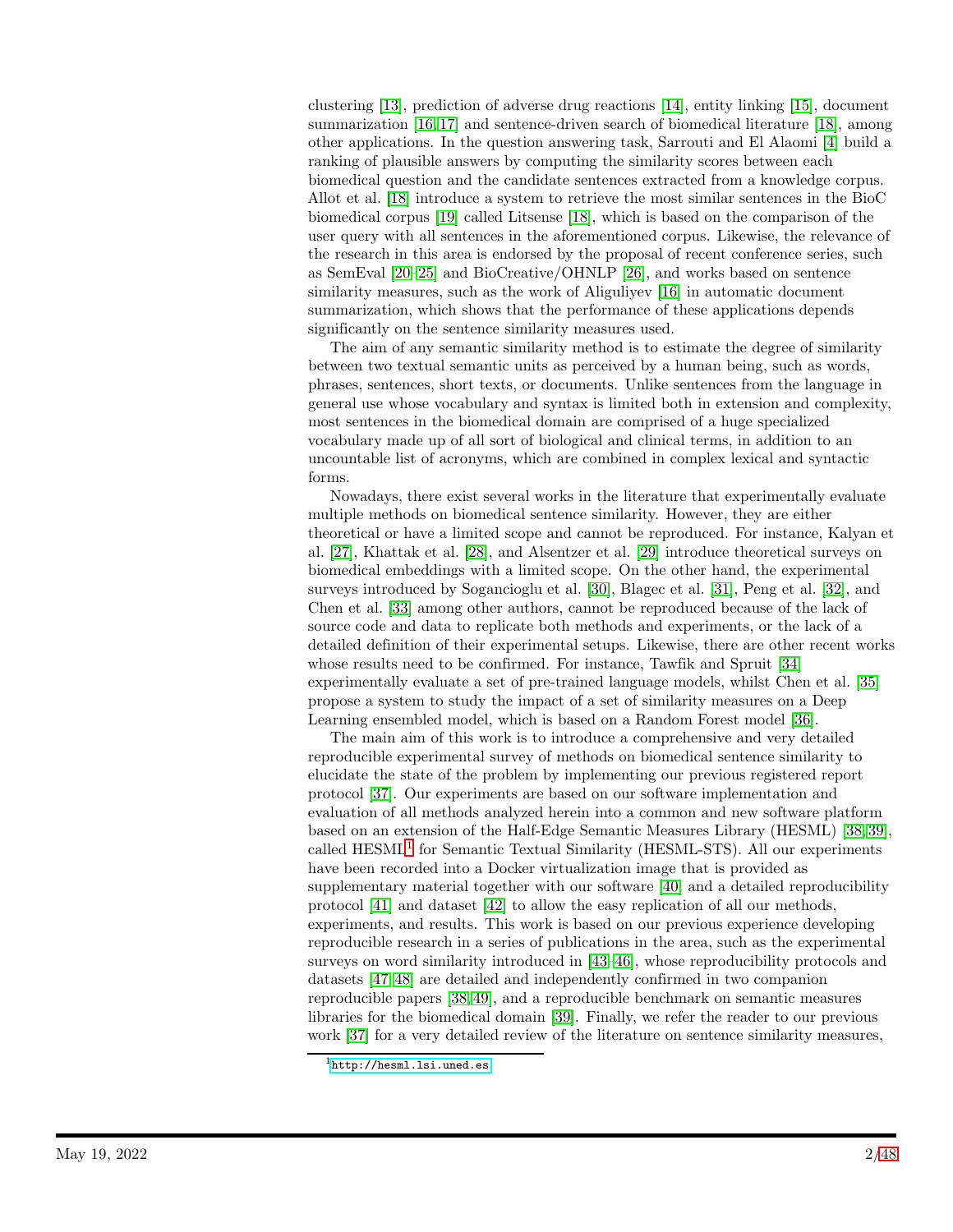which is omitted herein because of the lack of room and to avoid being redundant.

### Main motivations and research questions

Our main motivation is the lack of a comprehensive and reproducible experimental survey on biomedical sentence similarity that allows setting the state of the problem in a sound and reproducible way, as detailed in our previous registered report protocol [\[37\]](#page-42-9). Our main research questions are as follows:

- RQ1 Which methods get the best results on biomedical sentence similarity?
- RQ2 Is there a statistically significant difference between the best-performing methods and the remaining ones?
- RQ3 What is the impact of the biomedical Named Entity Recognition (NER) tools on the performance of the methods on biomedical sentence similarity?
- RQ4 What is the impact of the pre-processing stage on the performance of the methods on biomedical sentence similarity?
- RQ5 What are the main drawbacks and limitations of current methods on biomedical sentence similarity?

A second motivation is implementing a set of unexplored methods based on adaptations from other methods proposed for the general language domain. A third motivation is the evaluation in the same software platform of the three known benchmarks on biomedical sentence similarity reported in the literature as follows: the Biomedical Semantic Similarity Estimation System (BIOSSES) [\[30\]](#page-42-2) and Medical Semantic Textual Similarity (MedSTS) [\[50\]](#page-43-6) datasets, as well as the evaluation for the first time of the Microbial Transcriptional Regulation (CTR) [\[51\]](#page-43-7) dataset in a sentence similarity task, despite it having been previously evaluated in other related tasks, such as the curation of gene expressions from scientific publications [\[52\]](#page-43-8). A fourth motivation is a study on the impact of the pre-processing stage and NER tools on the performance of the sentence similarity methods, such as that done by Gerlach et al. [\[53\]](#page-43-9) for stop-words in topic modeling task. And finally, our fifth motivation is the lack of reproducibility software and data resources on this task, which allow an easy replication and confirmation of previous methods, experiments, and results in this line of research, as well as encouraging the development and evaluation of new sentence similarity methods.

## Definition of the problem and contributions

The two main research problems tackled in this work are the design and implementation of a large and reproducible experimental survey on sentence similarity measures for the biomedical domain, and the evaluation of a set of unexplored methods based on adaptations from previous methods used in the general language domain. Our main contributions are as follows: (1) the largest, and for the first time, reproducible experimental survey on biomedical sentence similarity; (2) the first collection of self-contained and reproducible benchmarks on biomedical sentence similarity; (3) the evaluation of a set of previously unexplored methods, such as a new string-based sentence similarity method, based on Li et al. [\[54\]](#page-43-10) and Block distance [\[55\]](#page-44-0), eight variants of the current ontology-based methods from the literature based on the work of Sogancioglu et al. [\[30\]](#page-42-2), and a new pre-trained Word Embedding (WE) model based on FastText [\[56\]](#page-44-1) and trained on the full-text of articles in the PMC-BioC corpus [\[19\]](#page-41-4); (4) the evaluation for the first time of an unexplored benchmark, called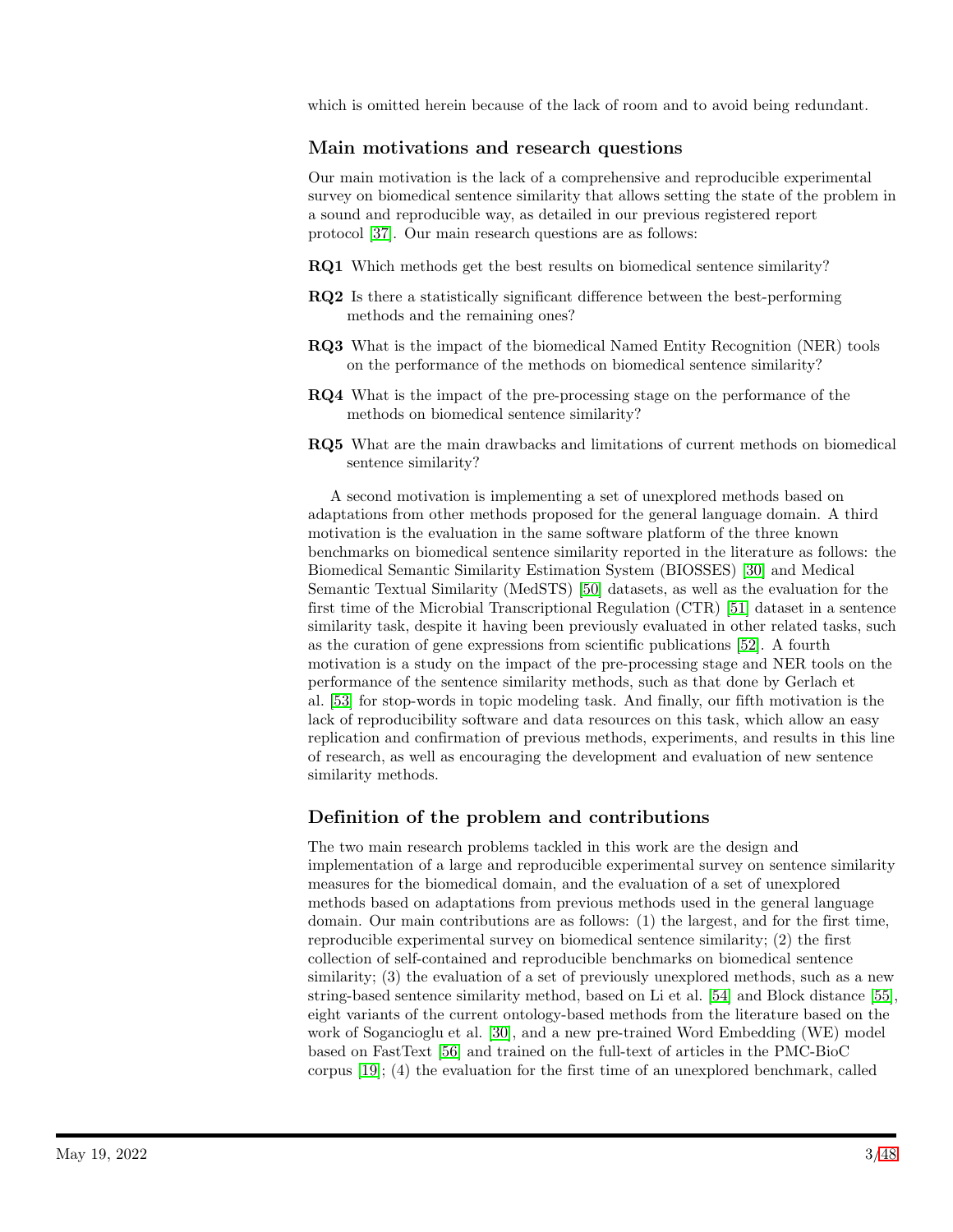CTR [\[51\]](#page-43-7); (5) the study on the impact of the pre-processing stage and Named Entity Recognition (NER) tools on the performance of the sentence similarity methods; (6) the integration for the first time of most sentence similarity methods for the biomedical domain into the same software library, called HESML-STS, which is available both in Github  $^2$  $^2$  and in a reproducible dataset [\[42\]](#page-43-0); (7) a detailed reproducibility protocol together with a collection of software tools and datasets provided as supplementary material to allow the exact replication of all our experiments and results; and finally, (8) an analysis of the drawbacks and limitations of the current state-of-the-art methods.

The rest of the paper is structured as follows. First, we introduce a collection of new sentence similarity methods evaluated herein for the first time. Next, we describe a detailed experimental setup for our experiments on biomedical sentence similarity and introduce our experimental results. Then, we discuss our results and answer the research questions detailed above. Subsequently, we introduce our conclusions and future work. Finally, we introduce three appendices with supplementary material as follows. Appendix A introduces all statistical significance results of our experiments, whilst Appendix B introduces all data tables reporting the performance of all methods with all pre-processing configurations evaluated herein, and the Appendix C introduces a reproducibility protocol detailing a set of step-by-step instructions to allow the exact replication of all our experiments, which is published at <protocols.io> [\[41\]](#page-42-13).

# The new sentence similarity methods

This section introduces a new string-based sentence similarity method based on the aggregation of the Li et al. [\[54\]](#page-43-10) similarity and Block distance [\[55\]](#page-44-0) measures, called LiBlock, as well as eight new variants of the ontology-based methods proposed by Sogancioglu et al. [\[30\]](#page-42-2), and a new pre-trained word embedding model based on FastText [\[56\]](#page-44-1) and trained on the full-text of the articles in the PMC-BioC corpus [\[19\]](#page-41-4).

## The new LiBlock string-based method

Two key advantages of the family of string-based methods are as follows. Firstly, they can be very efficiently computed because they do not require the use of external knowledge or pre-trained models, and secondly, they obtain competitive results as shown in table [8.](#page-20-0) However, the string-based methods do not capture the semantics of the words in the sentence, which prevent them from recognizing semantic relationships between words, such as synonymy and meronymy among others. On the other hand, the family of ontology-based methods capture the semantic relationships between words in a sentence pair and obtain state-of-the-art results in the sentence similarity task for the biomedical domain, as shown in table [8.](#page-20-0) However, the effectiveness of ontology-based methods depends on the lexical coverage of the ontologies and the ability to recognize automatically the underlying concepts in sentences by using Named Entity Recognition (NER) and Word Sense Desambiguation (WSD) tools, whose coverage and performance could be limited in several application domains. Precisely, the NER task is still an open problem [\[57\]](#page-44-2) in the biomedical domain because of the vast biomedical vocabulary and the complex lexical and syntactic forms found in the biomedical literature. Otherwise, the methods based on pre-trained word embedding models provide a broader lexical coverage than the ontology-based ones and obtain better results. However, the methods based on word embeddings do not significantly outperform all ontology-based measures in a word similarity task [\[46\]](#page-43-2) in

<span id="page-3-0"></span><sup>2</sup>[https://github.com/jjlastra/HESML/tree/HESML-STS\\_master\\_dev](https://github.com/jjlastra/HESML/tree/HESML-STS_master_dev)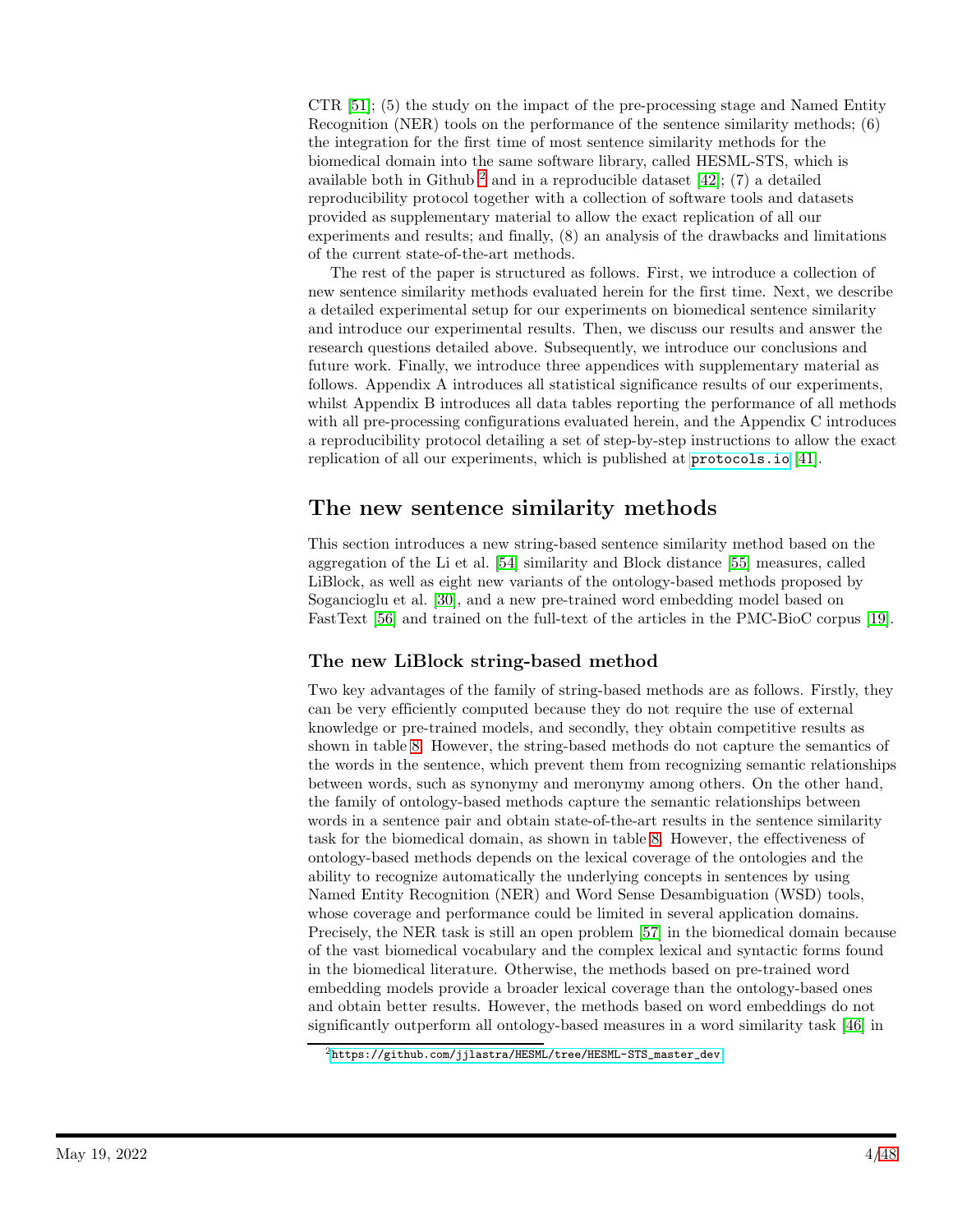addition to requiring large corpus for training, a complex training phase, and more computational resources than the families of string-based and ontology-based methods.

To overcome the drawbacks and limitations of the string-based and ontology-based methods detailed above, we propose here a new aggregated string-based measure called LiBlock and denoted by  $\text{sim}_{LiBk}$  henceforth, which is based on the combination of a similarity measure derived from the Block Distance [\[55\]](#page-44-0) and an adaptation from the ontology-based similarity measure introduced by Li et al. [\[54\]](#page-43-10) that removes the use of ontologies, such as WordNet [\[58\]](#page-44-3) or Systematized Nomenclature of Medicine Clinical Terms (SNOMED-CT) [\[59\]](#page-44-4). The LiBlock similarity measure obtains the best results in combination with the cTAKES NER tool [\[60\]](#page-44-5), which allows the detection of synonyms of CUI concepts. Nevertheless, the LiBlock method obtains competitive results regarding the state-of-the-art methods with no use, either implicitly or explicitly, of an ontology, as detailed in table [12.](#page-22-0)

The  $sim_{LiBk}$  method detailed in equation [\(1\)](#page-5-0) is defined by the linear aggregation of an adaptation of the Li et al. [\[54\]](#page-43-10) measure, called  $sim_{LiAd}$  [\(3\)](#page-5-1), and a similarity measure derived from the Block Distance measure [\[55\]](#page-44-0), called  $sim_{Bk}$  [\(2\)](#page-5-2). Let be  $L_{\Sigma}$ the set of word sequences in a universal unseen alphabet  $\Sigma$ , the  $\sin\mu_{LBk}$  function returns a value between 0 and 1 which indicates the similarity score between two input sentences, as defined in equation [1.](#page-5-0) The  $\text{sim}_{Bk}$  function is based on the computation of the word frequencies  $fr(w_i, s_j)$  for each input sentence  $s_1$  and  $s_2$  and their concatenation  $s_1 + s_2$ , as detailed in equation [\(2\)](#page-5-2). The auxiliary function  $fr(w_i, s_j)$ returns the frequency of a word  $w_i$  in the word sequence  $s_j$ , whilst the function  $fr(w_i, s_1 + s_2)$  returns the number of occurrences of the word  $w_i$  in the concatenation of the two word sequences, denoted by  $s_1 + s_2$ . On the other hand, the  $\text{sim}_{\text{LiAd}}$ function takes two word sets obtained by invoking the  $\sigma$  function [\(5\)](#page-5-3) with the sentences  $s_1$  and  $s_2$ , and then it computes the cosine similarity of the two binary semantic vectors corresponding to invoke the  $\varphi(S_1)$  function [\(4\)](#page-5-4) with the  $\sigma(s_1)$  and  $\sigma(s_2)$  word sets. Finally, the  $\text{sim}_{\text{LiBk}}$  score is defined by either the linear combination of  $\sin B_k$  and  $\sin L_i A_d$ , as detailed in equation [\(1\)](#page-5-0), or  $\sin B_k$  if  $\sin L_i A_d$  is 0.

A walk-through example. Algorithm [1](#page-4-0) details the step-by-step procedure to compute the  $sim_{LiBk}$  function, whilst figure [1](#page-6-0) shows the pipeline for calculating the LiBlock similarity score defined in equation [1,](#page-5-0) as well as an example for illustrating an end-to-end calculation of the  $\sin_{LiBk}$  similarity score of two sentences.

<span id="page-4-0"></span>

|                                                                      | Algorithm 1 LiBlock sentence similarity measure for two input pre-processed sen- |
|----------------------------------------------------------------------|----------------------------------------------------------------------------------|
| tences.                                                              |                                                                                  |
| 1: function SIMLIBLOCK $(s_1, s_2)$                                  | $\triangleright$ being $s_1, s_2$ word sequences $\in L_{\Sigma}$                |
| $S_1 \leftarrow \sigma(s_1)$<br>2:                                   | $\triangleright$ word set sentence 1                                             |
| $S_2 \leftarrow \sigma(s_2)$<br>3:                                   | $\triangleright$ word set sentence 2                                             |
| $D \leftarrow S_1 \cup S_2$<br>4:                                    | $\triangleright$ construct the dictionary D                                      |
| $b_1 \leftarrow \varphi(S_1)$<br>5:                                  | $\triangleright$ construct the semantic binary vector $b_1$                      |
| $b_2 \leftarrow \varphi(S_2)$<br>6:                                  | $\triangleright$ construct the semantic binary vector $b_2$                      |
| $score_{LiAd} \leftarrow sim_{LiAd}(b_1, b_2)$<br>7:                 | $\triangleright$ compute LiAdapted similarity                                    |
| $score_{Bk} \leftarrow sim_{Bk}(s_1, s_2)$<br>8:                     | $\triangleright$ compute Block Distance similarity                               |
| $score_{LiBk} \leftarrow sim_{LiBk}(score_{LiAd}, score_{Bk})$<br>9: | $\triangleright$ compute LiBlock similarity                                      |
| return $score_{LiBk}$<br>10:                                         |                                                                                  |
| $11:$ end function                                                   |                                                                                  |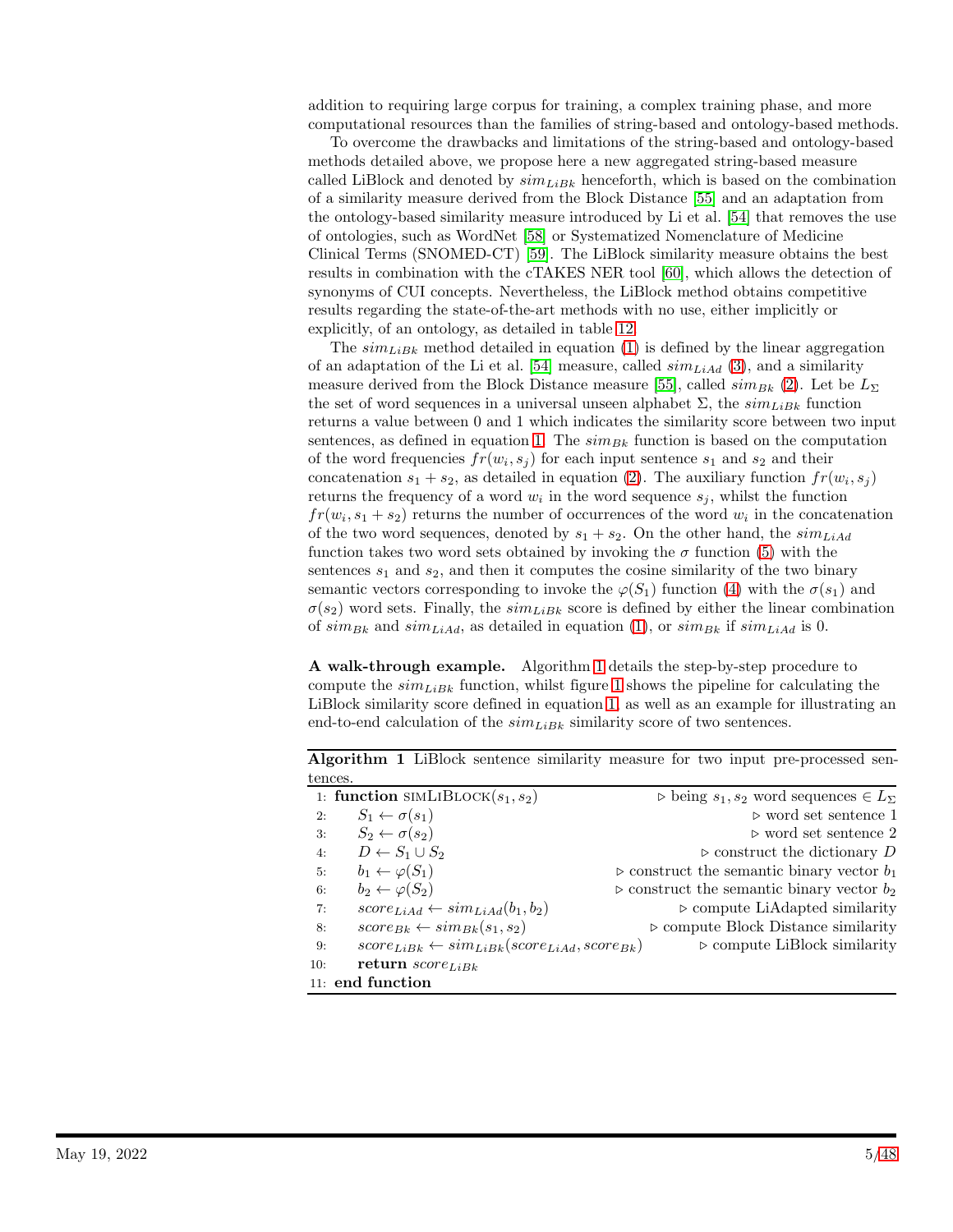#### <span id="page-5-4"></span><span id="page-5-2"></span><span id="page-5-1"></span><span id="page-5-0"></span>(LiBlock similarity) (1)

 $sim_{LibR}: L_{\Sigma} \times L_{\Sigma} \rightarrow [0,1] \subset \mathbb{R}, L_{\Sigma} = \{\text{word sequences in alphabet } \Sigma\}$ 

$$
sim_{LibR}(s_1, s_2) = \begin{cases} \n\begin{aligned}\n\quad & \text{sim}_{Bk}(s_1, s_2), \\
\frac{1}{2}\text{sim}_{Bk}(s_1, s_2) + \frac{1}{2}\text{sim}_{LiAd}(\sigma(s_1), \sigma(s_2)),\n\end{aligned}\n\end{cases} \quad \text{otherwise}
$$

$$
sim_{Bk}: L_{\Sigma} \times L_{\Sigma} \to [0, 1] \subset \mathbb{R}, \qquad \text{(Block distance)} \qquad (2)
$$

$$
sim_{Bk}(s_1, s_2) = 1 - \frac{\sum_{i=1}^{|D|} |fr(w_i, s_1) - fr(w_i, s_2)|}{\sum_{i=1}^{|D|} fr(w_i, s_1 + s_2)}, \quad D = \sigma(s_1) \cup \sigma(s_2) \in \mathcal{P}(\Sigma)
$$

$$
sim_{LiAd}: \mathcal{P}(D) \times \mathcal{P}(D) \to [0,1] \subset \mathbb{R}, \qquad \qquad \text{(Li's score adaptation)} \qquad (3)
$$

$$
sim_{LiAd}(S_1, S_2) = \frac{\varphi(S_1) \cdot \varphi(S_2)}{||\varphi(S_1)|| \cdot ||\varphi(S_2)||}
$$

$$
\varphi : \mathcal{P}(D) \to \{0, 1\}^{|D|}, \qquad \text{(binary vector constructor)} \qquad (4)
$$

$$
\varphi(S) = (b_1, b_2, \dots, b_{|D|}), \quad b_i = \begin{cases} 1, w_i \in D \\ 0, w_i \notin D \end{cases}
$$

<span id="page-5-3"></span>
$$
\sigma: L_{\Sigma} \to \mathcal{P}(\Sigma), \qquad \text{(word set generator)} \quad (5)
$$

$$
\sigma(s) = \{ w \in \Sigma : \exists k \in [1, \text{length}(s)] \text{ such that } s_k = w \}
$$

### The eight new variants of current ontology-based methods

The current family of ontology-based methods for biomedical sentence similarity proposed by Sogancioglu et al. [\[30\]](#page-42-2) is based on the ontology-based semantic similarity between word and concepts within the sentences to be compared. Thus, this later family of methods defines a framework in which we can design new variants by exploring other word similarity measures. For this reason, we propose herein the evaluation of a set of new ontology-based sentence similarity measures based on two different unexplored notions as follows: (1) the evaluation of state-of-the-art word similarity measures from the general domain [\[46\]](#page-43-2) not evaluated in the biomedical domain yet; and (2) the evaluation of several ontology-based word similarity measures based on a recent and very efficient shortest-path algorithm, called Ancestors-based Shortest-Path Length (AncSPL) [\[39\]](#page-42-11), which is a fast approximation of the Dijkstra's algorithm [\[61\]](#page-44-6) for taxonomies that is introduced with the first HESML version for the biomedical domain [\[39\]](#page-42-11).

Thus, we propose here the evaluation based on the combination of WBSM and UBSM methods with the path-based word similarity methods as follows: WBSM-Rada  $(M7)$ ; WBSM-cosJ&C  $(M9)$ ; WBSM-coswJ&C  $(M10)$ ; WBSM-Cai  $(M11)$ ; UBSM-Rada (M12); UBSM-cosJ&C (M14); UBSM-coswJ&C (M15); and UBSM-Cai (M16). The detailed information about this later method is shown in table [3.](#page-9-0)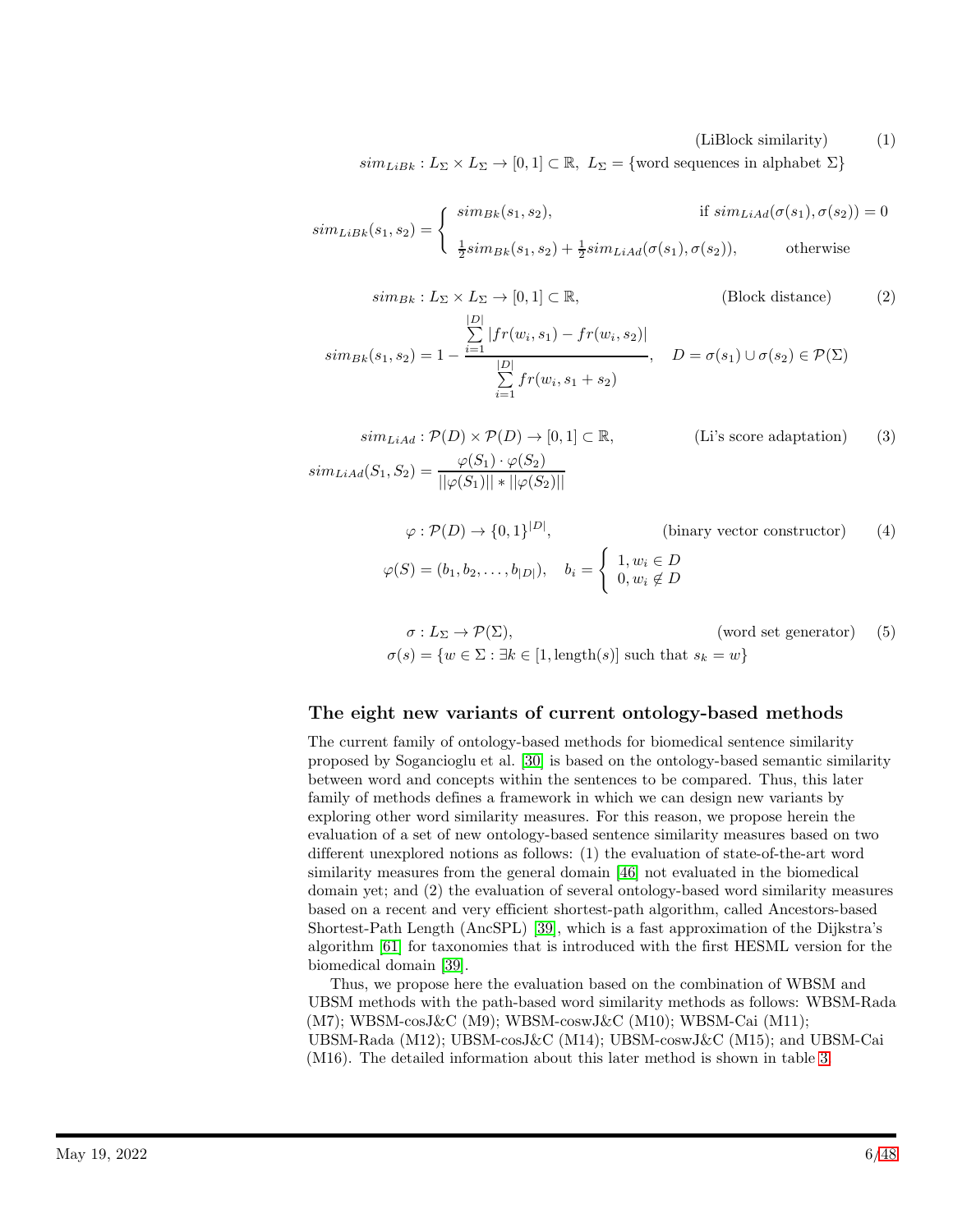<span id="page-6-0"></span>Fig 1. This figure details the workflow for computing the new LiBlock measure and an example illustrating a use case of the workflow following the steps defined in algorithm [1.](#page-4-0)



- Input : Raw  $s_1 \leftarrow$  "Lung tumour formation in mice by oncogenic KRAS requires formation Craf, but not Braf."
	- Raw  $s_2 \leftarrow$  "The oncogenic activity of mutant Kras appears dependent" on functional Craf but not on Braf."
- step 1:  $s_1 \leftarrow \{c0280089,$  formation, mice, oncogenic, c1537502, requires, formation, craf, c0812241}
	- $s_2 \leftarrow$  {oncogenic, activity, mutant, c1537502, appears, dependent, functional, craf, c0812241}
- step 2:  $S_1 \leftarrow \{c0280089,$  formation, mice, oncogenic, c1537502, requires, craf, c0812241}
- step 3:  $S_2 \leftarrow$  {oncogenic, activity, mutant, c1537502, appears,

dependent, functional, craf, c0812241}

step 4:  $D \leftarrow \{c0280089,$  formation, mice, oncogenic, c1537502, requires,

craf, c0812241, activity, mutant, appears, dependent, functional}

- step 5:  $b_1 \leftarrow \{1, 1, 1, 1, 1, 1, 1, 1, 0, 0, 0, 0, 0\}$
- step 6:  $b_2 \leftarrow \{0, 0, 0, 1, 1, 0, 1, 1, 1, 1, 1, 1, 1\}$
- step 7:  $sim_{LiAd} \leftarrow 0.471$
- step 8:  $\text{sim}_{Bk} \leftarrow 0.444$
- step 9:  $sim_{LiBk} \leftarrow 0.458$

## The new pre-trained word embedding model

Current sentence similarity methods based on the evaluation of pre-trained embedding models are mostly trained using PubMed Central (PMC) Open Access dataset <sup>[3](#page-6-1)</sup>, or Medical Information Mart for Intensive Care (MIMIC-III) clinical notes [\[62\]](#page-44-7). However, as far as we know, there are no models in the literature trained on the full text of the

<span id="page-6-1"></span><sup>3</sup><https://www.ncbi.nlm.nih.gov/labs/pmc/>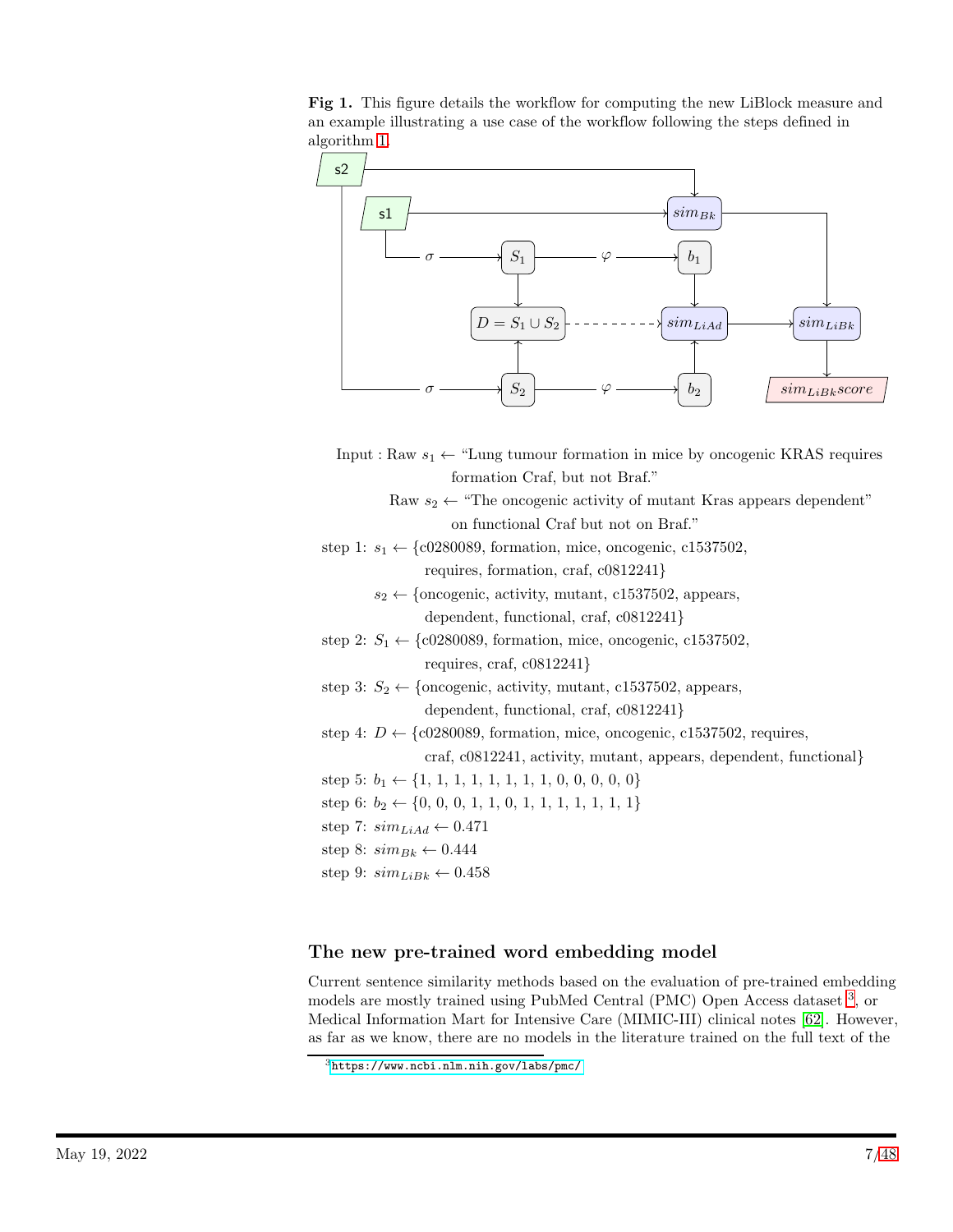articles in the PMC-BioC corpus [\[19\]](#page-41-4). Therefore, we propose evaluating a new FastText [\[56\]](#page-44-1) word embedding model trained on the aforementioned BioC corpus. FastText overcomes one significant limitation of other methods, such as word2vec [\[63\]](#page-44-8) and GloVe [\[64\]](#page-44-9), which ignore the morphology of words by assigning a vector to each word in the vocabulary. For a more detailed review of the family of word embedding methods, we refer the authors to the recent reproducible survey by Lastra-Díaz et al. [\[46\]](#page-43-2). The configuration parameters for training this model are detailed in table [4,](#page-10-0) and all the necessary information and resources for evaluating it are available in our reproducibility dataset [\[42\]](#page-43-0), as detailed in table [6.](#page-17-0)

# The reproducible experimental survey

This section introduces a detailed experimental setup to evaluate and compare all the sentence similarity methods for the biomedical domain proposed in our primary work [\[37\]](#page-42-9), together with the new methods introduced herein. The main aims of our experiments are as follows: (1) the evaluation of most of known methods for biomedical sentence similarity onto the three biomedical datasets shown in table [1,](#page-7-0) and implemented in the same software platform; (2) the evaluation of a set of new sentence similarity methods adapted from their definitions for the general-language domain; (3) the evaluation of a new sentence method called LiBlock introduced in this work, eight variants of the current ontology-based methods from the literature based on the work of Sogancioglu et al. [\[30\]](#page-42-2), and a new word embedding model based on FastText and trained on the full-text of articles in the PMC-BioC corpus [\[19\]](#page-41-4); (4) the setting of the state of the art of the problem in a sound and reproducible way; (5) the replication and independent confirmation of previously reported methods and results; (6) a study on the impact of different pre-processing configurations on the performance of the sentence similarity methods; (7) a study on the impact of different Name Entity Recognition (NER) tools, such as MetaMap [\[65\]](#page-44-10) and clinic Text Analysis and Knowledge Extraction System (cTAKES) [\[60\]](#page-44-5), onto the performance of the sentence similarity methods; (8) the evaluation for the first time of the CTR [\[51\]](#page-43-7) dataset; (9) the identification of the main drawbacks and limitations of current methods; and finally, (10) a detailed statistical significance analysis of the results.

<span id="page-7-0"></span>Table 1. Benchmarks on biomedical sentence similarity evaluated in this work.

| Dataset      | $\#\text{pairs}$ | Corresponding file (*.tsv) in HESML-STS distribution |
|--------------|------------------|------------------------------------------------------|
| BIOSSES [30] | 100              | BIOSSESNormalized.tsv                                |
| MedSTS [50]  | 1.068            | CTRNormalized_averagedScore.tsv                      |
| CTR $[51]$   | 170.             | MedStsFullNormalized.tsv                             |

### Selection of methods

The criteria for the selection of the sentence similarity methods evaluated herein is as follows: (a) all the methods that have been evaluated in BIOSSES and MedSTS datasets; (b) a selection of methods that have not been evaluated in the biomedical domain yet; (c) a collection of new variants or adaptations of methods previously proposed for the general or biomedical domain, which are evaluated for the first time in this work, such as the WBSM-cosJ &C  $[30, 39, 44, 66]$  $[30, 39, 44, 66]$  $[30, 39, 44, 66]$  $[30, 39, 44, 66]$ ,

WBSM-coswJ&C [\[30,](#page-42-2) [39,](#page-42-11) [44,](#page-43-11) [66\]](#page-44-11), WBSM-Cai [\[30,](#page-42-2) [39,](#page-42-11) [67\]](#page-44-12), UBSM-cosJ&C [\[30,](#page-42-2) [39,](#page-42-11) [44,](#page-43-11) [66\]](#page-44-11), UBSM-coswJ&C [\[30,](#page-42-2) [39,](#page-42-11) [44,](#page-43-11) [66\]](#page-44-11), and UBSM-Cai [30, 39, [67\]](#page-44-12) methods detailed in tables [3](#page-9-0) and [4;](#page-10-0) and (d) a new string-based method based on Li et al. [\[54\]](#page-43-10) introduced in this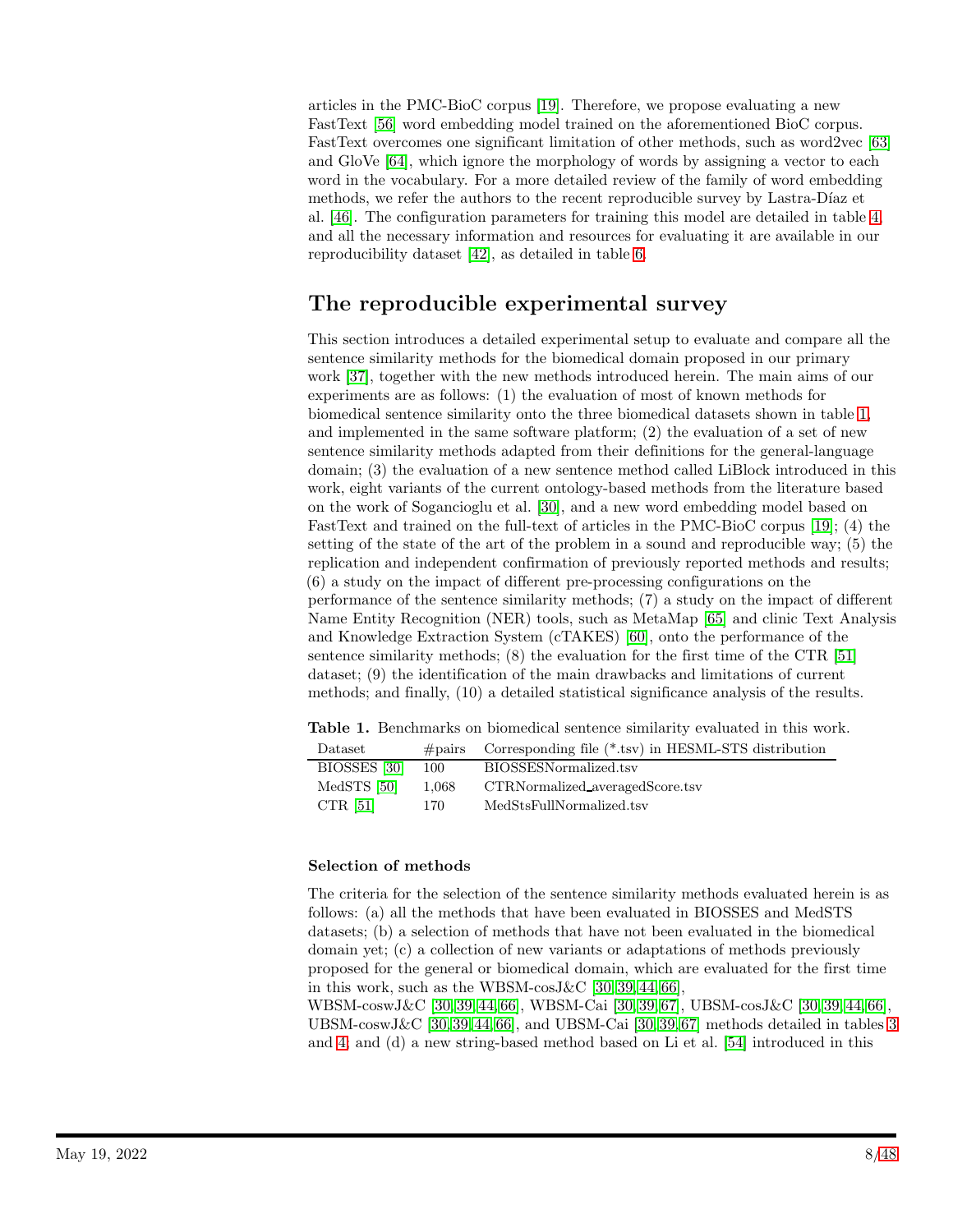work. For a more detailed description of the selection criteria of the methods, we refer the reader to our registered report protocol [\[37\]](#page-42-9).

Tables [2](#page-8-0) and [3](#page-9-0) detail the configuration of the string-based measures and ontology-based measures that are evaluated herein, respectively. Both WBSM and UBSM methods are evaluated in combination with the following word and concept similarity measures: Rada et al. [\[68\]](#page-44-13), Jiang&Conrath [\[69\]](#page-44-14), and three state-of-the-art unexplored measures, called  $\cos\frac{J\mathcal{L}}{S}$  [\[39,](#page-42-11) [44\]](#page-43-11),  $\cos\frac{J\mathcal{L}}{S}$  [39, 44], and Cai et al. [39, [67\]](#page-44-12). The word similarity measure which reports the best results is used to evaluate the COM method [\[30,](#page-42-2) [68\]](#page-44-13). Table [4](#page-10-0) details the sentence similarity methods based on the evaluation of pre-trained character, word, and Sentence Embedding (SE) models that are evaluated in this work. Finally, table [5](#page-11-0) details the pre-trained language models that are evaluated in our experiments.

<span id="page-8-0"></span>Table 2. Detailed setup for the string-based sentence similarity measures which are evaluated in this work. All the string-based measures follow the implementation of Sogancioglu et al. [\[30\]](#page-42-2), who use the Simmetrics library [\[70\]](#page-44-15). LiBlock method proposed herein is an adaptation from Li et al. [\[54\]](#page-43-10) combined with a string-based measure, as  $det$ ailed in  $th$ 

|                | retaned in the previous section. |                                                                                                                                                                                                |
|----------------|----------------------------------|------------------------------------------------------------------------------------------------------------------------------------------------------------------------------------------------|
| ID             | Method                           | Detailed setup of each method                                                                                                                                                                  |
| M1             | $Qgram$ [71]                     | $sim(a,b) = \frac{2 \times  q-grams(a) \cup q-grams(b) }{ q-grams(a) + q-grams(b) }, \text{ being } a$<br>and b sets of q words, and with $q = 3$ .                                            |
| M <sub>2</sub> | Jaccard $\left[72,73\right]$     | $\text{sim}(a, b) = \frac{ a \cup b }{ a \cap b }$ , being a and b sets of words<br>of the first and second sentence respectively.                                                             |
| M3             | Block distance<br>$[55]$         | $sim(s_1, s_2) = 1 - \frac{\sum_{i=1}^{ L }  fr(w_i, s_1) - fr(w_i, s_2) }{\sum_{i=1}^{ D } fr(w_i, s_1 + s_2)},$<br>as detailed in equation 2.                                                |
| M <sub>4</sub> | LiBlock<br>(this work)           | LiBlock method (see eq. 1) annotated with<br>CUI concepts and using cTAKES combined<br>with the Block Distance [55] method using<br>its best pre-processing configuration.                     |
| M <sub>5</sub> | Levenshtein<br>distance $[74]$   | Measures the minimal cost number of insertions,<br>deletions and replacements needed for<br>transforming the first into the second sentence.<br>Insert, delete and substitution cost set to 1. |
| M6             | Overlap<br>coefficient [75]      | $sim(a, b) = \frac{ a \cap b }{ Min( a ,  b ) }$ , being a and b sets of<br>words of the first and second sentence respectively.                                                               |

#### Pre-processing methods evaluated in this work

The pre-processing stage aims to ensure a fair comparison of the methods that are evaluated in a single end-to-end pipeline. To achieve this later goal, the pre-processing stage normalizes and decomposes the sentences into a series of components that evaluate the same sequence of words applied to all the methods simultaneously. The selection criteria of the pre-processing components have been conditioned by the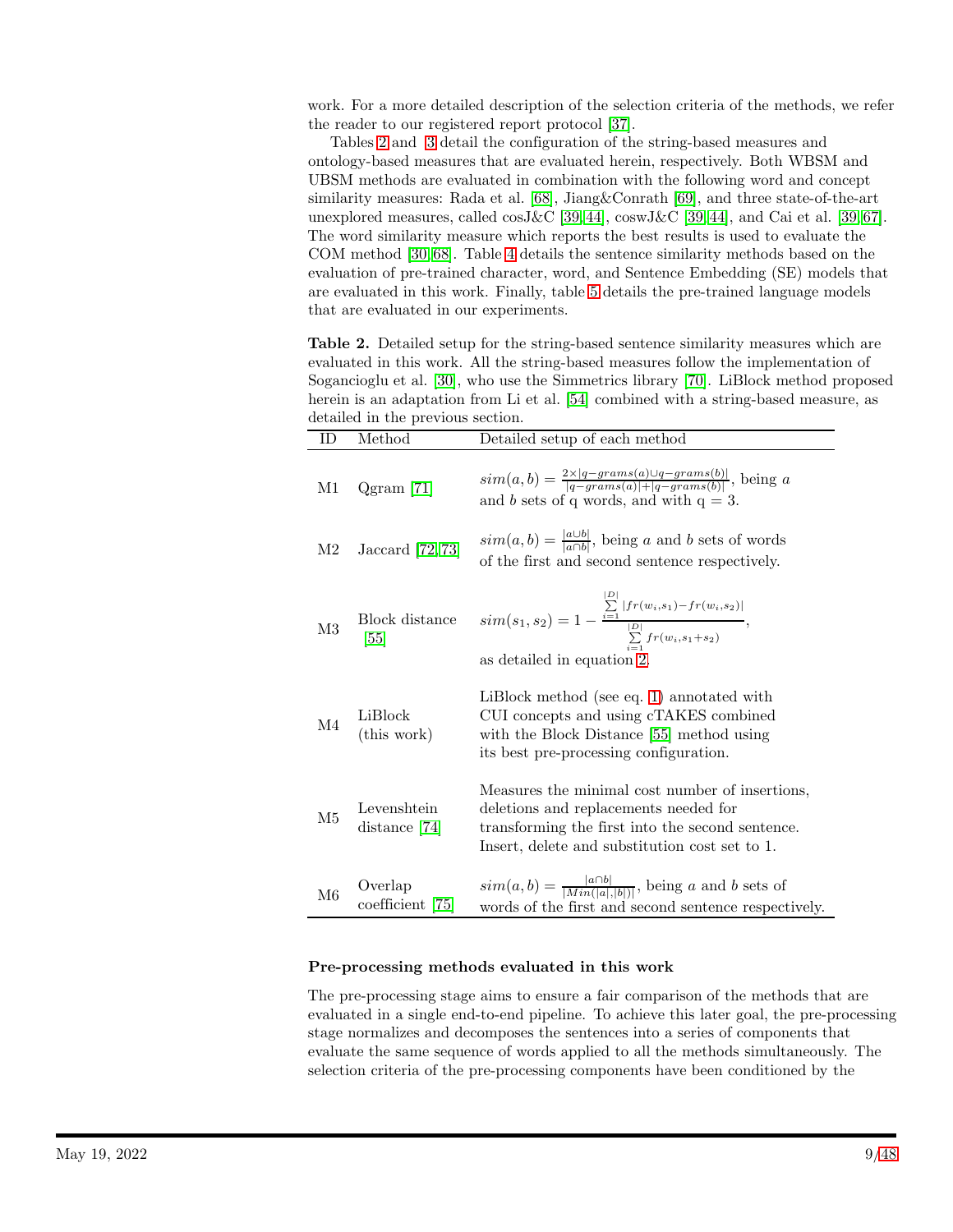<span id="page-9-0"></span>Table 3. Detailed setup for the ontology-based sentence similarity measures evaluated in this work. The evaluation of the methods using Rada [\[68\]](#page-44-13), coswJ&C [\[44\]](#page-43-11), and Cai [\[67\]](#page-44-12) word similarity measures use a reformulation of the original path-based measures based on the new Ancestors-based Shortest-Path Length (AncSPL) algorithm [\[39\]](#page-42-11).

| ID            | Sentence similarity method                     | Detailed setup of each method                                                                                          |
|---------------|------------------------------------------------|------------------------------------------------------------------------------------------------------------------------|
| $\rm M7$      | WBSM-Rada [30, 39, 68]                         | WBSM [30] combined with Rada [68]<br>measure using the AncSPL algorithm [39]                                           |
| M8            | WBSM-J&C [30, 66, 69]                          | WBSM [30] combined with $J\&C$ [69]<br>measure and Sanchez et al. [66] IC model                                        |
| $\mathbf{M}9$ | WBSM-cosJ&C<br>$[30, 39, 44]$ (this work)      | WBSM [30] with $cos J&C$ [44]<br>measure and Sanchez et al. [66] IC model<br>using the AncSPL algorithm [39]           |
| M10           | WBSM-coswJ&C<br>$[30, 39, 44, 66]$ (this work) | WBSM [30] with $coswJ\&C$ [44] measure<br>and Sanchez et al. [66] IC model<br>using the AncSPL algorithm [39]          |
| M11           | WBSM-Cai [30, 39, 67]                          | WBSM [30] combined with Cai et al. [67]<br>measure and Cai et al. [67] IC model<br>using the AncSPL algorithm [39]     |
| M12           | UBSM-Rada [30, 39, 68]                         | UBSM $[30]$ with Rada et al. $[68]$<br>measure using the AncSPL algorithm [39]                                         |
| M13           | UBSM-J&C [30, 66, 69]                          | UBSM [30] combined with J&C [69]<br>measure and Sanchez et al. [66] IC model                                           |
| M14           | UBSM-cosJ&C<br>$[30, 44, 66]$ (this work)      | UBSM [30] with $cos J&C$ [44] measure<br>and Sanchez et al. [66] IC model<br>using the AncSPL algorithm [39]           |
| M15           | UBSM-coswJ&C<br>$[30, 39, 44, 66]$ (this work) | UBSM [30] with $coswJ\&C$ [44] measure<br>and Sanchez et al. [66] IC model<br>using the AncSPL algorithm [39]          |
| M16           | UBSM-Cai [30, 39, 67]                          | UBSM $[30]$ combined with Cai et al. $[67]$<br>measure and Cai et al. [67] IC model<br>using the AncSPL algorithm [39] |
| M17           | COM [30,68]                                    | $\lambda$ ·WBSM-Rada + $(1 - \lambda)$ ·UBSM-Rada<br>with $\lambda = 0.5$                                              |

following constraints: (a) the pre-processing methods and tools used by state-of-the-art methods; and (b) the availability of resources and software tools. Figure [2](#page-13-0) details all the possible combinations of pre-processing configurations that are evaluated in this work. String, word and sentence embedding, and ontology-based methods, are evaluated using all the available configurations except the WordPieceTokenizer [\[90\]](#page-46-0), which is specific to BERT-based methods. Thus, BERT-based methods are evaluated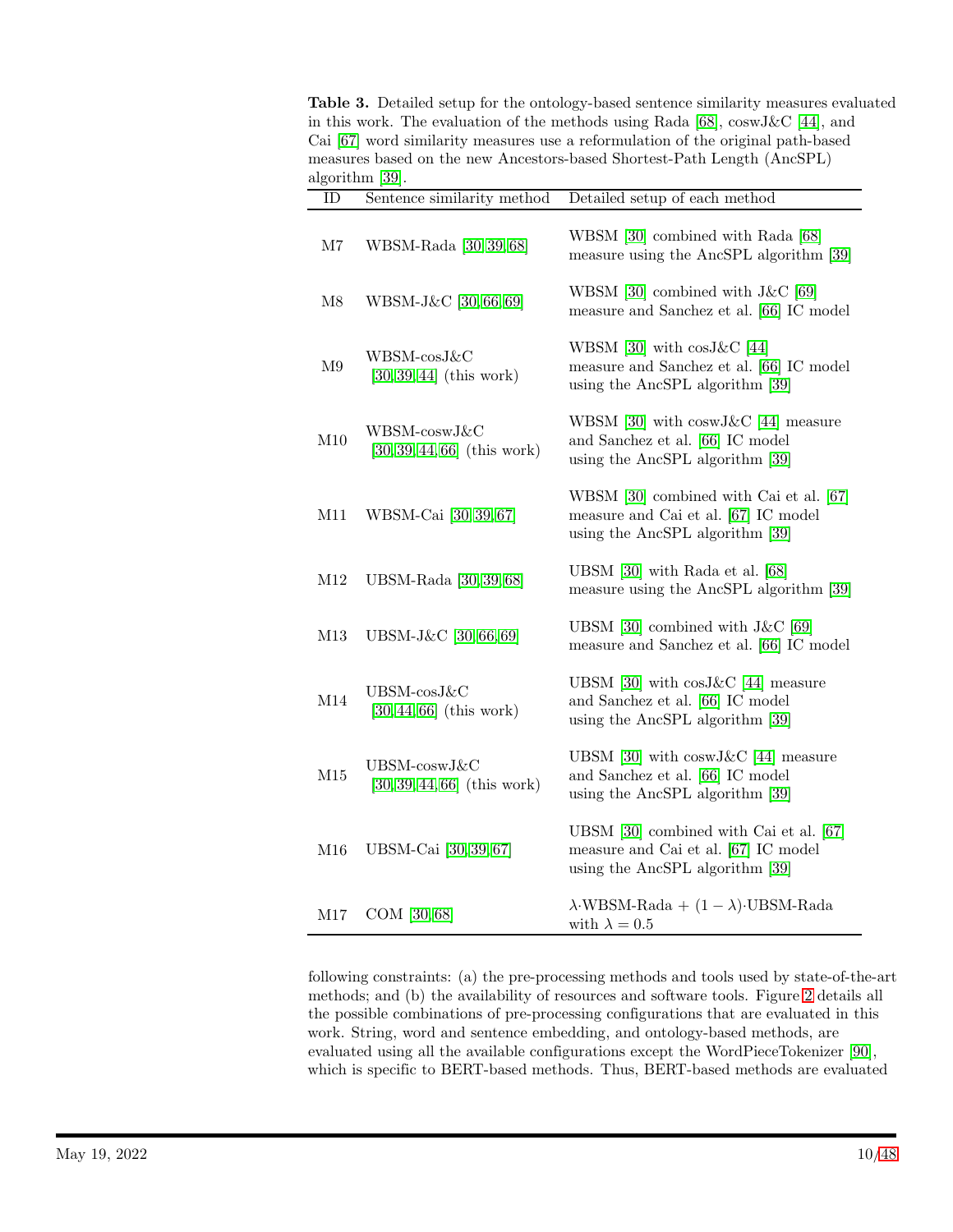<span id="page-10-0"></span>

| <b>Table 4.</b> Detailed setup for the sentence similarity methods based on pre-trained |  |
|-----------------------------------------------------------------------------------------|--|
| character, word (WE) and sentence (SE) embedding models evaluated herein.               |  |
| Sentence similarity method Detailed setup of each method                                |  |

| M18        | Flair $[76]$                                               | Contextual string embeddings<br>trained on PubMed                                                                                                                                                                               |
|------------|------------------------------------------------------------|---------------------------------------------------------------------------------------------------------------------------------------------------------------------------------------------------------------------------------|
| M19        | Pyysalo et al. [77]                                        | Skip-gram trained on $PubMed + PMC$                                                                                                                                                                                             |
| M20        | BioConceptVec [78]                                         | Skip-gram WE model trained on PubMed<br>using word2vec program                                                                                                                                                                  |
| M21        | BioConceptVec [78]                                         | CBOW WE model trained on PubMed<br>using word2vec program                                                                                                                                                                       |
| M22        | Newman-Griffis et al. [79]                                 | Skip-gram WE model trained on PubMed<br>using word2vec program                                                                                                                                                                  |
| M23        | Newman-Griffis et al. [79]                                 | CBOW WE model trained on PubMed<br>using word2vec program                                                                                                                                                                       |
| M24<br>M25 | Newman-Griffis et al. [79]<br>$BioConceptVec_{GloVe}$ [78] | GloVe WE model trained on PubMed<br>GloVe We model trained on PubMed                                                                                                                                                            |
| M26        | $BiowordVec_{int}$ [80]                                    | FastText [56] WE model trained on<br>$PubMed + MeSH$                                                                                                                                                                            |
| M27        | $BiowordVec_{ext}$ [80]                                    | FastText [56] trained on PubMed + MeSH                                                                                                                                                                                          |
| M28        | BioNLP2016 $_{win2}$ [81]                                  | FastText [56] WE model based on skip-gram<br>and trained on PubMed with training setup<br>detailed in $[81, \text{ table } 18]$                                                                                                 |
| M29        | BioNLP2016 $_{win30}$ [81]                                 | FastText [56] WE model based on skip-gram<br>and trained on PubMed with training setup<br>detailed in $[81, \text{ table } 18]$                                                                                                 |
| M30        | $BioConceptVec_{fastText}$ [78]                            | FastText [56] WE model trained on PubMed                                                                                                                                                                                        |
| M31        | Universal Sentence<br>Encoder (USE) [82]                   | USE SE pre-trained model of Cer et al. [82]                                                                                                                                                                                     |
| M32        | BioSentVec [33]                                            | sent2vec [83] SE model trained on PubMed<br>$+$ MIMIC-III                                                                                                                                                                       |
| M33        | FastText-Skipgram-BioC<br>(this work)                      | FastText [56] WE model based on Skip-gram<br>and trained on PMC-BioC corpus (05,09,2019)<br>with the following setup: vector dim. $= 200$ ,<br>learning rate = $0.05$ , sampling thres. = 1e-4,<br>and negative examples $= 10$ |

using different char filtering, lower casing normalization, and stop words removal configurations. We use the Pearson and Spearman correlation metrics together with their harmonic score values to determine the impact of the different pre-processing configurations on the performance of the methods evaluated herein. However, we set the best overall performing pre-processing configuration using the harmonic average scores, as well as answering the remaining research questions.

Most methods receive as input the sequences of words making up the sentences to be compared. The process of splitting sentences into words can be carried out by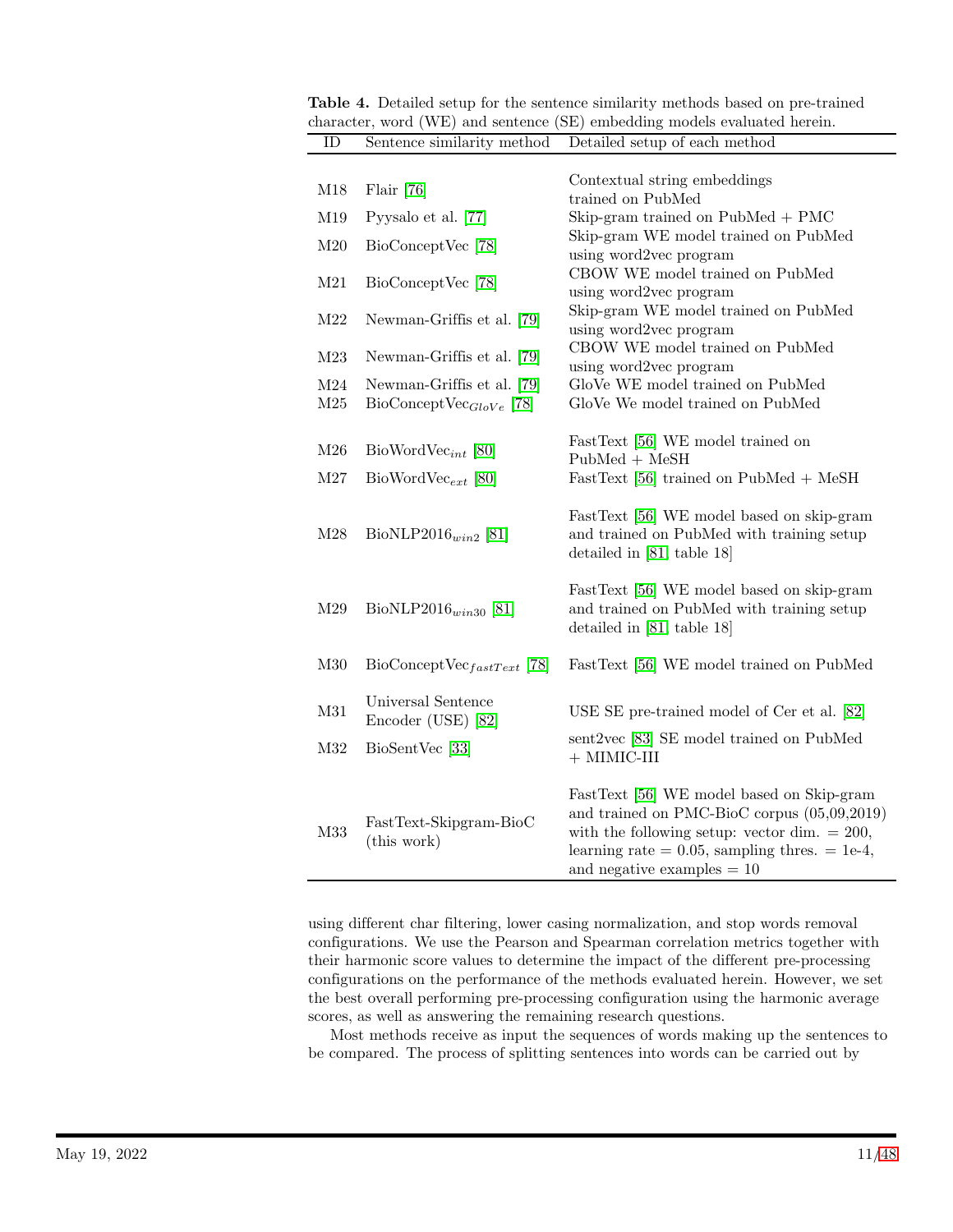| $\mathbf{ID}$ | Sentence similarity method                            | Detailed setup of each method                                                                                |
|---------------|-------------------------------------------------------|--------------------------------------------------------------------------------------------------------------|
| M34           | BioBERT Base 1.0 [84]<br>$(+$ PubMed $)$              | BERT [85] trained on English Wikipedia<br>+ BooksCorpus + PubMed abstracts                                   |
| M35           | BioBERT Base 1.0 [84]<br>$(+$ PMC $)$                 | BERT [85] trained on English<br>Wikipedia +<br>BooksCorpus + PMC full-text articles                          |
| M36           | BioBERT Base 1.0 [84]<br>$(+$ PubMed + PMC $)$        | BERT [85] trained on English Wikipedia<br>$+$ BooksCorpus $+$ PubMed<br>$abstracts + PMC full-text articles$ |
| M37           | BioBERT Base 1.1 [84]<br>$(+$ PubMed $)$              | BERT [85] trained on English Wikipedia<br>+ BooksCorpus + PubMed abstracts                                   |
| M38           | BioBERT Large 1.1 [84]<br>$(+$ PubMed $)$             | BERT [85] trained on English Wikipedia<br>+ BooksCorpus + PubMed abstracts                                   |
| M39           | NCBI-BlueBERT<br>Base [32] PubMed                     | BERT [85] trained on PubMed abstracts                                                                        |
| M40           | NCBI-BlueBERT<br>Large [32] PubMed                    | BERT [85] trained on PubMed abstracts                                                                        |
| M41           | NCBI-BlueBERT<br>Base $[32]$<br>$PubMed + MIMIC-III$  | BERT [85] trained on PubMed abstracts<br>$+$ MIMIC-III                                                       |
| M42           | NCBI-BlueBERT<br>Large $[32]$<br>$PubMed + MIMIC-III$ | BERT [85] trained on PubMed abstracts<br>$+$ MIMIC-III                                                       |
| M43<br>M44    | SciBERT [86]<br>ClinicalBERT [87]                     | BERT [85] trained on PubMed abstracts<br>BERT [85] trained on PubMed abstracts                               |
| M45           | PubMedBERT [88]<br>(abstracts)                        | BERT [85] trained on PubMed abstracts                                                                        |
| M46           | PubMedBERT [88]<br>$(abstracts + full text)$          | BERT [85] trained on PubMed abstracts<br>$+$ full text                                                       |
| M47           | ouBioBERT-Base [89]<br>(Uncased)                      | BERT [85] trained on PubMed abstracts                                                                        |
| M48           | BioClinicalBERT [29]                                  | BERT [85] trained on MIMIC-III                                                                               |
| M49           | BioDischargesummaryBERT<br>[29]                       | BERT [85] trained on MIMIC-III summaries                                                                     |
| M50           | DischargesummaryBERT [29]                             | BERT [85] trained on MIMIC-III summaries                                                                     |

<span id="page-11-0"></span>Table 5. Detailed setup for the sentence similarity methods based on pre-trained language models evaluated in this work.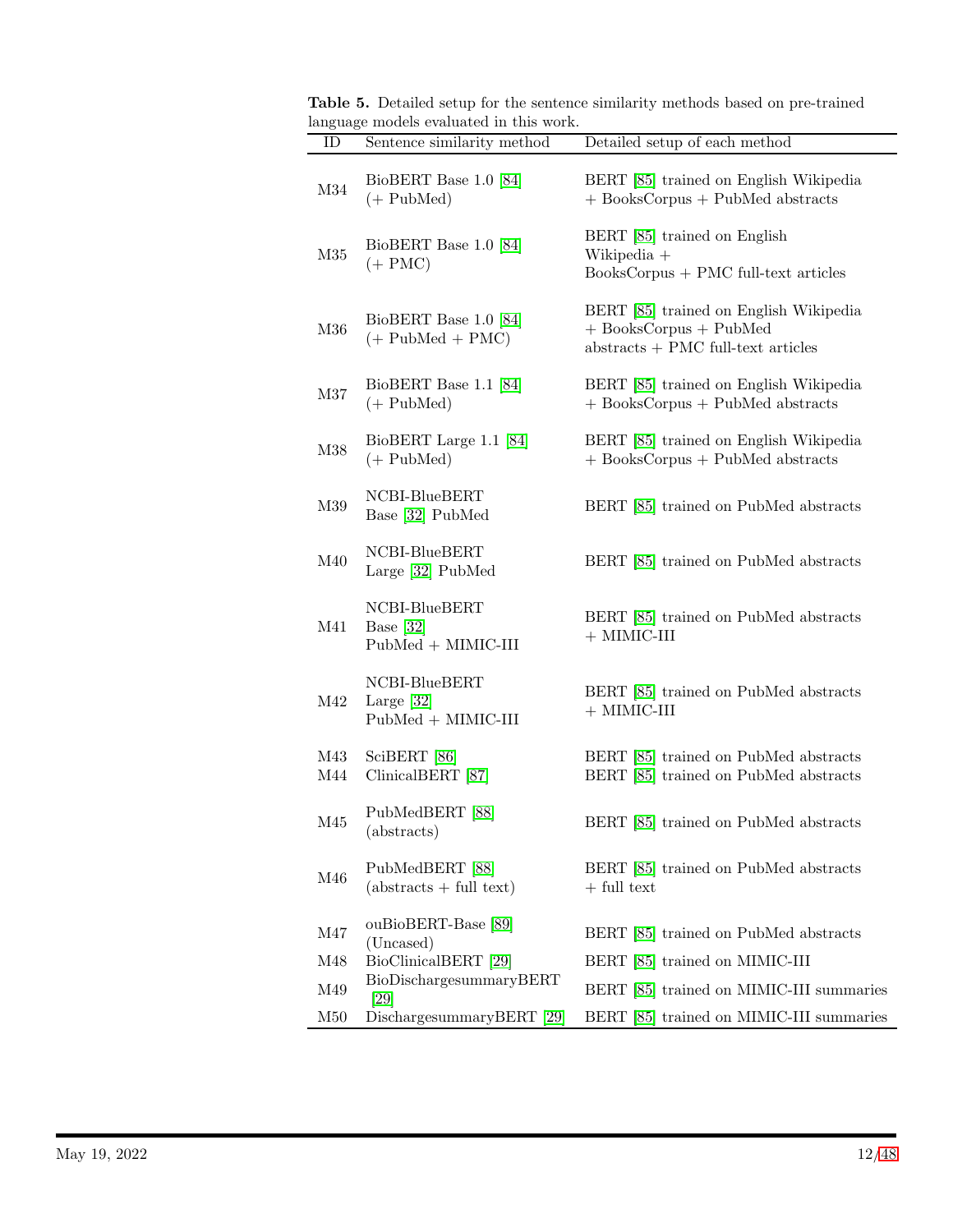tokenizers, such as the well-known general domain Stanford CoreNLP tokenizer [\[91\]](#page-46-6), which is used by Blagec et al. [\[31\]](#page-42-3), or the biomedical domain BioCNLPTokenizer [\[92\]](#page-46-7). On the other hand, the use of lexicons instead of tokenizers for sentence splitting would be inefficient because of the vast general and biomedical vocabulary. Besides, there would not be possible to provide a fair comparison of the methods because the pre-trained language models have no identical vocabularies.

The tokenized words that conform the sentence, named tokens, are usually pre-processed by removing special characters and lower-casing, and removing the stop words. To analyze all the possible combinations of token pre-processing configurations from the literature, we replicate for each method those pre-processing configurations used by other authors, such as Blagec et al. [\[31\]](#page-42-3) and Sogancioglu et al. [\[30\]](#page-42-2), and we also evaluate all the pre-processing configurations that have not been evaluated yet. We also study the impact of the pre-processing configurations by not removing special characters and stop words from the tokens, nor normalizing them using lower-casing.

Ontology-based sentence similarity methods estimate the similarity of a sentence by exploiting the 'is-a' relationships between the concepts in an ontology. Therefore, the evaluation of any ontology-based method receives a set of concept-annotated pairs of sentences. The aim of the biomedical NER tools is to recognize automatically biomedical entities in pieces of raw text, such as diseases or drugs. We evaluate the impact of the three more broadly-used biomedical NER tools on the performance of the sentence similarity methods, as follows: (a) MetaMap [\[65\]](#page-44-10), (b) cTAKES [\[60\]](#page-44-5), and (c) MetaMap Lite [\[93\]](#page-46-8). MetaMap tool [\[65\]](#page-44-10) is used by UBSM and COM methods [\[30\]](#page-42-2) for recognizing Unified Medical Language System (UMLS) [\[94\]](#page-46-9) concepts in the sentences, which is the standard compendium of biomedical vocabularies. Likewise, we use the default configuration of MetaMap restricted to the UMLS sources of SNOMED-CT and MeSH implemented by HESML V1R5 [\[39,](#page-42-11) [95\]](#page-46-10), which is defined by the following features: (i) the use of all available semantic types; (ii) the MedPost Part-of-speech tagger [\[96\]](#page-46-11); and (iii) the MetaMap Word-Sense Disambiguation (WSD) module. We also evaluate cTAKES [\[60\]](#page-44-5) because it has shown to be a robust and reliable tool to recognize biomedical entities [\[97\]](#page-46-12). Encouraged by the high computational cost of MetaMap in evaluating large text corpus, Demner-Fushman et al. [\[93\]](#page-46-8) introduce a lighter MetaMap version, called Metamap Lite, which provides a real-time implementation of the basic MetaMap annotation capabilities without a large degradation of its performance.

Due to the large number of possible combinations of each pre-processing dimension, such as Named Entity Recognizers, tokenizers or char filtering methods, we have evaluated the pre-processing combinations of each dimension by defining a fixed pre-processing configuration for the rest of dimensions, except for the string-based methods, whose performance is high enough to not cause a significant variation in the running time of the experiments.

#### Detailed workflow of our experiments

Figure [3](#page-14-0) shows the workflow for running the experiments implemented in this work. Given an input dataset, such as BIOSSES [\[30\]](#page-42-2), MedSTS [\[50\]](#page-43-6), or CTR [\[51\]](#page-43-7), the first step is to pre-process all the sentences, as shown in figure [4.](#page-14-1) For each sentence pair  $(s_1, s_2)$  in the dataset, the pre-processing stage is divided into four stages as follows: (1.a) named entity recognition of UMLS [\[94\]](#page-46-9) concepts, using different state-of-the-art NER tools, such as MetaMap [\[65\]](#page-44-10) or cTAKES [\[60\]](#page-44-5); (1.b) tokenization of the sentences, using well-known tokenizers, such as the Stanford CoreNLP tokenizer [\[91\]](#page-46-6), BioCNLPTokenizer [\[92\]](#page-46-7), or WordPieceTokenizer [\[90\]](#page-46-0) for BERT-based methods; (1.c) lower-case normalization; (1.d) character filtering, which allows the removal of punctuation marks or special characters; and finally, (1.e) the removal of stop-words,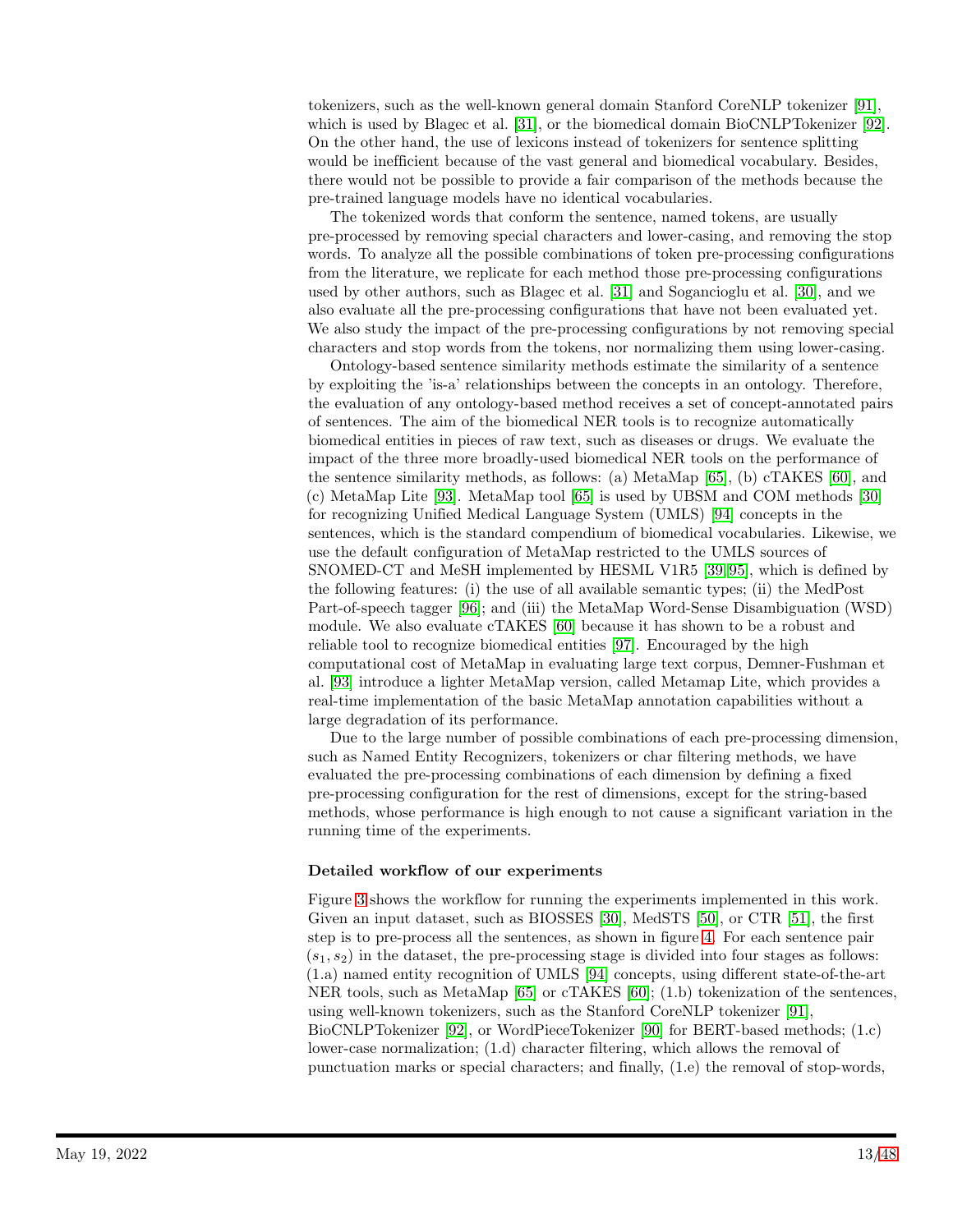<span id="page-13-0"></span>Fig 2. Detail of the pre-processing configurations that are evaluated in this work. (\*) WordPieceTokenizer [\[90\]](#page-46-0) is used only for BERT-based methods.

| -Named Entity Recognizers  | -Method 1                |
|----------------------------|--------------------------|
| -Named Entity Recognizers  | -MetaMap [65]            |
| - MetaMap Life [93]        |                          |
| - $ChetaMap$ Life [93]     |                          |
| - $ChetaMap$ Life [91]     |                          |
| - $Chkenizers$             | - $StanfordCoreNLP [91]$ |
| - BioCNLPTokenizer [92]    |                          |
| - WordPieceTokenizer* [90] |                          |
| -Lower-case normalization  | - $Yes$                  |
| - $Char Filtering$         | - $Default$              |
| - $Char Filtering$         | - $BlOSSES [30]$         |
| - $Blagec2019 [31]$        |                          |
| - $Stop$ words removal     | - $BIOSSES [30]$         |
| - $BIOSSES [30]$           |                          |
| - $BIOSSES [30]$           |                          |
| - $BIOSSES [30]$           |                          |
| - $BIOSSES [30]$           |                          |

following different approximations evaluated by other authors like Blagec et al. [\[31\]](#page-42-3) or Sogancioglu et al. [\[30\]](#page-42-2). Once each dataset is pre-processed in step 1 detailed in figure [3\)](#page-14-0), the aim of step 2 is to calculate the similarity score between each pair of sentences in the dataset to produce a raw output file containing all raw similarity scores, one score per sentence pair. Finally, a R-language script is used in step 3 to process the raw similarity files and produce the final human-readable tables reporting the Pearson and Spearman correlation values shown in table [8,](#page-20-0) as well as the statistical significance of the results and any other supplementary data table required by our study on the impact of the pre-processing and NER tools reported in appendices A and B respectively.

Finally, we also evaluate all the pre-processing combinations for each family of methods to study the impact of the pre-processing methods on the performance of the sentence similarity methods, with the only exception of the BERT-based methods. The pre-processing configurations of the BERT-based methods are only evaluated in combination with the WordPiece Tokenizer [\[90\]](#page-46-0) because it is required by the current BERT implementations.

#### Evaluation metrics

The evaluation metrics used to compare the performance of the methods analyzed are the following: (1) the Pearson correlation, denoted by r in equation  $(6)$ ; (2) the Spearman rank correlation, denoted by  $\rho$  in equation [\(7\)](#page-14-2); (3) and the harmonic score, denoted by  $h$  in equation  $(8)$ . The Pearson correlation evaluates the linear correlation between two random samples, whilst the Spearman rank correlation is rank-invariant and evaluates the monotonic relationship between two random samples, and the harmonic score allows comparing sentence similarity methods by using a single weighted score based on their performance in Pearson and Spearman correlation.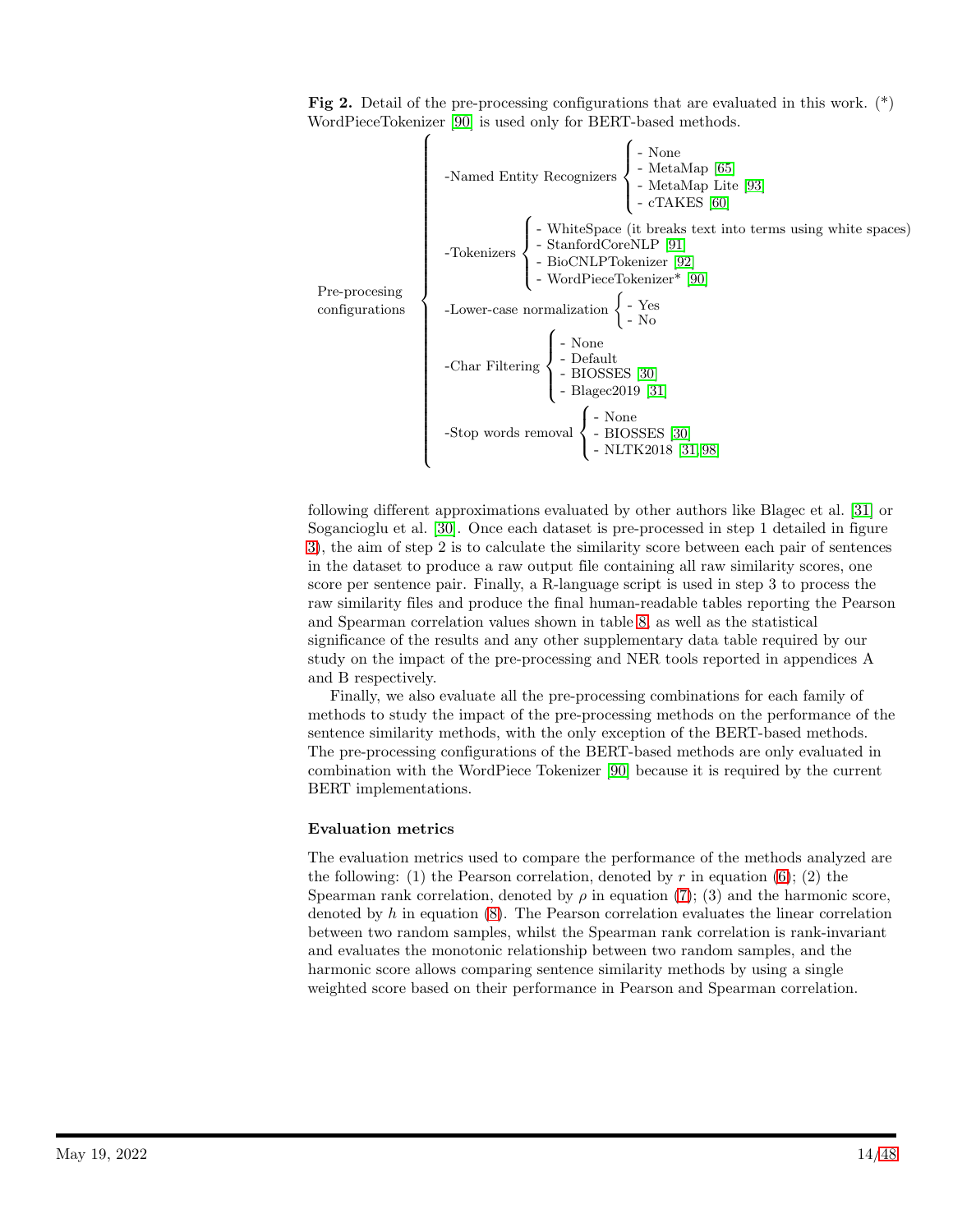<span id="page-14-0"></span>Fig 3. Detailed workflow implemented by our experiments for pre-processing the input sentences, calculating the raw similarity scores, and post-processing the results obtained in the evaluation of the biomedical datasets. This workflow generates a collection of raw and processed data files.



<span id="page-14-1"></span>Fig 4. Detailed sentence pre-processing workflow that are implemented in our experiments. The pre-processing stage takes an input sentence and produces a pre-processed sentence as output. (\*) The named entity recognizer are only evaluated in ontology-based methods.



<span id="page-14-2"></span>
$$
r = \frac{\sum_{i=1}^{n} (X_i - \overline{X}) (Y_i - \overline{Y})}{\sqrt{\sum_{i=1}^{n} (X_i - \overline{X})^2} \sqrt{\sum_{i=1}^{n} (Y_i - \overline{Y})^2}}
$$
(6)

$$
\rho = 1 - \frac{6 \sum_{i=1}^{n} d_i^2}{n (n^2 - 1)}, \qquad di = (x_i - y_i) \tag{7}
$$

$$
h = \frac{2r\rho}{r+\rho} \tag{8}
$$

Finally, we use the well-known t-Student test to carry-out a statistical significance analysis of the results of the evaluation of the methods in the tree biomedical datasets shown in table [1.](#page-7-0) In order to compare the overall performance of the semantic measures that is evaluated in our experiments, we use the harmonic score average in all datasets. The statistical significance of the results is evaluated using the p-values resulting from the t-student test for the mean difference between the harmonic score values reported by each pair of semantic measures in all datasets. The p-values are computed using a one-sided t-student distribution on two paired random sample vectors made up by the harmonic  $(h)$  score values obtained in the evaluation of the three aforementioned datasets. Our null hypothesis, denoted by  $H_0$ , is that the difference in the average performance between each pair of compared sentence similarity methods is 0, whilst the alternative hypothesis, denoted by  $H_1$ , is that their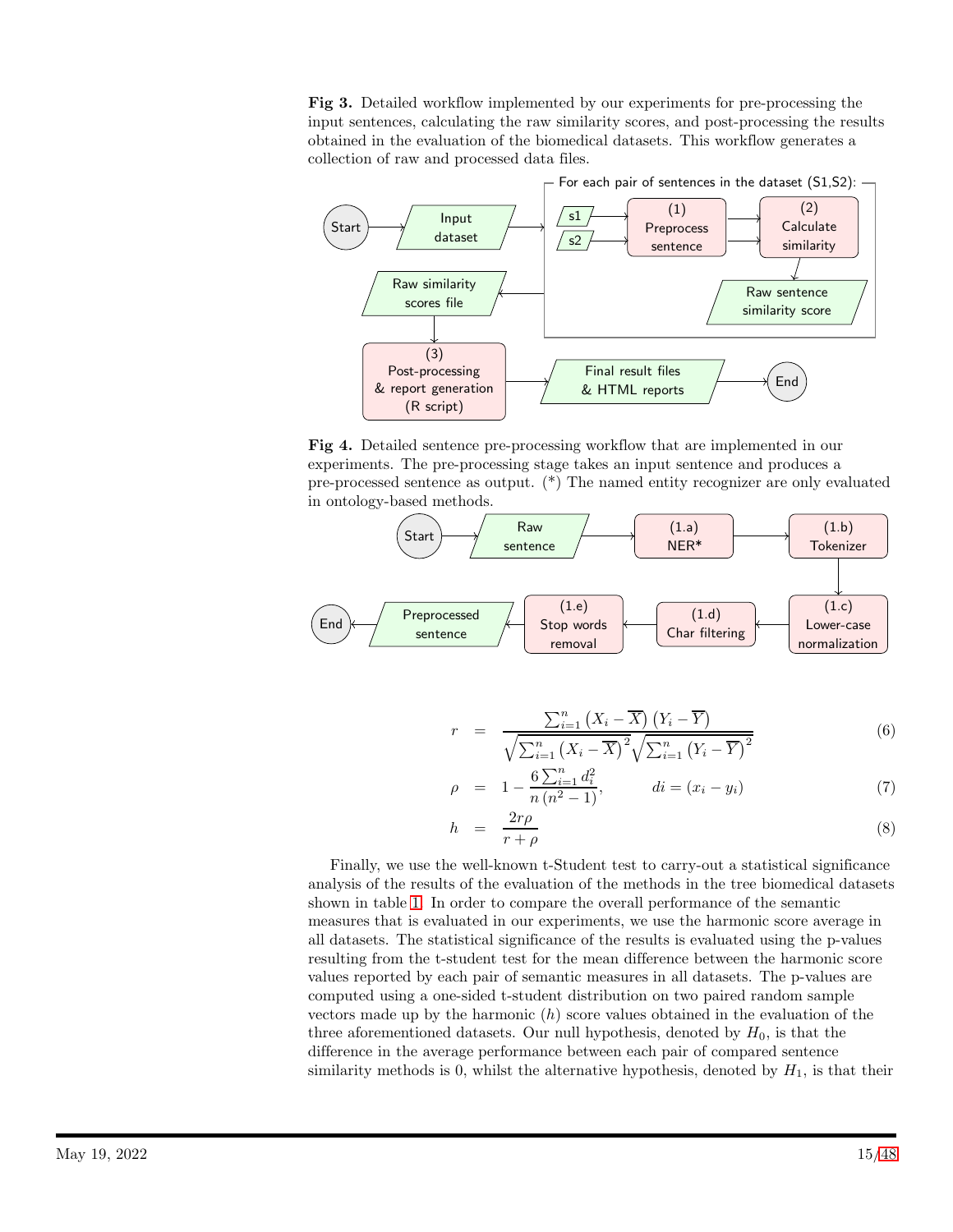average performance is different. For a 5% level of significance, it means that if the p-value is greater or equal than 0.05, we must accept the null hypothesis. Otherwise, we can reject  $H_0$  with an error probability of less than the p-value. In this latter case, we say that a first sentence similarity method obtains a statistically significantly higher value than the second one or that the former one significantly outperforms the second one.

Uniform size datasets for our statistical significance analysis. The scarcity of the datasets and the notable size difference among datasets varying from 100 to 1,068 sentence pairs prevent both from studying the statistical significance of the results with adequate sample size and carry-out a fair comparison of the results. For this reason, we have divided the MedSTS dataset into 10 parts considered as independent datasets to perform the study of the statistical significance of the results. Thus, we have artificially obtained 12 datasets of 100 to 200 pairs of sentences. This set of datasets allows us to obtain the p-values comparing the statistical significance between the measure, but does not modify the processed results from table [8.](#page-20-0) All the necessary resources for obtaining both the table [8](#page-20-0) and the table containing all the p-values reported in Appendix A are publicly available in the reproducibility dataset and the companion Lab Protocol article under preparation, as detailed in table [6.](#page-17-0)

#### Statistical performance analysis of the best methods

In order to answer the RQ5 research question, we study how well the sentence similarity methods are estimating the degree of semantic similarity between two sentences by analyzing the deviation of their estimated values regarding the human similarity scores. We want to analyze why the methods are doing well or bad on specific sentence pairs to elucidate some explanation to this behaviour, as well as identifying the main drawbacks and limitations of the current state-of-the-art methods. To carry out this performance analysis, we analyze the statistics of the similarity error function  $E_{sim}$  of the methods defined in equation [9.](#page-15-0) We only use some sentences extracted from the BIOSSES dataset for this analysis because this dataset has no licensing restrictions on its use, which allows us to reproduce their sentences herein, unlike MedSTS. On the other hand, we could have also used CTR because it has no licensing restrictions; however, CTR has not been previously used in this sentence similarity task.

<span id="page-15-0"></span>
$$
E_{sim}: L_{\Sigma} \times L_{\Sigma} \to [0, 1] \subset \mathbb{R}
$$
  

$$
E_{sim}(s_1, s_2) = sim(s_1, s_2) - humanSim(s_1, s_2)
$$
 (9)

Our methodology to conduct the performance analysis is detailed below:

- 1. Selection of the best-performing method from each family of methods.
- 2. Estimation of the Probability Density Function (PDF) of the  $E_{sim}$  function for the evaluation of the selected best-performing methods in each dataset by calling the "density" function provided by the R statistical package.
- 3. Selection of the sentences based on their similarity error in the BIOSSES dataset:
	- 3.1 the sentences with the lowest and highest absolute similarity error  $|E_{sim}|$ for each method are extracted.
	- 3.2 each sentence selected in the step above is pre-processed using the best pre-processing configuration for each method.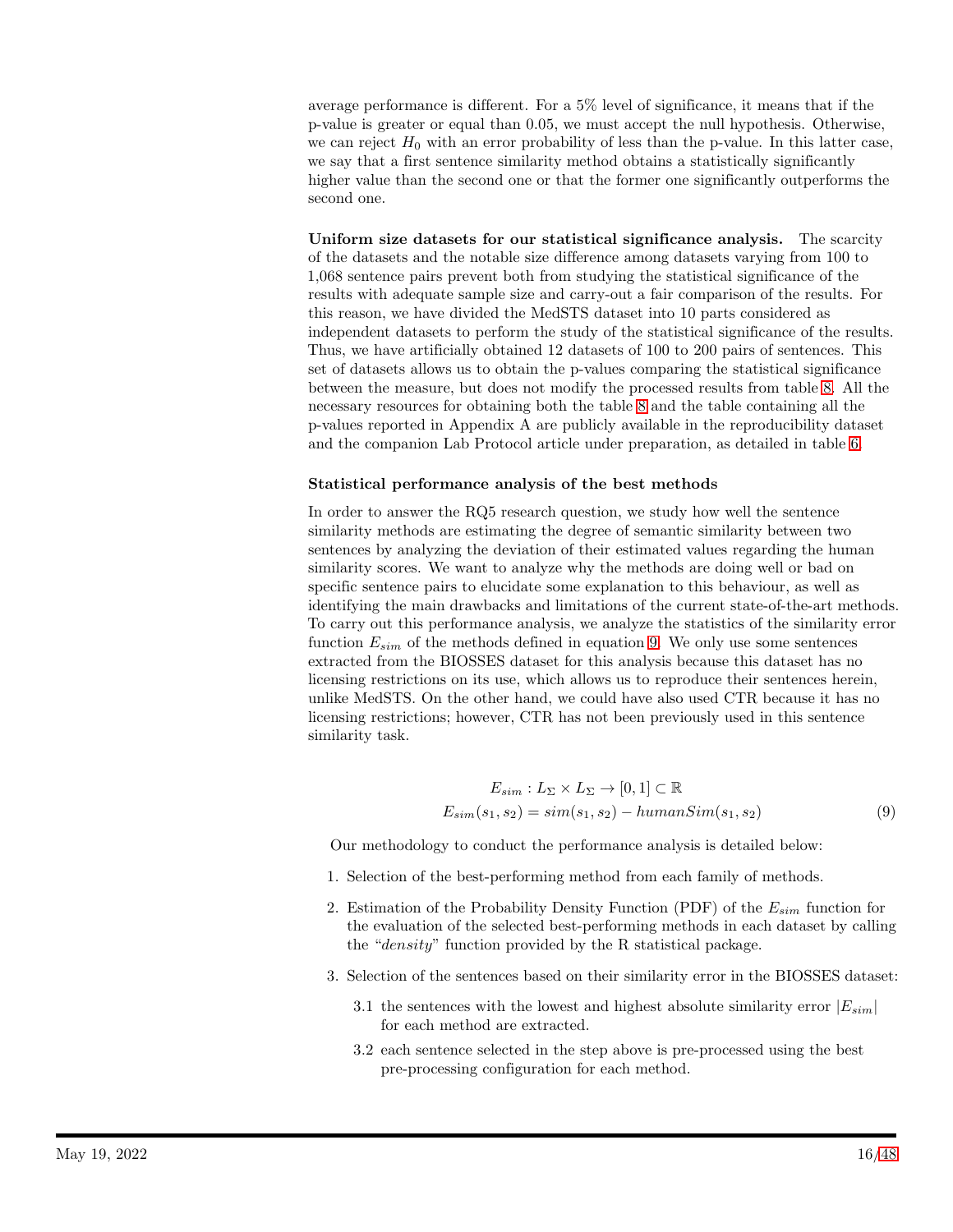3.3 the resulting pre-processed sentences and the statistical information of the similarity scores are analyzed in the *Discussion* section.

#### Software implementation

We have developed a new sentence measures library for the biomedical domain called HESML-STS, which is based on HESML V1R5 [\[38,](#page-42-10) [39\]](#page-42-11), as detailed in table [6.](#page-17-0) All our experiments are generated by running the HESMLSTSclient and HESMLSTSImpactpre-processingclient programs, which generates a raw output file in comma-separated file format (\*.csv) for each dataset detailed in table [1.](#page-7-0) The raw output files contain the raw similarity values returned by each sentence similarity method in the evaluation of the degree of similarity between sentences. The final results for the Pearson and Spearman correlation, and the harmonic values detailed in table [8](#page-20-0) are automatically generated by running a R-language script file on the collection of raw similarity files, which also generates all the tables reported in appendices A and B provided as supplementary material. All tables are written both in Latex and comma-separated file format (\*.csv) formats. For a more detailed description of the protocol for running our experiments, we refer the reader to the protocol [\[41\]](#page-42-13) detailed in appendix C.

We implemented a parser for loading pre-trained embedding models based on FastText [\[56\]](#page-44-1) and other word embedding models [\[77](#page-45-6)[–81\]](#page-45-10), which are efficiently evaluated as sentence similarity measures in HESML by implementing the averaging Simple Word EMbeddings (SWEM) approach introduced by Shen et al. [\[99\]](#page-47-2). On the other hand, the software replication required to evaluate sentence embeddings and BERT-based language models is extremely complex and out of the scope of this work. For this reason, these models are evaluated using the original software artifacts used to generate the aforementioned pre-trained models. Thus, we implemented a collection of Python wrappers for evaluating the available models by using the provided software artifacts as follows: (1) Sent2vec-based models [\[33\]](#page-42-5) are evaluated using the Sent2vec library [\[83\]](#page-45-12); (2) Flair models [\[76\]](#page-45-5) are evaluated using the flairNLP framework [\[76\]](#page-45-5); and USE models [\[82\]](#page-45-11) are evaluated using the open source platform TensorFlow [\[100\]](#page-47-3). All BERT-based pre-trained models are evaluated using the open source bert-as-a-service library [\[101\]](#page-47-4).

### Reproducing our benchmarks

For the sake of reproducibility, we introduce a detailed reproducibility protocol at protocols.io [\[41\]](#page-42-13) that is based on a reproducibility dataset [\[42\]](#page-43-0) containing all the software and data necessary to allow the exact replication of all our experiments and results. Our reproducibility protocol is mainly based on a Docker-based image  $^4$  $^4$  that include a pre-installation of all the necessary software and the Java source code and binary files of our benchmark program. Our source code files are tagged in Github with a permanent tag named "SentenceSimilarityBenchmark"<sup>[5](#page-16-1)</sup>.

In addition, we plan to submit a Lab Protocol $^6$  $^6$  article under preparation [\[102\]](#page-47-5), which will provide a detailed description of the publicly available reproducibility dataset [\[42\]](#page-43-0) and a very detailed reproduciblility protocol [\[41\]](#page-42-13) to allow the exact replication of all our methods, experiments, and results. We also plan to submit a research article under preparation [\[103\]](#page-47-6) to introduce the new HESML-STS software library integrated into the latest HESML V2R1 version, together with a set of reproducible benchmarks on semantic measures libraries for biomedical sentence

 $^4$ [https://hub.docker.com/repository/docker/alicialara/hesml\\_v2r1](https://hub.docker.com/repository/docker/alicialara/hesml_v2r1)

<span id="page-16-0"></span> ${\rm ^5}$ [https://github.com/jjlastra/HESML/releases/tag/Release\\_HESML\\_V1R5.0.2](https://github.com/jjlastra/HESML/releases/tag/Release_HESML_V1R5.0.2)

<span id="page-16-2"></span><span id="page-16-1"></span><sup>6</sup><https://collections.plos.org/collection/lab-protocols>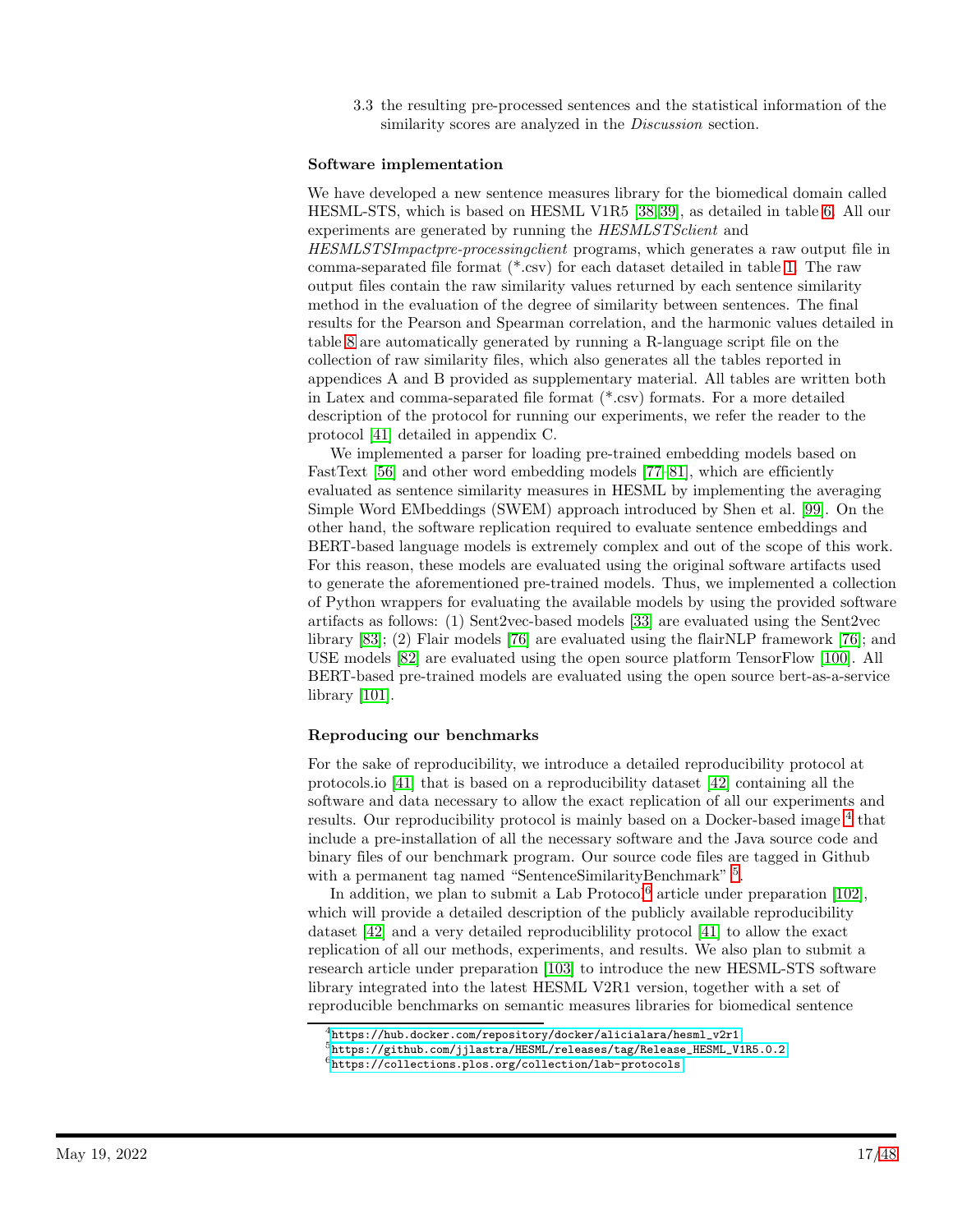similarity. The new HESML V2R1 release will make publicly available soon, once we have appropriately separated the configurations requiring software restricted by third-party licenses, such as cTAKES and Metamap NER tools, from the rest of the project. However, our reproducibility dataset allows the full and exact replication of all our experiments by completing the licensing requirements of the UMLS databases and the aforementioned NER tools for the National Library of Medicine (NLM) of the United States<sup>[7](#page-17-1)</sup>.

Table [6](#page-17-0) details all the reproducibility resources provided as supplementary material with this work. Our benchmarks are implemented using Java 8, Python 3 and R programming languages, and thus, they can be reproduced in any Java-complaint or Docker-complaint platforms, such as Windows, MacOS, or any Linux-based system.

| Reproducibility dataset [42]                               | All raw input and output data files, pre-trained<br>model files, and a long-term reproducibility image<br>based on Docker, which is publicly available in the<br>Spanish Dataverse Network <sup>8</sup>                                                                                                      |
|------------------------------------------------------------|--------------------------------------------------------------------------------------------------------------------------------------------------------------------------------------------------------------------------------------------------------------------------------------------------------------|
| Reproducibility protocol [41]                              | Raw step-by-step instructions to download the<br>required resources and reproduce the experiments<br>evaluated in this work                                                                                                                                                                                  |
| Lab Protocol article [102]<br>(under preparation)          | Data and methods article introducing a very detailed<br>description of our experiments, datasets, and<br>reproducibility protocol to allow the independent<br>replication of our experiments and results                                                                                                     |
| HESML-STS software library<br>(integrated into HESML V2R1) | Release of the new HESML-STS library. This library<br>is based on the previous HESML V1R5 version [38,39]<br>published in Github <sup>9</sup> and the Spanish Dataverse<br>Network [42] under a CC By-NC-SA-4.0 license.                                                                                     |
| HESML V2R1 software release<br>(under preparation)         | Release of the new HESML V2R1 version which<br>will be published soon. This new release will be<br>based on the previous HESML V1R5 version,<br>including the new HESML-STS software package<br>that has been developed for this work, after<br>managing all the licensing restrictions of<br>the NER tools. |
| HESML-STS software paper [103]<br>(under preparation)      | Software article introducing our sentence similarity<br>library, called HESML-STS, together with some<br>benchmarks under preparation.                                                                                                                                                                       |

<span id="page-17-0"></span>Table 6. Supplementary material and reproducibility resources of this work. Material Description

<span id="page-17-1"></span><sup>7</sup>[https://www.nlm.nih.gov/databases/umls.html#license\\_request](https://www.nlm.nih.gov/databases/umls.html#license_request)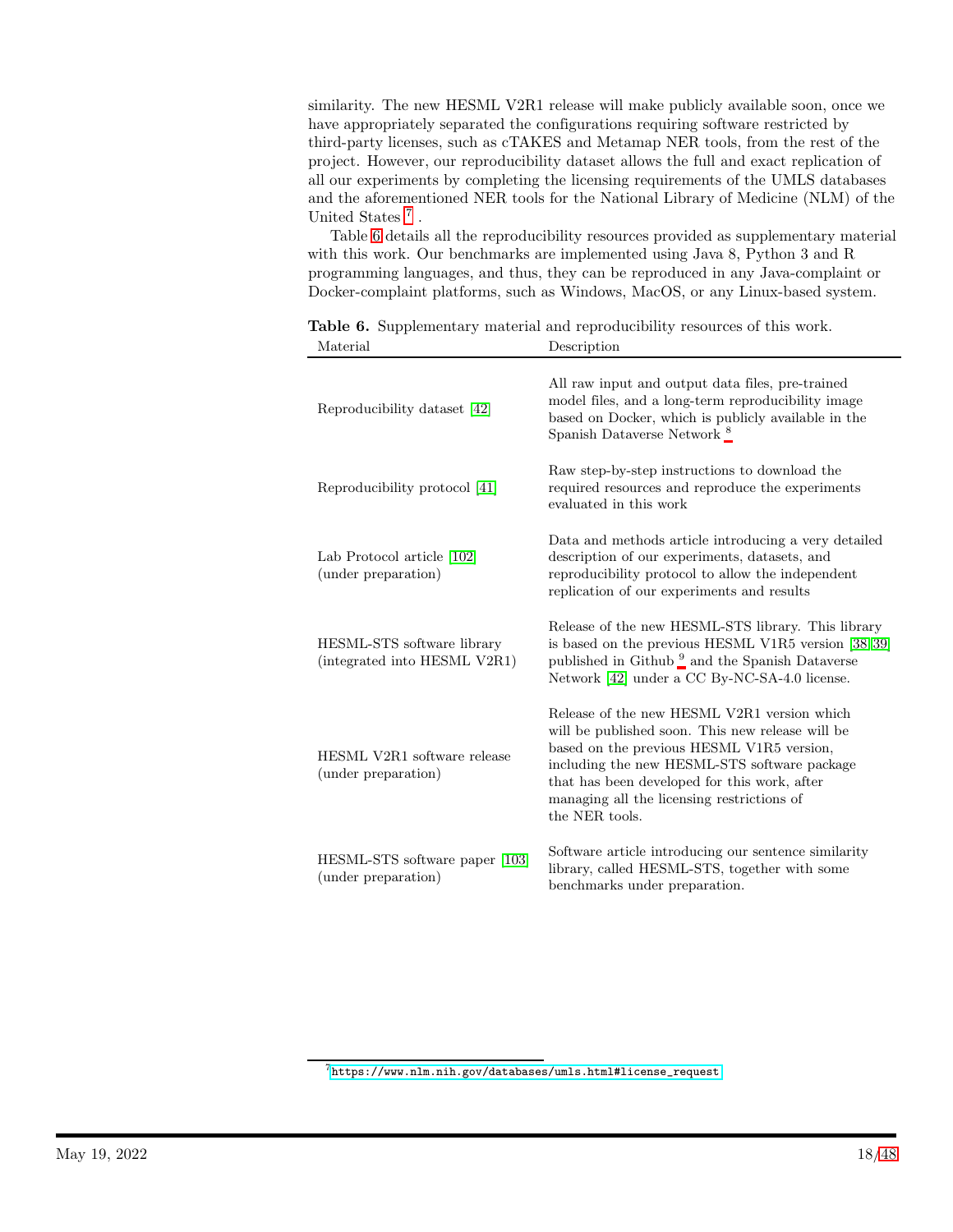### Results obtained

Table [7](#page-19-0) shows the selected pre-processing configuration of each method for obtaining their best-performing results, whilst table [8](#page-20-0) shows the results obtained in the evaluation of all methods in the three biomedical datasets evaluated herein by using their best pre-processing configurations. Table [9](#page-21-0) shows the comparison of results for the highest (best) and lowest (worst) average harmonic score values for the best-performing method of each family shown in blue in table [8,](#page-20-0) which are defined by the method obtaining the highest average harmonic score. Furthermore, table [10](#page-22-1) shows the results obtained in our study on the impact of NER tools on the performance of the sentence similarity methods in the evaluation of the MedSTS dataset [\[50\]](#page-43-6). Table [11](#page-22-2) shows the harmonic and average harmonic scores obtained in the evaluation of the three biomedical datasets, as well as the resulting p-values comparing the NER tools for each ontology-based method. Table [12](#page-22-0) shows the results obtained in the evaluation of the LiBlock method in the three biomedical datasets by using its best pre-processing configuration, and annotating the sentences with all the NER tools combinations. In addition, the aforementioned table details the resulting p-values comparing the best-performing LiBlock-NER combination with the other NER tools. Tables [13,](#page-23-0) [14,](#page-24-0) [15,](#page-24-1) and [16](#page-25-0) show the raw input sentence pairs and their corresponding pre-processed versions in which the best-performing methods obtain the lowest and highest similarity error  $(E_{sim})$  in the BIOSSES dataset [\[30\]](#page-42-2). Table [17](#page-26-0) detail the statistical information for the best-performing methods of each family in the evaluation of the three biomedical datasets evaluated herein. Finally, figure [5](#page-26-1) shows the Probability Density Function (PDF) of the similarity error obtained by the best-performing methods of each family in the evaluation of the BIOSSES, MedSTS, and CTR datasets respectively.

On the other hand, appendix A shows the resulting p-values comparing all the methods using their best pre-processing configuration as detailed in [8,](#page-20-0) which allows us to study the statistical significance of the results, as detailed in the Discussion section. In addition, appendix B shows the experimental results on the impact of pre-processing configurations in all the methods evaluated herein, whose best configuration has been used to determine the final scores for each method. Finally, appendix C detail the protocol for reproducing all the experiments evaluated herein, which is also published in protocols.io [\[41\]](#page-42-13).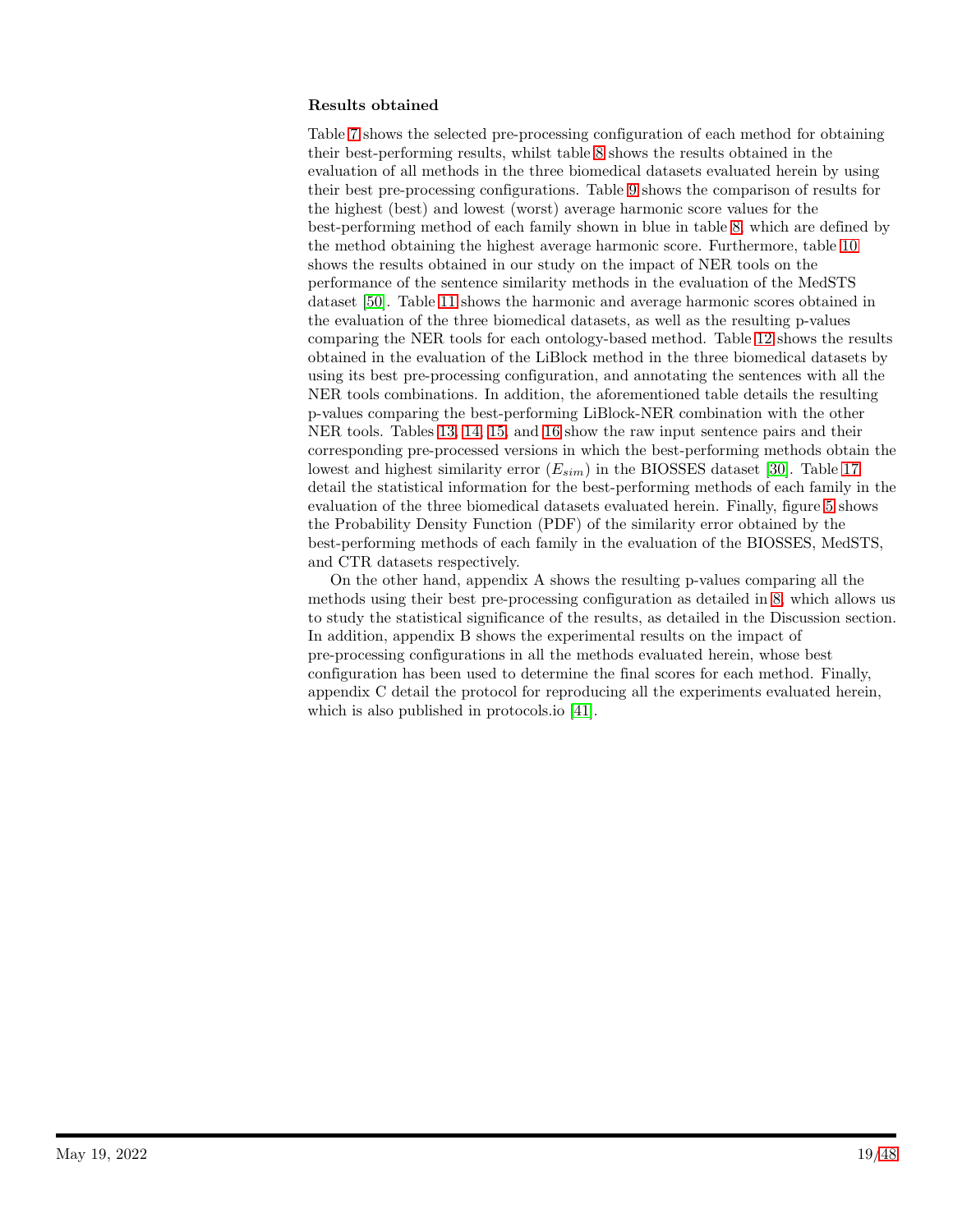<span id="page-19-0"></span>Table 7. Best-performing pre-processing configurations used to evaluate the methods compared in this work as reported in table [8,](#page-20-0) which are derived from our cross-evaluation of each method with the pre-processing configurations shown in figure [2](#page-13-0) (see Appendix B). (\*) COM (M17) uses the best configuration of the WBSM-Rada (M7) and UBSM-Rada (M12) methods for computing the similarity scores.

|                          |                                                              | ${\rm NER}$    |            |                        | $\overline{\text{Char}}$           | Stop words     |
|--------------------------|--------------------------------------------------------------|----------------|------------|------------------------|------------------------------------|----------------|
| ID                       | Sentence similarity method                                   |                | Tokenizer  | Lower-case             | filtering                          | removal        |
| $\overline{\mathrm{M1}}$ | Qgram                                                        | None           | WhiteSpace | yes                    | <b>BIOSSES</b>                     | NLTK2018       |
| $\rm M2$                 | Jaccard                                                      | None           | WhiteSpace | yes                    | <b>BIOSSES</b>                     | NLTK2018       |
| $\rm M3$                 | Block distance                                               | None           | WhiteSpace | yes                    | <b>BIOSSES</b>                     | NLTK2018       |
| $\rm M4$                 | LiBlock (this work)                                          | $c$ Takes      | CoreNLP    | yes                    | Default                            | NLTK2018       |
| $\rm M5$                 | Levenshtein distance                                         | None           | WhiteSpace | $\mathbf{no}$          | None                               | <b>BIOSSES</b> |
| $\rm M6$                 | Overlap coefficient                                          | None           | CoreNLP    | yes                    | Default                            | NLTK2018       |
| $\overline{\text{M7}}$   | WBSM-Rada                                                    | Exact matching | CoreNLP    | yes                    | <b>BIOSSES</b>                     | NLTK2018       |
| $\mathbf{M8}$            | WBSM-J&C                                                     | Exact matching | CoreNLP    | yes                    | <b>BIOSSES</b>                     | None           |
| M9                       | WBSM-cosJ&C (this work)                                      | Exact matching | CoreNLP    | yes                    | <b>BIOSSES</b>                     | None           |
| M10                      | WBSM-coswJ&C (this work)                                     | Exact matching | CoreNLP    | yes                    | <b>BIOSSES</b>                     | NLTK2018       |
| M11                      | WBSM-Cai                                                     | Exact matching | CoreNLP    | yes                    | <b>BIOSSES</b>                     | None           |
| M12                      | UBSM-Rada                                                    | <b>cTAKES</b>  | CoreNLP    | yes                    | <b>BIOSSES</b>                     | NLTK2018       |
| M13                      | UBSM-J&C                                                     | MetamapLite    | CoreNLP    | yes                    | <b>BIOSSES</b>                     | NLTK2018       |
| M14                      | UBSM- $\cos J\&C$ (this work)                                | MetamapLite    | CoreNLP    | yes                    | <b>BIOSSES</b>                     | NLTK2018       |
| M15                      | UBSM- $coswJ\&C$ (this work)                                 | <b>cTAKES</b>  | CoreNLP    | yes                    | <b>BIOSSES</b>                     | NLTK2018       |
| M16                      | UBSM-Cai                                                     | MetamapLite    | CoreNLP    | yes                    | <b>BIOSSES</b>                     | NLTK2018       |
| M17                      | COM $(*)$                                                    |                |            |                        | $\overline{\phantom{a}}$           |                |
| $\overline{M18}$         | Flair                                                        | None           | WhiteSpace | $\mathbf{n}$           | <b>BIOSSES</b>                     | None           |
| M19                      | Pyysalo et al.                                               | None           | CoreNLP    | yes                    | Default                            | <b>BIOSSES</b> |
| M20                      | ${\rm BioConceptVec}_{word2vec\_sg}$                         | None           | CoreNLP    | yes                    | Default                            | <b>BIOSSES</b> |
| $\rm M21$                | $BioConceptVec_{word2vec\_cbow}$                             | None           | CoreNLP    | yes                    | Default                            | <b>BIOSSES</b> |
| M22                      | Newman-Griffis $_{word2vec-sgns}$                            | None           | CoreNLP    | yes                    | Default                            | NLTK2018       |
| $\rm M23$                | $\mathrm{Newman\text{-}Griffis}_{word2vec\text{-}cbow}$      | None           | CoreNLP    | yes                    | Default                            | NLTK2018       |
| $\rm M24$                | Newman-Griffis <sub>glove</sub>                              | None           | CoreNLP    | yes                    | $\label{eq:DefA} \textbf{Default}$ | NLTK2018       |
| M25                      | $BioConceptVec_{glove}$                                      | None           | CoreNLP    | yes                    | Default                            | <b>BIOSSES</b> |
| M26                      | $BioWordVec_{int}$                                           | None           | CoreNLP    | yes                    | <b>BIOSSES</b>                     | None           |
| $\rm M27$                | $BioWordVec_{ext}$                                           | None           | CoreNLP    | yes                    | <b>BIOSSES</b>                     | None           |
| M28                      | $BioNLP2016_{win2}$                                          | None           | CoreNLP    | $\mathbf{n}$           | Default                            | NLTK2018       |
| M29                      | $BioNLP2016_{win30}$                                         | None           | CoreNLP    | $\mathbf{n}$           | Default                            | NLTK2018       |
| M30                      | $BioConceptVec_{fastText}$                                   | None           | CoreNLP    | yes                    | Default                            | <b>BIOSSES</b> |
| M31                      | <b>USE</b>                                                   | None           | CoreNLP    | $\mathbf{n}$           | Default                            | None           |
| M32                      | <b>BioSentVec</b>                                            | None           | CoreNLP    | yes                    | <b>BIOSSES</b>                     | <b>BIOSSES</b> |
|                          | (PubMed+MIMIC-III)                                           |                |            |                        |                                    |                |
| M33                      | FastText-SkGr-BioC (this work)                               | None           | CoreNLP    | yes                    | Default                            | None           |
| M34                      | BioBERT Base $1.0$ (+ PubMed)                                | None           | WordPiece  | yes                    | <b>BIOSSES</b>                     | None           |
| $\rm M35$                | BioBERT Base $1.0$ (+ PMC)                                   | None           | WordPiece  | yes                    | <b>BIOSSES</b>                     | None           |
| M36                      | BioBERT Base 1.0 (PubMed+PMC)                                | None           | WordPiece  | yes                    | <b>BIOSSES</b>                     | None           |
| M37                      | BioBERT Base $1.1$ (+ PubMed)                                | None           | WordPiece  | $\mathbf{no}$          | Blagec2019                         | NLTK2018       |
| M38                      | $BiobERT Large 1.1 (+ PubMed)$                               | None           | WordPiece  | $\mathbf{n}$           | Blagec2019                         | NLTK2018       |
| M39                      | NCBI-BlueBERT Base PubMed                                    | None           | WordPiece  | yes                    | Blagec2019                         | None           |
| M40                      | NCBI-BlueBERT Large PubMed                                   | None           | WordPiece  | yes                    | <b>BIOSSES</b>                     | None           |
| M41                      | NCBI-BlueBERT<br>Base $\mbox{PubMed}{}$ + $\mbox{MIMIC-III}$ | None           | WordPiece  | yes                    | <b>BIOSSES</b>                     | <b>BIOSSES</b> |
|                          |                                                              |                |            |                        |                                    |                |
| M42                      | NCBI-BlueBERT                                                | None           | WordPiece  | yes                    | <b>BIOSSES</b>                     | None           |
| M43                      | $Large PubMed + MIMIC-III$<br>SciBERT                        | None           | WordPiece  |                        | <b>BIOSSES</b>                     | NLTK2018       |
| M44                      | ClinicalBERT                                                 | None           | WordPiece  | yes                    |                                    | <b>BIOSSES</b> |
| M45                      |                                                              | None           | WordPiece  | $\rm{no}$              | Blagec2019<br>Default              | NLTK2018       |
| M46                      | PubMedBERT (abstracts)<br>PubMedBERT (abstracts+full text)   | None           | WordPiece  | yes                    | Default                            | NLTK2018       |
| M47                      | ouBioBERT-Base, Uncased                                      | None           | WordPiece  | yes                    | Default                            | None           |
| M48                      | BioClinicalBERT                                              | None           | WordPiece  | yes                    | Blagec2019                         | <b>BIOSSES</b> |
| M49                      | BioDischargesummaryBERT                                      | None           | WordPiece  | yes<br>no              | Blagec2019                         | NLTK2018       |
| M50                      | DischargesummaryBERT                                         | None           | WordPiece  |                        | Blagec2019                         | NLTK2018       |
|                          |                                                              |                |            | $\mathbf{n}\mathbf{o}$ |                                    |                |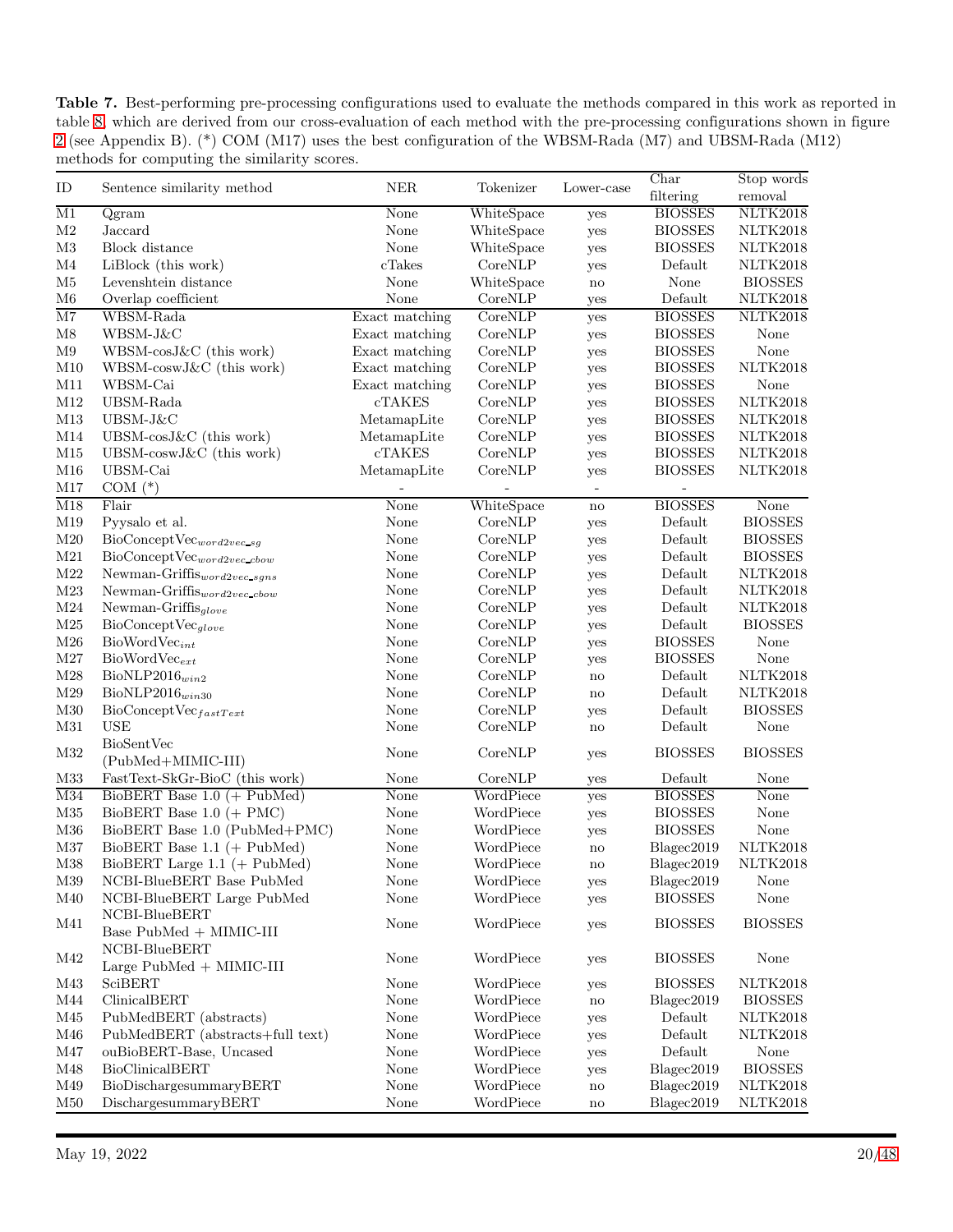<span id="page-20-0"></span>Table 8. Pearson (r), Spearman  $(\rho)$ , harmonic  $(h)$ , and harmonic average (AVG) scores obtained by each sentence similarity method evaluated herein in the three biomedical sentence similarity benchmarks arranged by families. All reported values were obtained using the best pre-processing configurations detailed in table [7.](#page-19-0) The results in bold show the best scores whilst results in blue color show the best average harmonic score for each family.

| ID                                                                                                                                                                                                               | CTR $[51]$                          |                |  |
|------------------------------------------------------------------------------------------------------------------------------------------------------------------------------------------------------------------|-------------------------------------|----------------|--|
| Sentence similarity methods<br>$\boldsymbol{\mathrm{h}}$<br>$\boldsymbol{\mathrm{h}}$<br>$\bf r$<br>$\bf r$<br>r<br>$\rho$<br>$\rho$                                                                             | $\boldsymbol{\mathrm{h}}$<br>$\rho$ | $\,$ h         |  |
| M1<br>0.752<br>0.773<br>0.763<br>0.701<br>0.674<br>$\overline{\text{Qgram}}$<br>0.687<br>0.763                                                                                                                   | 0.766<br>0.764                      | 0.738          |  |
| M <sub>2</sub><br>Jaccard<br>0.782<br>0.815<br>0.798<br>0.706<br>0.680<br>0.693<br>0.759                                                                                                                         | 0.797<br>0.777                      | 0.756          |  |
| M3<br>Block distance<br>0.798<br>0.818<br>0.808<br>0.731<br>0.683<br>0.706<br>0.797                                                                                                                              | 0.801<br>0.799                      | 0.771          |  |
| $\rm M4$<br>LiBlock (this work)<br>0.820<br>0.828<br>0.824<br>0.769<br>0.710<br>0.739<br>0.793                                                                                                                   | 0.808<br>0.800                      | 0.788          |  |
| M5<br>Levenshtein distance<br>0.536<br>0.610<br>0.634<br>0.622<br>0.529<br>0.533<br>0.498                                                                                                                        | 0.536<br>0.516                      | 0.557          |  |
| M <sub>6</sub><br>0.782<br>0.795<br>0.788<br>0.696<br>0.623<br>0.781<br>Overlap coefficient<br>0.564                                                                                                             | 0.793<br>0.787                      | 0.733          |  |
| $\overline{\text{M7}}$<br>0.774<br>WBSM-Rada<br>0.772<br>0.791<br>0.782<br>0.709<br>0.740<br>0.785                                                                                                               | 0.775<br>0.765                      | 0.766          |  |
| M8<br>WBSM-J&C<br>0.483<br>0.549<br>0.514<br>0.647<br>0.630<br>0.536<br>0.614                                                                                                                                    | 0.516<br>0.526                      | 0.557          |  |
| M9<br>WBSM-cosJ&C (this work)<br>0.483<br>0.549<br>0.614<br>0.630<br>0.536<br>0.514<br>0.647                                                                                                                     | 0.526<br>0.516                      | 0.557          |  |
| M10<br>WBSM-coswJ&C (this work)<br>0.571<br>0.566<br>0.705<br>0.637<br>0.568<br>0.651<br>0.677                                                                                                                   | 0.613<br>0.590                      | 0.619          |  |
| M11<br>WBSM-Cai<br>0.542<br>0.629<br>0.458<br>0.497<br>0.601<br>0.615<br>0.492                                                                                                                                   | 0.459<br>0.475                      | 0.529          |  |
| M12<br>UBSM-Rada<br>0.792<br>0.763<br>0.730<br>0.809<br>0.800<br>0.700<br>0.776                                                                                                                                  | 0.794<br>0.785                      | 0.772          |  |
| $UBSM-J\&C$<br>M13<br>0.529<br>0.621<br>0.650<br>0.620<br>0.573<br>0.550<br>0.683                                                                                                                                | 0.585<br>0.602                      | 0.601          |  |
| M14<br>$UBSM-cosJ&C$ (this work)<br>0.615<br>0.648<br>0.631<br>0.699<br>0.638<br>0.667<br>0.709                                                                                                                  | 0.646<br>0.676                      | 0.658          |  |
| M15<br>UBSM- $coswJ\&C$ (this work)<br>0.730<br>0.769<br>0.697<br>0.625<br>0.659<br>0.713<br>0.749                                                                                                               | 0.673<br>0.693                      | 0.700          |  |
| UBSM-Cai<br>M16<br>0.579<br>0.562<br>0.686<br>0.545<br>0.628<br>0.656<br>0.642                                                                                                                                   | 0.576<br>0.607                      | 0.608          |  |
| COM<br>0.773<br>M17<br>0.793<br>0.809<br>0.801<br>0.708<br>0.739<br>0.789                                                                                                                                        | 0.783<br>0.786                      | 0.776          |  |
| $\overline{\mathrm{M18}}$<br>Flair<br>0.628<br>0.625<br>0.652<br>0.626<br>$-0.014$<br>$-0.035$<br>$-0.020$                                                                                                       | 0.719<br>0.684                      | 0.430          |  |
| M19<br>Pyysalo et al. [77]<br>0.713<br>0.706<br>0.709<br>0.754<br>0.641<br>0.693<br>0.744                                                                                                                        | 0.803<br>0.773                      | 0.725          |  |
| M20<br>0.742<br>0.698<br>0.738<br>$BioConceptVec_{word2vec\_sg}$<br>0.743<br>0.742<br>0.751<br>0.652                                                                                                             | 0.800<br>0.768                      | 0.736          |  |
| M21<br>0.670<br>0.655<br>0.662<br>0.746<br>0.695<br>0.659<br>$\text{BioConceptVec}_{word2vec\_cbow}$<br>0.650                                                                                                    | 0.685<br>0.714                      | 0.681          |  |
| M22<br>0.763<br>0.767<br>0.764<br>$\mathrm{Newman\text{-}Griffis}_{word2vec\_sgns}$<br>0.771<br>0.641<br>0.697<br>$\boldsymbol{0.799}$                                                                           | 0.835<br>0.817                      | 0.760          |  |
| M23<br>0.697<br>Newman-Griffis <sub>word2vec_cbow</sub><br>0.675<br>0.686<br>0.681<br>0.746<br>0.647<br>0.693                                                                                                    | 0.731<br>0.768                      | 0.701          |  |
| M24<br>0.671<br>0.678<br>0.688<br>0.732<br>Newman-Griffis <sub>glove</sub><br>0.674<br>0.740<br>0.643                                                                                                            | 0.729<br>0.731                      | 0.698          |  |
| M25<br>$BioConceptVec_{glove}$<br>0.547<br>0.585<br>0.565<br>0.720<br>0.682<br>0.624<br>0.648                                                                                                                    | 0.657<br>0.694                      | 0.635          |  |
| M26<br>$BioWordVec_{int}$<br>0.831<br>0.806<br>0.818<br>0.766<br>0.686<br>0.724<br>0.757                                                                                                                         | 0.735<br>0.746                      | 0.763          |  |
| M27<br>$BioWordVec_{ext}$<br>0.752<br>0.725<br>0.738<br>0.712<br>0.736<br>0.756<br>0.673                                                                                                                         | 0.729<br>0.732                      | 0.727          |  |
| M28<br>$BioNLP2016_{win2}$<br>0.697<br>0.693<br>0.699<br>0.642<br>0.691<br>0.695<br>0.594                                                                                                                        | 0.759<br>0.724                      | 0.687          |  |
| M29<br>$BioNLP2016_{win30}$<br>0.745<br>0.751<br>0.748<br>0.714<br>0.609<br>0.657<br>0.742                                                                                                                       | 0.810<br>0.774                      | 0.727          |  |
| M30<br>0.262<br>0.135<br>0.435<br>$BioConceptVec_{fastText}$<br>0.091<br>0.416<br>0.456<br>0.178                                                                                                                 | 0.264<br>0.212                      | 0.261          |  |
| M31<br><b>USE</b><br>0.666<br>0.669<br>0.668<br>0.679<br>0.606<br>0.663<br>0.640                                                                                                                                 | 0.684<br>0.674                      | 0.660          |  |
| M32<br><b>BioSentVec</b><br>0.797<br>0.767<br>0.638<br>0.791<br>0.782<br>0.763<br>0.695                                                                                                                          | 0.821<br>0.806                      | 0.761          |  |
| M33<br>FastText-SkGr-BioC (this work)<br>0.814<br>0.777<br>0.795<br>0.758<br>0.660<br>0.706<br>0.761                                                                                                             | 0.760<br>0.760                      | 0.754          |  |
| M34<br>BioBERT Base $1.0$ (+ PubMed)<br>0.569<br>0.567<br>0.568<br>0.662<br>0.576<br>0.616<br>0.616                                                                                                              | 0.642<br>0.629                      | 0.604          |  |
| M35<br>BioBERT Base $1.0$ (+ PMC)<br>0.601<br>0.664<br>0.663<br>0.664<br>0.674<br>0.581<br>0.624                                                                                                                 | 0.623<br>0.647                      | 0.637          |  |
| M36<br>BioBERT Base $1.0_{(PubMed + PMC)}$<br>0.609<br>0.601<br>0.638<br>0.616<br>0.612<br>0.647<br>0.561<br>M37<br>BioBERT Base $1.1$ (+ PubMed)<br>0.647<br>0.657<br>0.712<br>0.616<br>0.668<br>0.661<br>0.643 | 0.663<br>0.650<br>0.663<br>0.653    | 0.621<br>0.657 |  |
| M38<br>BioBERT Large $1.1$ (+ PubMed)<br>0.557<br>0.546<br>0.551<br>0.695<br>0.622<br>0.657<br>0.579                                                                                                             | 0.612<br>0.650                      | 0.607          |  |
| NCBI-BlueBERT Base PubMed<br>0.682<br>M39<br>0.668<br>$0.675\,$<br>0.679<br>$0.565\,$<br>0.617<br>0.668                                                                                                          | 0.719<br>$\,0.693\,$                | $\,0.662\,$    |  |
| NCBI-BlueBERT Large PubMed<br>0.712<br>0.636<br>0.611<br>M40<br>0.688<br>0.700<br>0.588<br>0.609                                                                                                                 | 0.674<br>0.640                      | 0.650          |  |
| NCBI-BlueBERT Base                                                                                                                                                                                               |                                     |                |  |
| $\rm M41$<br>0.537<br>0.536<br>0.536<br>0.733<br>$0.624\,$<br>0.674<br>0.548<br>$\mbox{PubMed}{}$ + MIMIC-III                                                                                                    | 0.553<br>0.550                      | 0.587          |  |
| NCBI-BlueBERT Large                                                                                                                                                                                              |                                     |                |  |
| M42<br>0.560<br>0.578<br>0.569<br>0.675<br>0.628<br>0.651<br>0.487<br>$PubMed + MIME-III$                                                                                                                        | 0.504<br>0.496                      | 0.572          |  |
| M43<br>SciBERT<br>0.653<br>0.616<br>0.634<br>0.683<br>0.604<br>0.727<br>0.643                                                                                                                                    | 0.682<br>0.641                      | 0.652          |  |
| M44<br>ClinicalBERT<br>0.415<br>0.483<br>0.652<br>0.566<br>0.606<br>0.470<br>0.447                                                                                                                               | 0.500<br>0.485                      | 0.512          |  |
| M45<br>PubMedBERT (abstracts)<br>$0.626\,$<br>$0.575\,$<br>0.502<br>0.524<br>0.513<br>0.531<br>0.479                                                                                                             | 0.645<br>0.550                      | 0.546          |  |
| PubMedBERT                                                                                                                                                                                                       |                                     |                |  |
| $\rm M46$<br>0.659<br>0.651<br>0.655<br>0.712<br>0.590<br>0.645<br>0.596<br>(abstracts+full text)                                                                                                                | 0.675<br>0.633                      | 0.644          |  |
| M47<br>ouBioBERT-Base, Uncased<br>0.687<br>0.729<br>0.707<br>0.639<br>0.707<br>0.583<br>0.670                                                                                                                    | 0.694<br>0.682                      | 0.676          |  |
| M48<br>BioClinicalBERT<br>0.562<br>0.601<br>0.472<br>0.416<br>0.447<br>0.431<br>0.646                                                                                                                            | 0.478<br>0.475                      | 0.502          |  |
| M49<br>BioDischargesummaryBERT<br>0.376<br>0.397<br>0.637<br>0.565<br>0.599<br>0.385<br>0.387                                                                                                                    | 0.465<br>0.421                      | 0.469          |  |
| $\rm M50$<br>DischargesummaryBERT<br>0.567<br>0.376<br>0.395<br>0.465<br>0.427<br>0.655<br>0.608                                                                                                                 | 0.391<br>0.407                      | 0.475          |  |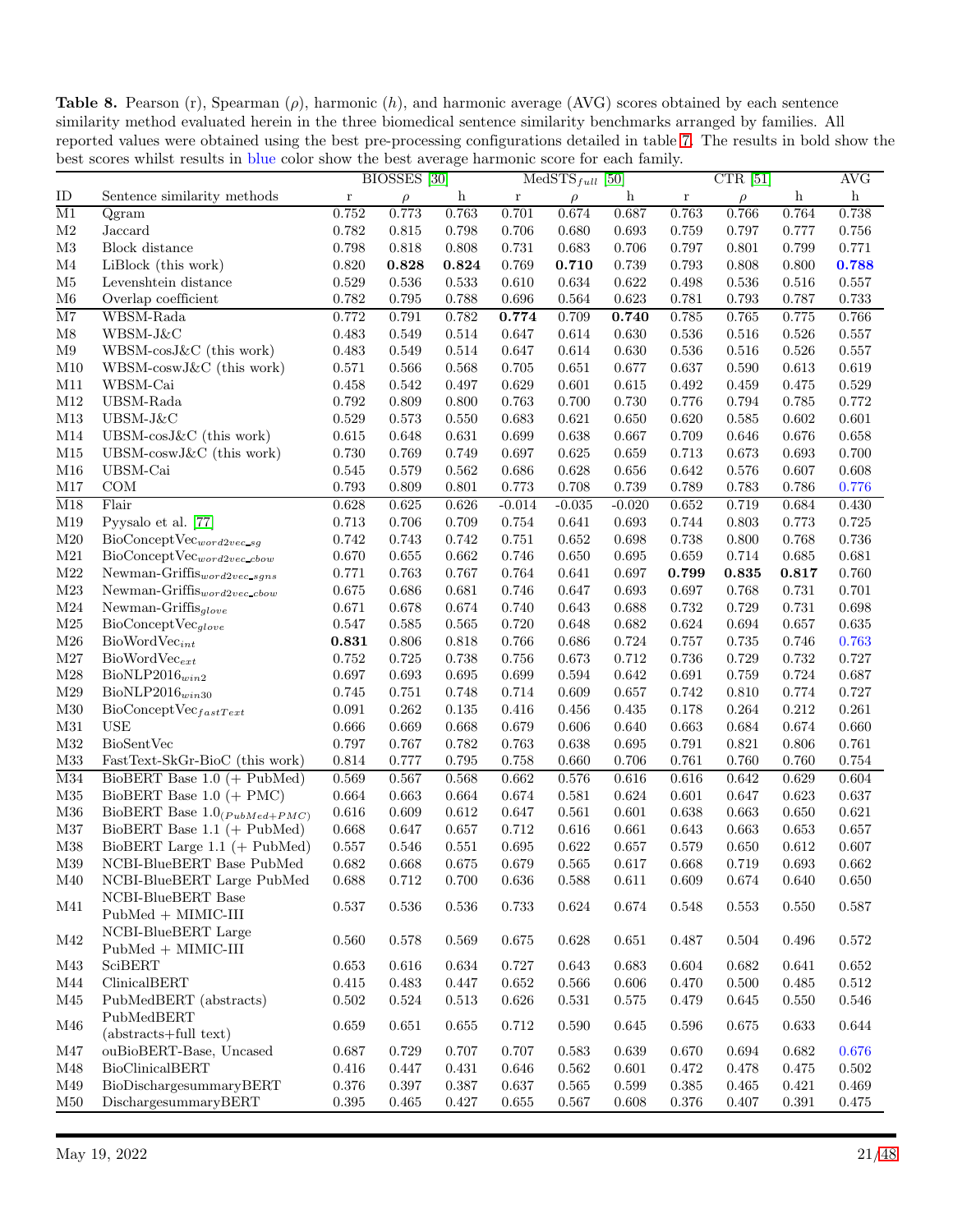|     |                               |                                                                                               | <b>BIOSSES</b> |        | $MedSTS_{full}$ |         |        | CTR                       |             |        | <b>AVG</b>   |              |       |
|-----|-------------------------------|-----------------------------------------------------------------------------------------------|----------------|--------|-----------------|---------|--------|---------------------------|-------------|--------|--------------|--------------|-------|
| ID  | Methods                       | Pre-processing<br>configuration                                                               | $\bf r$        | $\rho$ | $\mathbf{h}$    | $\bf r$ | $\rho$ | $\boldsymbol{\mathrm{h}}$ | $\mathbf r$ | $\rho$ | $\mathbf{h}$ | $\mathbf{h}$ | p-val |
| M4  | LiBlock<br>(worst)            | TOK-Whitespace<br>$LC-No$<br>SW-NLTK2018<br>CF-None                                           | 0.779          | 0.793  | 0.786           | 0.736   | 0.676  | 0.704                     | 0.765       | 0.717  | 0.741        | 0.744        |       |
| M4  | LiBlock<br>(best)             | TOK-CoreNLP<br>LC-Yes<br>SW-NLTK2018<br>CF-Default                                            | 0.820          | 0.828  | 0.824           | 0.769   | 0.710  | 0.739                     | $\,0.793\,$ | 0.808  | 0.800        | 0.788        | 0.000 |
| M17 | COM<br>(worst)                | - WBSM-Rada<br>- UBSM-Rada<br>(worst):<br>TOK-Whitespace<br>LC-Yes<br>SW-None<br>CF-None      | 0.610          | 0.635  | 0.622           | 0.681   | 0.648  | 0.664                     | 0.656       | 0.662  | 0.659        | 0.648        |       |
| M17 | COM<br>(best)                 | - WBSM-Rada<br>- UBSM-Rada<br>text).<br>TOK-CoreNLP<br>$LC$ -Yes<br>SW-NLTK2018<br>CF-BIOSSES | 0.793          | 0.809  | 0.801           | 0.773   | 0.708  | 0.739                     | 0.789       | 0.783  | 0.786        | 0.776        | 0.000 |
| M26 | $BiowordVec_{int}$<br>(worst) | TOK-Whitespace<br>$LC-No$<br>SW-None<br>CF-None<br>Pooling-Sum                                | 0.436          | 0.497  | 0.465           | 0.532   | 0.619  | 0.572                     | 0.529       | 0.674  | 0.593        | 0.543        |       |
| M26 | $BioWordVec_{int}$<br>(best)  | TOK-CoreNLP<br>$LC-Yes$<br>SW-None<br>CF-BIOSSES<br>Pooling-Min                               | 0.831          | 0.809  | 0.820           | 0.764   | 0.682  | 0.721                     | 0.761       | 0.736  | 0.748        | 0.763        | 0.000 |
| M47 | OuBioBert<br>(worst)          | TOK-WordPiece<br>$LC$ -Yes<br><b>SW-BIOSSES</b><br>CF-Default                                 | 0.608          | 0.627  | 0.617           | 0.730   | 0.622  | 0.672                     | 0.669       | 0.696  | 0.682        | 0.657        |       |
| M47 | OuBioBert<br>(best)           | TOK-WordPiece<br>LC-Yes<br>SW-None<br>CF-Default                                              | 0.687          | 0.729  | 0.707           | 0.707   | 0.583  | 0.639                     | 0.670       | 0.694  | 0.682        | 0.676        | 0.000 |

<span id="page-21-0"></span>Table 9. Comparison of results for the "best" and the "worst" pre-processing configurations for the best-performing methods of each family in table [8.](#page-20-0) The last column shows the t-Student p-values comparing the best and worst configurations.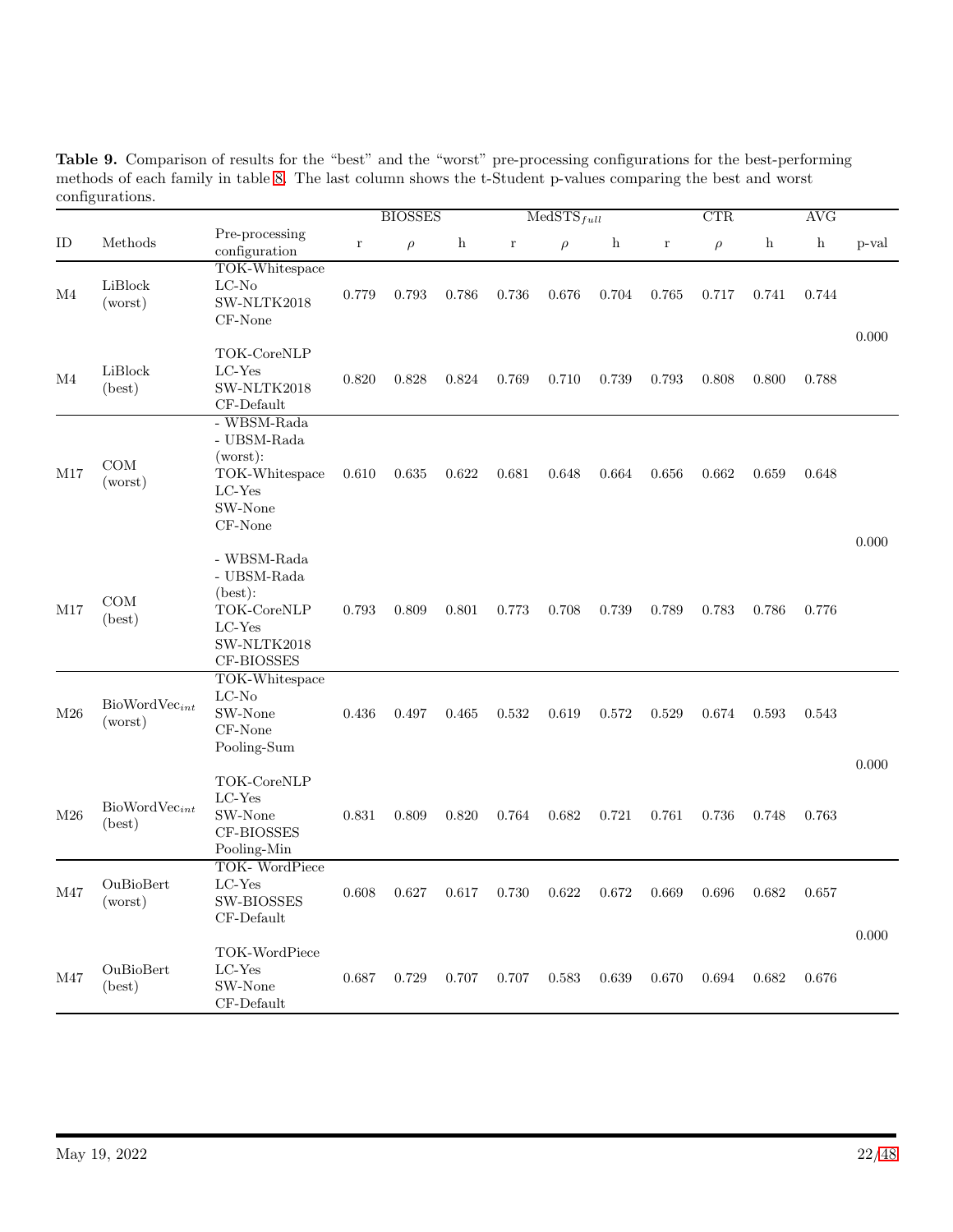**Table 10.** Pearson (r), Spearman ( $\rho$ ) and harmonic (h) values obtained in our experiments from the evaluation of ontology similarity methods detailed below in the MedSTS $_{full}$  [\[50\]](#page-43-6) dataset for each NER tool.

<span id="page-22-1"></span>

|     |                 |       | MetaMap       |       |       | MetaMap Lite |       | <b>cTAKES</b> |       |       |  |
|-----|-----------------|-------|---------------|-------|-------|--------------|-------|---------------|-------|-------|--|
| ΙD  | Methods         | r     | $\mathcal{D}$ | h     | r     | ρ            | h     |               | D     | h     |  |
| M12 | UBSM-Rada       | 0.711 | 0.653         | 0.681 | 0.753 | 0.689        | 0.720 | 0.764         | 0.7   | 0.73  |  |
| M13 | UBSM-J&C        | 0.576 | 0.547         | 0.561 | 0.683 | 0.621        | 0.65  | 0.634         | 0.549 | 0.588 |  |
| M14 | $UBSM-cosJ\&C$  | 0.637 | 0.575         | 0.605 | 0.699 | 0.638        | 0.667 | 0.659         | 0.581 | 0.617 |  |
| M15 | $UBSM-coswJ\&C$ | 0.675 | 0.608         | 0.64  | 0.722 | 0.659        | 0.689 | 0.697         | 0.625 | 0.659 |  |
| M16 | UBSM-Cai        | 0.606 | 0.555         | 0.58  | 0.686 | 0.628        | 0.656 | 0.635         | 0.552 | 0.591 |  |
| M17 | COM             | 0.758 | 0.692         | 0.724 | 0.770 | 0.706        | 0.737 | 0.773         | 0.708 | 0.739 |  |

Table 11. Harmonic score obtained by each combination of a sentence similarity method with a NER tool in the evaluation of the three sentence similarity datasets. The p-values shown in this table are obtained by using the method for building uniform size datasets detailed above. The last column shows the p-values corresponding to the t-Student test comparing the performance of each combination with the best pair in each group.

<span id="page-22-2"></span>

| ID  | Method          | NER tool      | <b>BIOSSES</b><br>$\hbar$ | MedSTS<br>$\boldsymbol{h}$ | CTR<br>$\hbar$ | Avg<br>h | p-value   |
|-----|-----------------|---------------|---------------------------|----------------------------|----------------|----------|-----------|
|     |                 | cTAKES        | 0.800                     | 0.730                      | 0.785          | 0.772    |           |
| M12 | UBSM-Rada       | MetamapLite   | 0.744                     | 0.72                       | 0.785          | 0.751    | $0.011\,$ |
|     |                 | Metamap       | 0.742                     | 0.680                      | 0.723          | 0.715    | 0.000     |
|     |                 | MetamapLite   | 0.55                      | 0.65                       | 0.602          | 0.601    |           |
| M13 | UBSM-J&C        | <b>cTAKES</b> | 0.595                     | 0.588                      | 0.552          | 0.578    | 0.000     |
|     |                 | Metamap       | 0.316                     | 0.561                      | 0.234          | 0.37     | 0.000     |
|     |                 | MetamapLite   | 0.631                     | 0.667                      | 0.674          | 0.657    |           |
| M14 | $UBSM-cosJ\&C$  | cTAKES        | 0.681                     | 0.617                      | 0.626          | 0.641    | 0.002     |
|     |                 | Metamap       | 0.537                     | 0.605                      | 0.434          | 0.525    | 0.000     |
|     |                 | <b>cTAKES</b> | 0.749                     | 0.659                      | 0.693          | 0.700    |           |
| M15 | $UBSM-coswJ\&C$ | MetamapLite   | 0.678                     | 0.689                      | 0.732          | 0.700    | 0.018     |
|     |                 | Metamap       | 0.656                     | 0.64                       | 0.551          | 0.616    | 0.005     |
|     |                 | MetamapLite   | 0.562                     | 0.656                      | 0.607          | 0.608    |           |
| M16 | UBSM-Cai        | <b>cTAKES</b> | 0.616                     | 0.591                      | 0.571          | 0.593    | 0.001     |
|     |                 | Metamap       | 0.419                     | 0.58                       | 0.318          | 0.439    | 0.000     |
|     |                 | <b>cTAKES</b> | 0.801                     | 0.739                      | 0.786          | 0.776    |           |
| M17 | <b>COM</b>      | MetamapLite   | 0.788                     | 0.737                      | 0.789          | 0.772    | 0.052     |
|     |                 | Metamap       | 0.792                     | 0.724                      | 0.768          | 0.761    | 0.004     |

<span id="page-22-0"></span>**Table 12.** Pearson (r) and Spearman  $(\rho)$  correlation values, harmonic score  $(h)$ , and harmonic average (AVG) score obtained by the LiBlock method in combination with each NER tool using the best pre-processing configuration detailed in [7.](#page-19-0) In addition, last column (p-val) report the p-values for the comparison of the LiBlock method with cTAKES and the remaining NER combinations.

|    |                                |       | BIOSSES [30]  |       |              | $MedSTS_{full}$ [50] |       |       | CTR $[51]$ |       | AVG   |       |
|----|--------------------------------|-------|---------------|-------|--------------|----------------------|-------|-------|------------|-------|-------|-------|
| ID | Sentence similarity<br>methods | r     | $\mathcal{D}$ | h     | $\mathbf{r}$ |                      | h     |       |            | h     |       | p-val |
| M4 | LiBlock-cTAKES                 | 0.820 | 0.828         | 0.824 | 0.769        | 0.710                | 0.739 | 0.793 | 0.808      | 0.800 | 0.788 |       |
| M4 | LiBlock-noNER                  | 0.814 | 0.823         | 0.819 | 0.770        | 0.709                | 0.738 | 0.795 | 0.805      | 0.800 | 0.786 | 0.14  |
| M4 | LiBlock-MetamapLite            | 0.799 | 0.819         | 0.809 | 0.763        | 0.705                | 0.733 | 0.794 | 0.808      | 0.801 | 0.781 | 0.015 |
| M4 | LiBlock-Metamap                | 0.807 | 0.826         | 0.816 | 0.753        | 0.690                | 0.720 | 0.792 | 0.807      | 0.799 | 0.779 | 0.003 |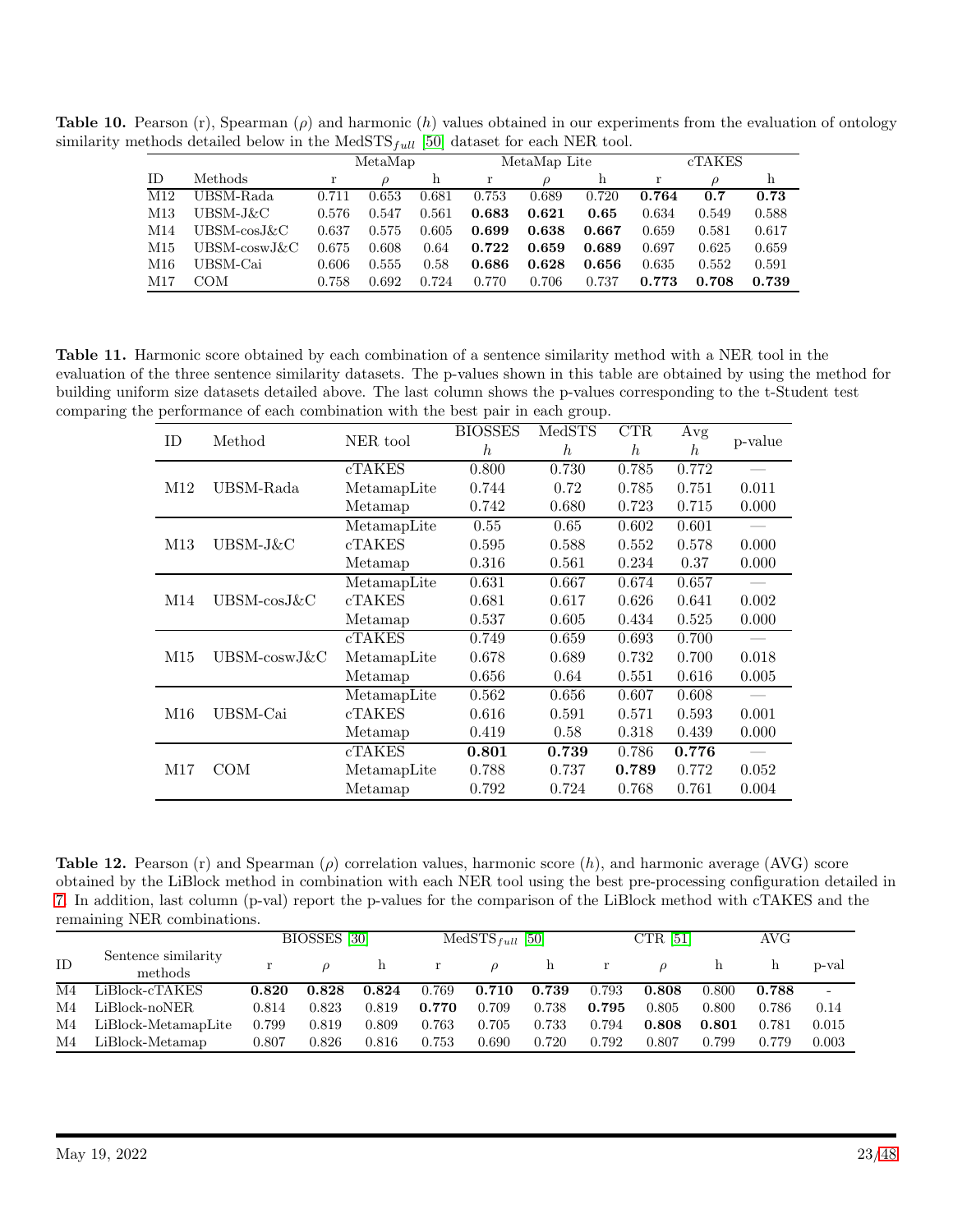<span id="page-23-0"></span>Table 13. Raw and pre-processes sentence pairs obtaining the lowest and highest similarity error  $E_{sim}$  together with their corresponding Normalized human similarity score (Human) and normalized similarity value (Method) estimated by the LiBlock (M4) method for the raw and pre-processed sentence pairs with the lowest (L) and highest (H) similarity error  $E_{sim}$ .

| $E_{sim}$ | Input sentence                                                                                                                                                                                                                                                                                              | Pre-processed sentence<br>analyzed by the method                                                                                                                                                                                                             | Human | Method |
|-----------|-------------------------------------------------------------------------------------------------------------------------------------------------------------------------------------------------------------------------------------------------------------------------------------------------------------|--------------------------------------------------------------------------------------------------------------------------------------------------------------------------------------------------------------------------------------------------------------|-------|--------|
|           | s1: "Centrosomes increase both in<br>size and in microtubule-nucleating<br>capacity just before mitotic entry."                                                                                                                                                                                             | s1: "C0242608 increase size C0026046<br>nucleating capacity mitotic entry"                                                                                                                                                                                   |       |        |
| L         | s2: "Functional studies showed that, when<br>introduced into cell lines, miR-146a was<br>found to promote cell proliferation in cervical<br>cancer cells, which suggests that miR-146a works<br>as an oncogenic miRNA in these cancers."                                                                    | s2: "functional studies showed introduced"<br>C0007634 lines mir 146a found promote<br>C0007634 C0334094 C4048328 C0007634<br>suggests mir 146a works oncogenic<br>mirna C0006826"                                                                           | 0.0   | 0.0    |
|           | s1: "Consequently miRNAs have been<br>demonstrated to act either as<br>oncogenes (e.g., miR-155, miR-17 $-5p$ )<br>and miR-21) or tumor suppressors (e.g.,<br>miR-34, miR-15a, miR-16-1 and let-7)"                                                                                                         | s1: "consequently mirnas demonstrated"<br>$C0427611$ either oncogenes e g mir 155 mir<br>17 5p mir 21 C0027651 suppressors<br>e g mir 34 mir 15a mir 16 1 let 7"                                                                                             |       |        |
| H         | s2: "Given the extensive involvement of<br>miRNA in physiology, dysregulation of<br>miRNA expression can be associated with<br>cancer pathobiology including oncogenesis.<br>proliferation, epithelial-mesenchymal<br>transition, metastasis, aberrations in<br>metabolism, and angiogenesis, among others" | s2: "given extensive involvement mirnal"<br>physiology dysregulation mirna C0185117<br>associated C0006826 pathobiology including<br>oncogenesis C0334094 epithelial mesenchymal<br>transition metastasis aberrations C0025519<br>angiogenesis among others" | 0.7   | 0.0    |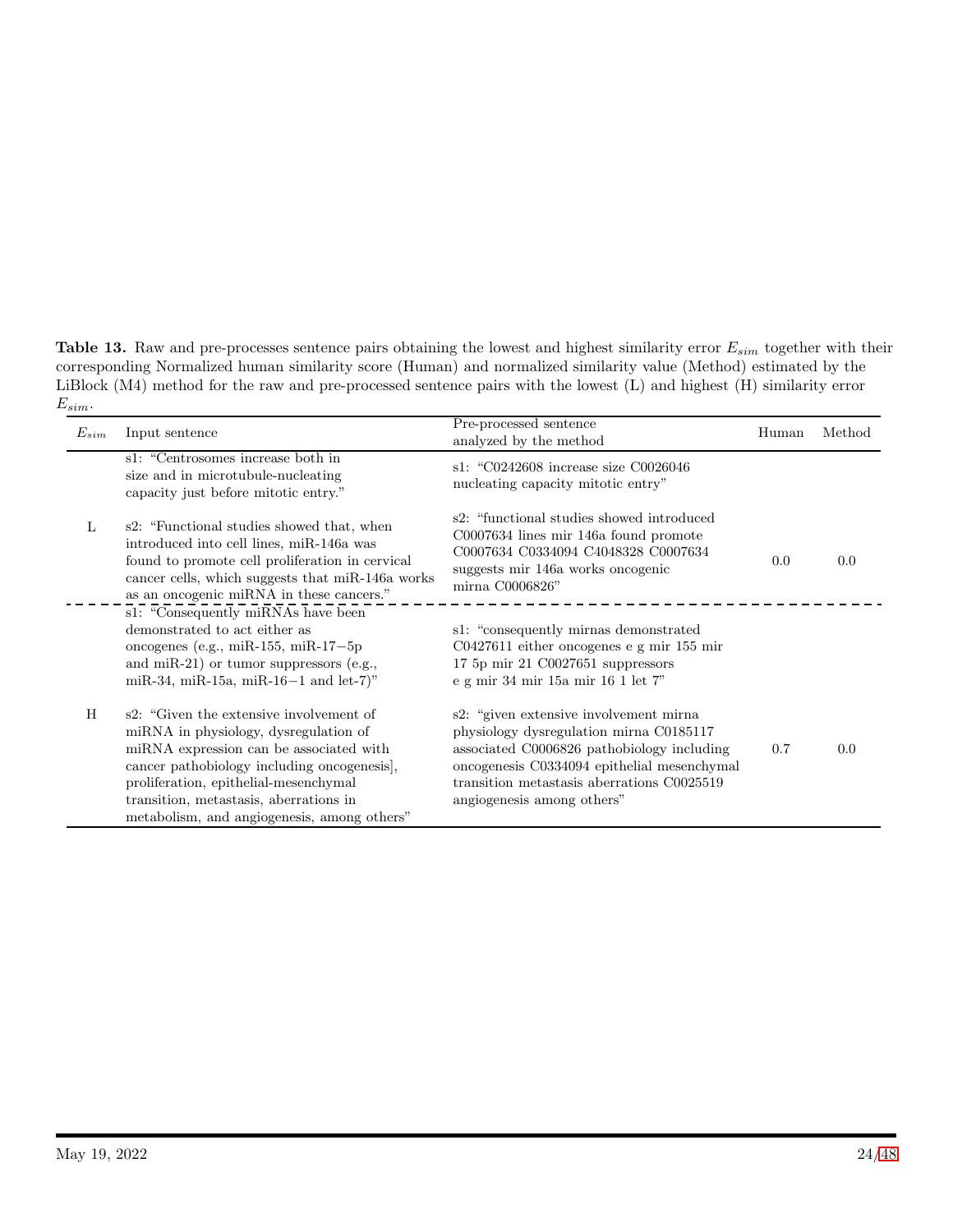<span id="page-24-0"></span>**Table 14.** Raw and pre-processes sentence pairs obtaining the lowest and highest similarity error  $E_{sim}$  together with their corresponding Normalized human similarity score (Human) and normalized similarity value (Method) estimated by the COM (M17) method for the raw and pre-processed sentence pairs with the lowest (L) and highest (H) similarity error  $E_{sim}$ . We show the raw and pre-processed sentence pairs evaluated by the WBSM and UBSM similarity methods that make up the COM method. The UBSM method use the cTAKES NER tool.

| $E_{sim}$ | Input sentence                                                                                                                                                                                                       | Pre-processed sentence<br>analyzed by the method                                                                                                                                                                                                                                                                                 | Human | Method |
|-----------|----------------------------------------------------------------------------------------------------------------------------------------------------------------------------------------------------------------------|----------------------------------------------------------------------------------------------------------------------------------------------------------------------------------------------------------------------------------------------------------------------------------------------------------------------------------|-------|--------|
| Low       | s1: "The in vivo data is still preliminary<br>and other potential roadblocks such as<br>drug resistance have not been examined."                                                                                     | s1, WBSM-Rada: "vivo data still preliminary<br>potential roadblocks drug resistance examined"<br>s1, UBSM-Rada: "vivo data still preliminary potential<br>roadblocks C0013227 resistance examined"                                                                                                                               |       |        |
|           | s2: "The GEM model used in this study<br>retains wild-type Tp53, suggesting<br>that the tumors successfully treated<br>with bortezomib and fasudil might<br>not be as aggressive as those<br>in most NSCLC patients" | s2, WBSM-Rada: "gem model used study retains"<br>wild type tp53 suggesting tumors successfully treated<br>bortezomib fasudil might aggressive nsclc patients"<br>s2, UBSM-Rada: "gem model used study retains wild<br>type tp53 suggesting C0027651 successfully treated<br>C1176309 fasudil might aggressive C0007131 patients" | 0.0   | 0.0    |
|           | s1: "The oncogenic activity of mutant Kras<br>appears dependent on functional Craf,<br>but not on Braf"                                                                                                              | s1, WBSM-Rada: "oncogenic activity mutant kras<br>appears dependent functional craf braf"<br>s1, UBSM-Rada: "oncogenic C0026606 mutant<br>kras appears dependent functional craf braf"                                                                                                                                           |       |        |
| High      | s2: "Notably, c-Raf has recently been<br>found essential for development<br>of K-Ras-driven NSCLCs"                                                                                                                  | s2, WBSM-Rada: "notably c raf recently found<br>essential development k ras driven nsclcs"<br>s2, UBSM-Rada: "notably c raf recently<br>found essential development k C0525678<br>driven nsclcs"                                                                                                                                 | 0.75  | 0.0    |

**Table 15.** Raw and pre-processes sentence pairs obtaining the lowest and highest similarity error  $E_{sim}$  together with their corresponding Normalized human similarity score (Human) and normalized similarity value (Method) estimated by the BioWordVec<sub>int</sub> (M26) method for the raw and pre-processed sentence pairs with the lowest (L) and highest (H) similarity error  $E_{sim}$ .

<span id="page-24-1"></span>

| $E_{sim}$ | Input sentence                                                                                                                                                                                                     | Pre-processed sentence<br>analyzed by the method                                                                                                                                                                          | Human | Method |
|-----------|--------------------------------------------------------------------------------------------------------------------------------------------------------------------------------------------------------------------|---------------------------------------------------------------------------------------------------------------------------------------------------------------------------------------------------------------------------|-------|--------|
|           | s1: "The up-regulation of miR-146a<br>was also detected in cervical<br>cancer tissues."                                                                                                                            | s1: "the up regulation of mir 146a<br>was also detected in cervical<br>cancer tissues"                                                                                                                                    |       |        |
| Low       | s2: "The expression of miR-146a"<br>has been found to be up-regulated<br>in cervical cancer."                                                                                                                      | s2: "the expression of mir 146a<br>has been found to be up regulated in<br>cervical cancer"                                                                                                                               | 1.0   | 0.986  |
| High      | s1: "This oxidative branch activity"<br>is elevated in comparison to many<br>cancer cell lines, where the<br>oxidative branch is typically reduced<br>and accounts for $120\%$ of the carbon<br>flow through PPP." | s1: "this oxidative branch activity"<br>is elevated in comparison to many<br>cancer cell lines where the<br>oxidative branch is typically reduced<br>and accounts for $\frac{1}{20}$ % of the<br>carbon flow through ppp" |       |        |
|           | s2: "The Downward laboratory went"<br>all the way from identifying<br>GATA2 as a novel synthetic lethal gene<br>to validating it using<br>Kras-driven GEM models."                                                 | s2: "the downward laboratory went<br>all the way from identifying gata2<br>as a novel synthetic lethal gene<br>to validating it using kras driven<br>gem models"                                                          | 0.0   | 0.912  |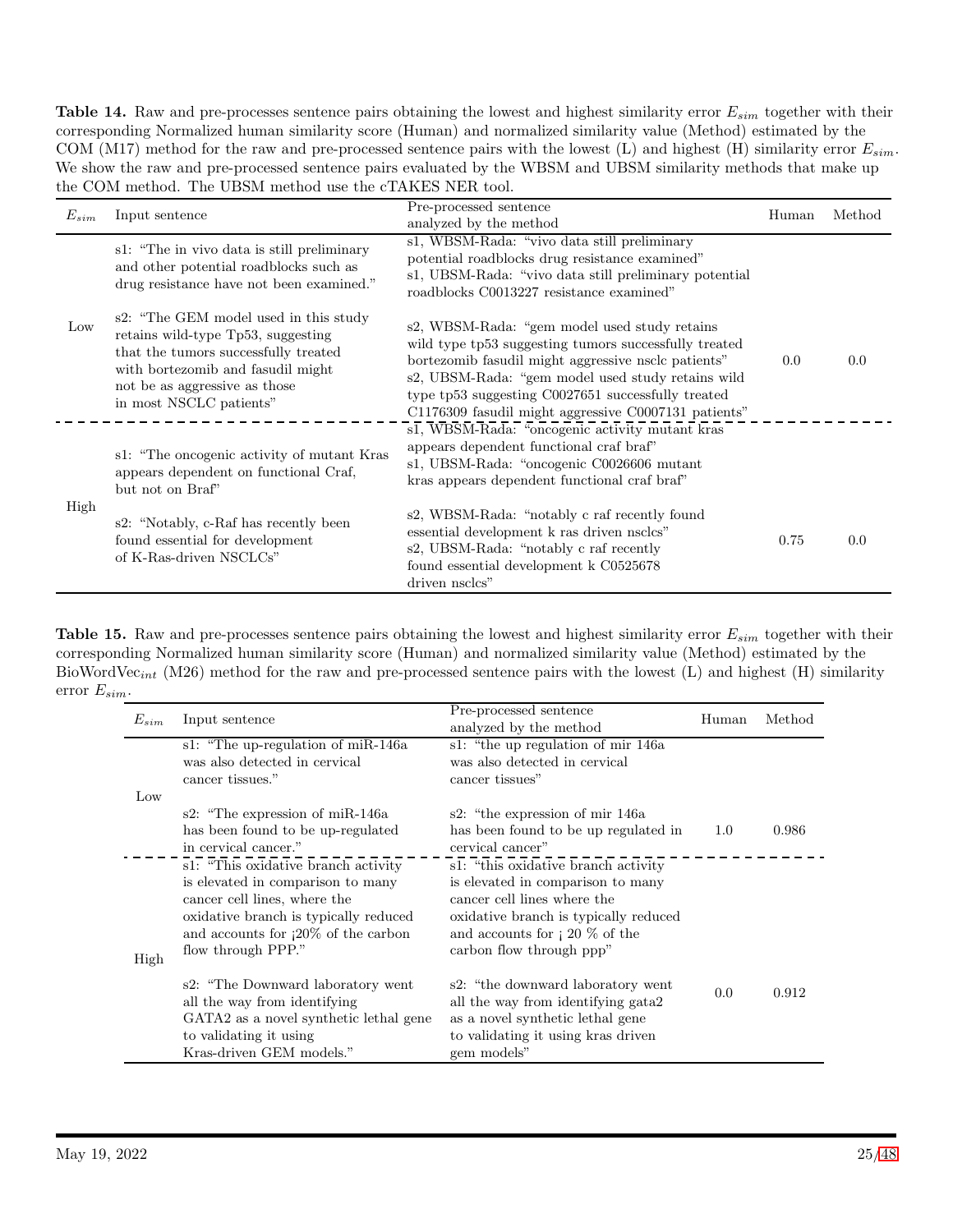**Table 16.** Raw and pre-processes sentence pairs obtaining the lowest and highest similarity error  $E_{sim}$  together with their corresponding Normalized human similarity score (Human) and normalized similarity value (Method) estimated by the OuBioBert (M47) method for the raw and pre-processed sentence pairs with the lowest (L) and highest (H) similarity error  $E_{sim}$ .

<span id="page-25-0"></span>

| $E_{sim}$ | Input sentence                                                                                                                                                                                                    | Pre-processed sentence<br>analyzed by the method                                                                                                       | Human | Method |
|-----------|-------------------------------------------------------------------------------------------------------------------------------------------------------------------------------------------------------------------|--------------------------------------------------------------------------------------------------------------------------------------------------------|-------|--------|
|           | s1: "Expression of an activated form<br>of Ras proteins can induce senescence in<br>some primary fibroblasts."                                                                                                    | s1: "expression activated form ras proteins"<br>induce senescence primary fibroblasts"                                                                 |       |        |
| Low       | s2: "The senescent state has been<br>observed to be inducible in certain<br>cultured cells in response to high<br>level expression of genes<br>activated such as the ras oncogene."                               | s2: "senescent state observed inducible"<br>certain cultured cells response high level<br>expression genes activated ras oncogene"                     | 0.9   | 0.908  |
|           | s1: "The in vivo data is still preliminary<br>and other potential roadblocks such as drug<br>resistance have not been examined."                                                                                  | s1: "vivo data still preliminary potential<br>road bl ocks drug resistance examined"                                                                   |       |        |
| High      | s2: "The GEM model used in this study<br>retains wild-type Tp53, suggesting<br>that the tumors successfully treated with<br>bortezomib and fasudil might not be as<br>aggressive as those in most NSCLC patients" | s2: "gem model used study retains wild<br>type tp53 suggesting tumors successfully<br>treated bortezomib fas udi l might<br>aggressive nsclc patients" | 0.0   | 0.773  |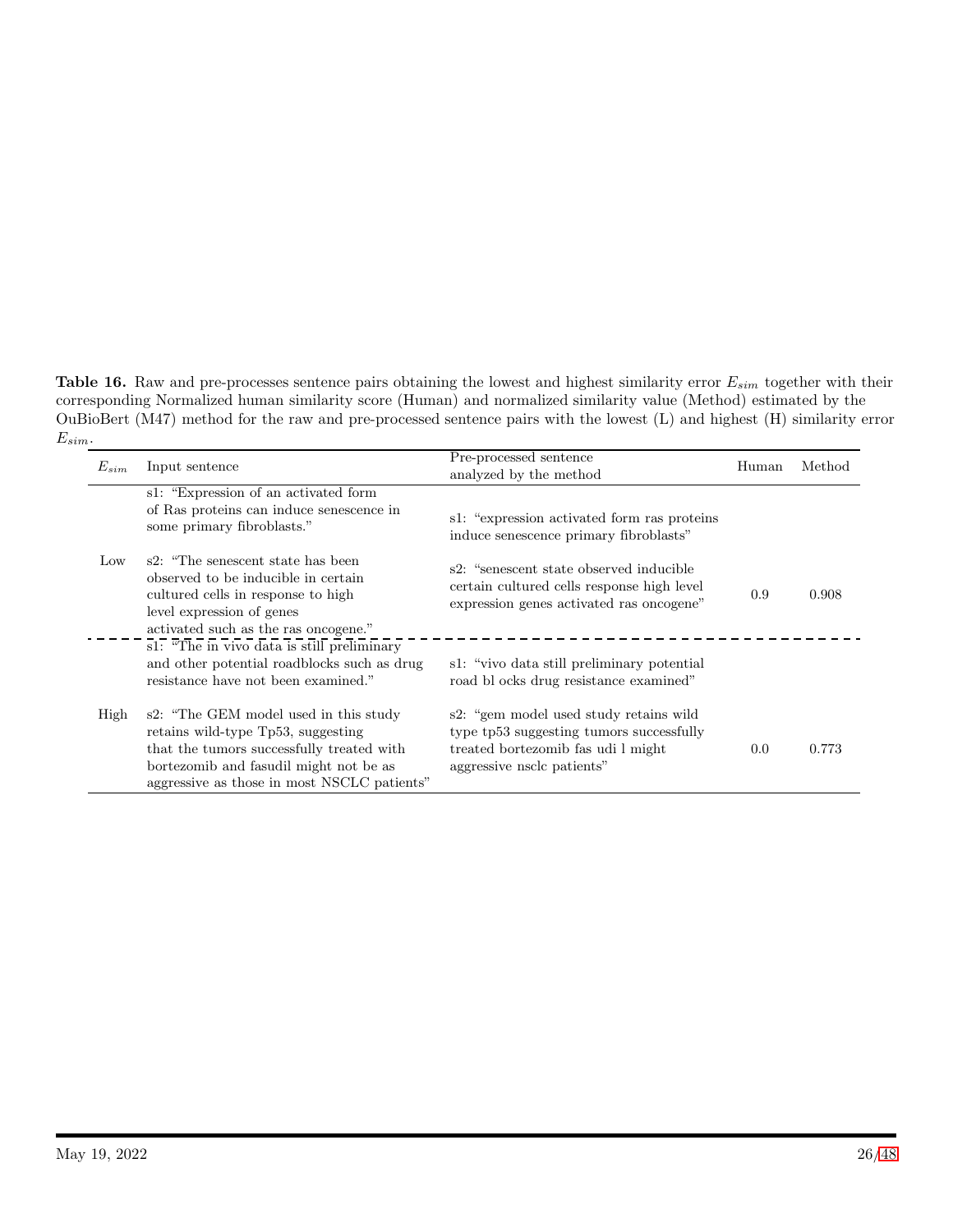<span id="page-26-1"></span>Fig 5. Probability Density Function (PDF) and mean value of the similarity error  $(E_{sim})$  obtained by the best-performing methods in the evaluation of each dataset as follows: (a) BIOSSES, (b) MedSTS, and (c) CTR.

<span id="page-26-0"></span>Table 17. Comparison of the mean, minimum and maximum similarity scores of the Normalized Human similarity scores (Human) and the estimated valued returned by the best-performing methods of each family in the evaluation of the three biomedical datasets.

| <b>BIOSSES</b> dataset   |                         |            |            |            |  |  |  |
|--------------------------|-------------------------|------------|------------|------------|--|--|--|
| ID                       | Method                  | Mean       | Minimum    | Maximum    |  |  |  |
|                          |                         | similarity | similarity | similarity |  |  |  |
| $\overline{\phantom{a}}$ | Human                   | 0.549      | $\theta$   | 1          |  |  |  |
| M4                       | LiBlock (this work)     | 0.194      | 0          | 0.506      |  |  |  |
| M17                      | $COM$ [30]              | 0.22       | $\theta$   | 0.596      |  |  |  |
| M26                      | $BiowordVec_{int}$ [80] | 0.933      | 0.858      | 0.987      |  |  |  |
| M47                      | OuBioBert [89]          | 0.808      | 0.582      | 0.936      |  |  |  |
|                          |                         |            |            |            |  |  |  |
|                          | MedSTS dataset          |            |            |            |  |  |  |
| ID                       | Method                  | Mean       | Minimum    | Maximum    |  |  |  |
|                          |                         | similarity | similarity | similarity |  |  |  |
| $\overline{a}$           | Human                   | 0.632      | 0          | 1          |  |  |  |
| M4                       | LiBlock (this work)     | 0.611      | 0          | 1          |  |  |  |
| M17                      | $COM$ [30]              | 0.631      | 0          | 1          |  |  |  |
| M26                      | $BiowordVec_{int}$ [80] | 0.957      | 0.832      | 1          |  |  |  |
| M47                      | OuBioBert [89]          | 0.885      | 0.437      | 0.997      |  |  |  |
|                          |                         |            |            |            |  |  |  |
|                          | CTR dataset             |            |            |            |  |  |  |
| ID                       | Method                  | Mean       | Minimum    | Maximum    |  |  |  |
|                          |                         | similarity | similarity | similarity |  |  |  |
| $\overline{a}$           | Human                   | 0.254      | 0          | 1          |  |  |  |
| M4                       | LiBlock (this work)     | 0.103      | $\theta$   | 0.743      |  |  |  |
| M17                      | $COM$ [30]              | 0.118      | $\theta$   | 0.793      |  |  |  |
| M26                      | $BiowordVec_{int}$ [80] | 0.898      | 0.752      | 0.992      |  |  |  |
| M47                      | OuBioBert [89]          | 0.724      | 0.472      | 0.98       |  |  |  |

# Discussion

### Comparison of string-based methods

LiBlock (M4) obtains the highest average harmonic score among the family of string-based methods and significantly outperforms all of them. This conclusion can be drawn by looking at the average column in table [8](#page-20-0) for this group of methods and checking the p-values reported in table A.1, such as Block Distance (p-value= $0.000$ ), Jaccard (p-value=0.000), QGram (p-value=0.000), Overlap Coefficient  $(p-value=0.000)$ , and Levenshtein  $(p-value=0.000)$ .

LiBlock (M4) obtains the highest Pearson correlation value in the BIOSSES and MedSTS datasets among the family of string-based methods, whilst Block Distance  $(M3)$  obtains the highest Pearson correlation in the CTR dataset. This conclusion can be drawn by looking the results for the first group of methods detailed in table [8.](#page-20-0)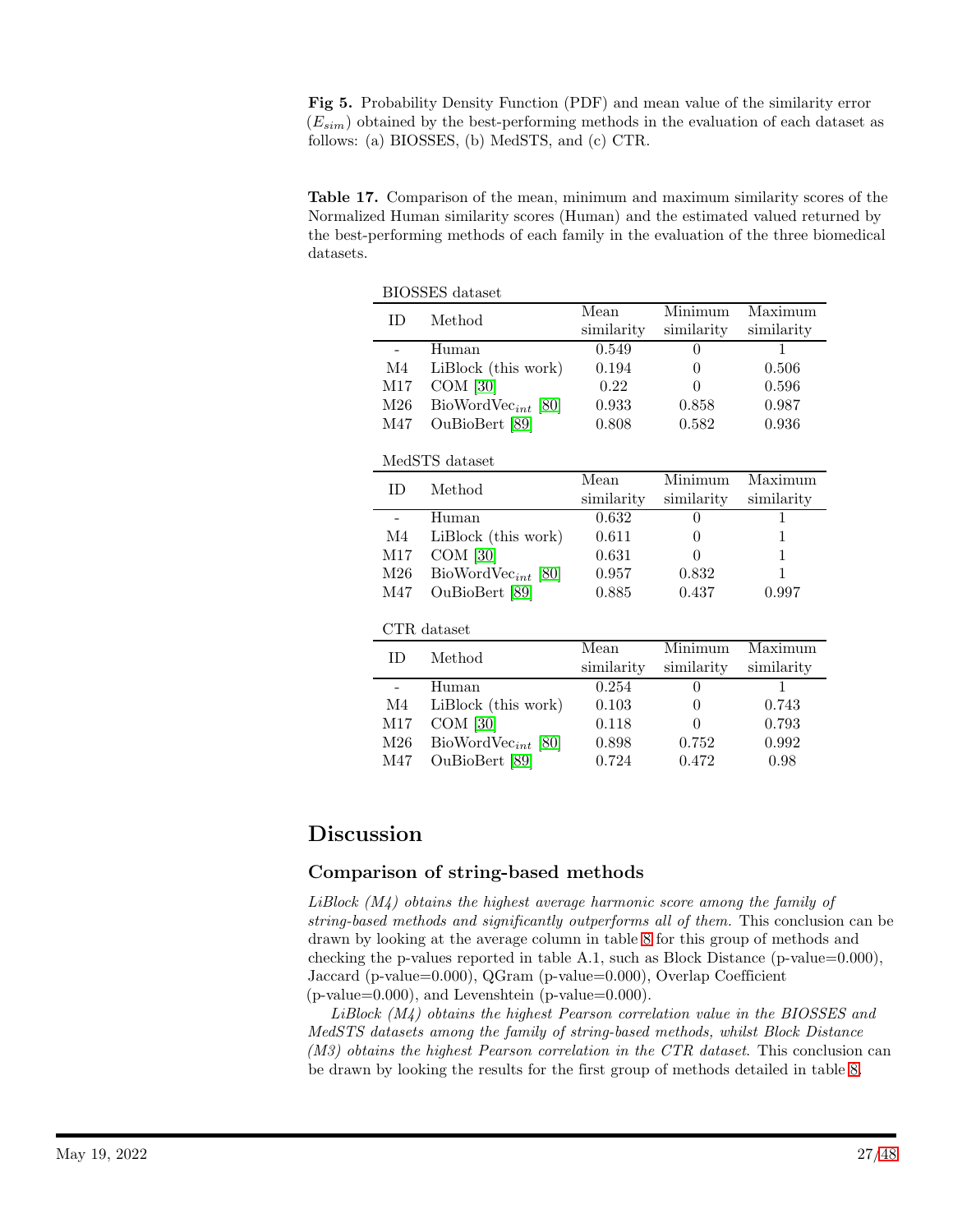LiBlock (M4) obtains the highest Spearman correlation value in all datasets among the family of string-based methods. This conclusion can be drawn by looking at the results for the first group of methods detailed in table [8.](#page-20-0)

LiBlock (M4) obtains the highest harmonic score in all datasets among the family of string-based methods. This conclusion can be drawn by looking the results for the first group of methods detailed in table [8.](#page-20-0)

### Comparison of Ontology-based methods

COM (M17) obtains the highest average harmonic score among the family of ontology-based methods significantly outperform all of them, with the only exception of  $WBSM-Rada (M7)$ . This conclusion can be drawn by looking at the average column in table [8](#page-20-0) for the second group of methods and checking the p-value shown in table A.1 for the comparison of COM  $(M17)$  with WBSM-Rada  $(M7)$  (p-value=0.088).

COM (M17) obtains the highest Pearson correlation value in the BIOSSES and CTR datasets among the family of ontology-based methods, whilst the WBSM-Rada (M7) methods obtain the highest Pearson correlation value in the MedSTS dataset. This conclusion can be drawn by looking at the second group of methods in [8.](#page-20-0)

COM (M17) obtains the highest Spearman correlation values in the BIOSSES dataset among the family of ontology-based methods, whilst WBSM-Rada (M7) and UBSM-Rada (M12) do it in the MedSTS and CTR datasets, respectively. This conclusion can be drawn by looking at the second group of methods in [8.](#page-20-0)

COM (M17) obtains the highest harmonic score in the BIOSSES and CTR datasets among the family of ontology-based methods, whilst WBSM-Rada (M7) does it in the MedSTS dataset. This conclusion can be drawn by looking at the second group of methods detailed in table [8.](#page-20-0)

### Comparison of embeddings methods

 $BioWordVec<sub>int</sub> (M26) obtains the highest average harmonic score in all datasets$ among the family of embedding methods detailed in table  $\lambda$ , and significantly outperforms all of them. This conclusion can be drawn by looking at the third group of methods in table [8](#page-20-0) and checking the p-values reported in table A.1, which compare the harmonic score values obtained by the BioWordVec<sub>int</sub> (M26) method with the rest of methods from the same family, such as FastText-SkGr-BioC (p-value=0.032), BioWordVec<sub>ext</sub> (p-value = 0.007), and BioSentVec (p-value=0.022) among others.

 $BioWordVec_{int}$  (M26) obtains the highest Pearson correlation value in the BIOSSES and MedSTS datasets among the family of embedding methods, whilst the Newman

 $-Griftis_{word2vec\_spns}$  (M22) model does it in the CTR dataset. This conclusion can be drawn by looking the results for third group of methods detailed in table [8.](#page-20-0)

BioWordVecint (M26) obtains the highest Spearman correlation in the BIOSSES and MedSTS datasets among the family of embedding methods, whilst the Newman-Griffis<sub>word2vec\_sgns</sub> (M22) model does it in the CTR dataset. This later conclusion can be drawn by looking the results for the third group of measures detailed in table [8.](#page-20-0)

 $BioWordVec<sub>int</sub> (M26) obtains the highest harmonic score in the BIOSSES and$ MedSTS datasets among the family of embedding methods, whilst the Newman-Griffis<sub>word2vec\_sgns</sub> (M22) model does it in the CTR dataset. This later conclusion can be drawn by looking the results for the third group of measures detailed in table [8.](#page-20-0)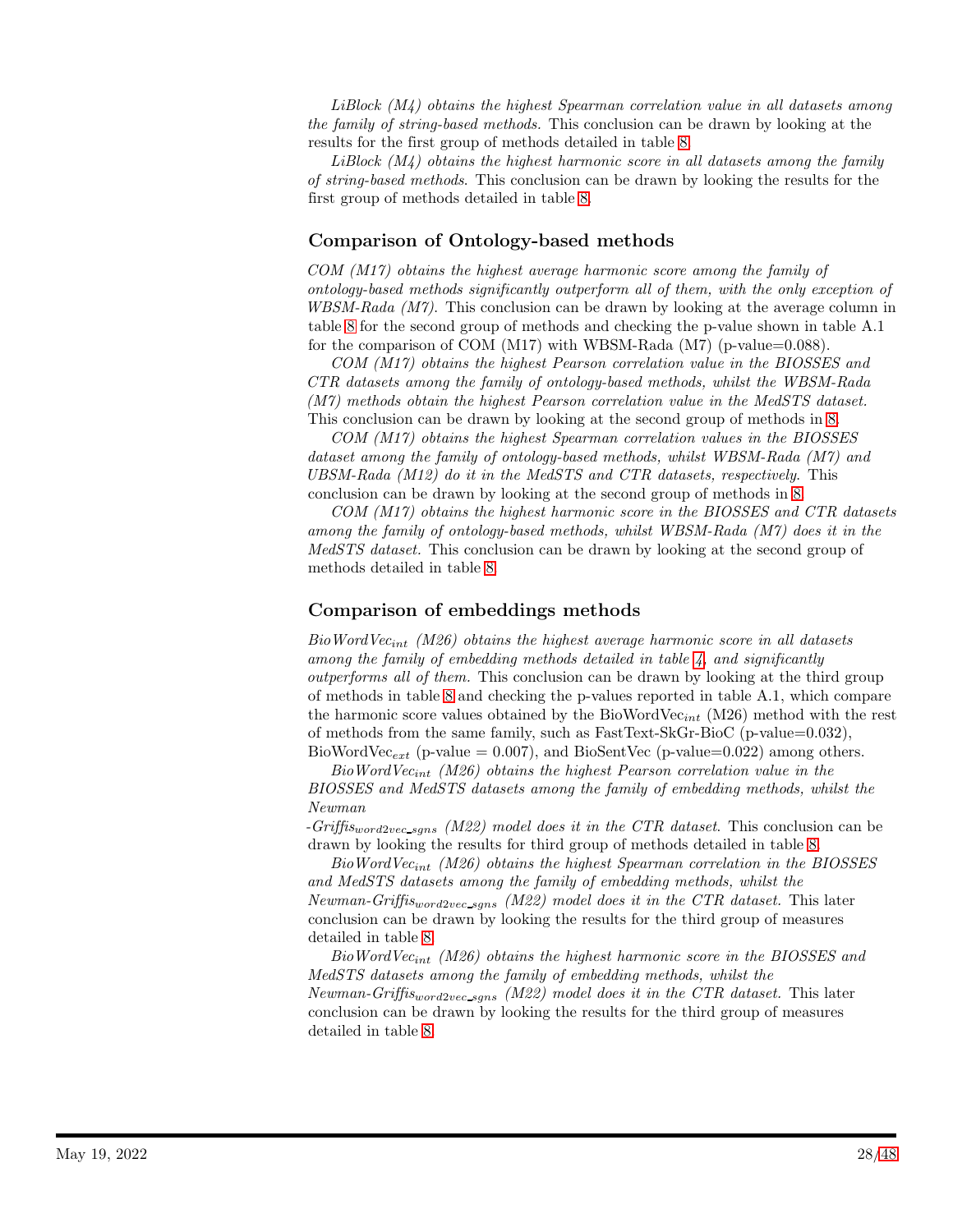### Comparison of BERT-based methods

OuBioBERT  $(M47)$  obtains the highest average harmonic score among the family of BERT-based methods. However, it does not significantly outperform all of them. This conclusion can be drawn by looking at the last group of methods in table [8](#page-20-0) and checking the p-values reported in table A.1. Table A.1 shows that ouBioBERT obtains p-values higher than 0.05 when it is compared with many BERT-based methods, such as BioBERT Large 1.1 (p-value=0.224) and PubMedBERT (abstracts+full text)  $(p-value=0.101)$  among others.

NCBI-BlueBERT Large PubMed (M40) obtains the highest Pearson correlation value in the BIOSSES dataset among the family of BERT-based methods, whilst the  $NCBI-BlueBERT$  Base  $PubMed + MIMIC-III (M41)$  and the ouBioBERT  $(M47)$ models do it in the MedSTS and the CTR datasets, respectively. This later conclusion can be drawn by looking at the last group of measures detailed in table [8.](#page-20-0)

ouBioBERT (M47) obtains the highest Spearman correlation value in the BIOSSES dataset among the family of BERT-based methods, whilst SciBERT (M43) and NCBI-BlueBERT Base PubMed (M39) do it in the MedSTS and CTR datasets, respectively. This conclusions can be drawn by looking at the last group of measures detailed in table [8.](#page-20-0)

 $ouBioBERT (M47)$  obtains the highest harmonic score in the BIOSSES dataset among the family of BERT-based methods, whilst SciBERT (M43) and NCBI-BlueBERT Base PubMed (M39) do it in the MedSTS and CTR datasets, respectively. This conclusion can be drawn by looking at the last group of measures detailed in table [8.](#page-20-0)

## Comparison of all methods

LiBlock (M4) obtains the highest average harmonic score for all the methods evaluated herein, and significantly outperforms all the methods based on embeddings and language models. However, there is no a statistically significant difference in performance with the ontology-based methods COM (M17) and WBSM-Rada (M7). This conclusion can be drawn by looking at the average column in table [8](#page-20-0) and checking the p-value reported in table A.1, which compare the harmonic score obtained by the LiBlock method with the COM (p-value=0.121) and WBSM-Rada (p-value=0.098) methods.

 $BioWordVec<sub>int</sub> (M26) obtain the highest Pearson correlation values in the$ BIOSSES dataset among all methods evaluated herein, whilst WBSM-Rada (M7) and Newman-Griffis<sub>word2vec\_sqns</sub> (M22) do it in the MedSTS and CTR datasets, respectively. This conclusion can be drawn by looking at the bold values detailed in table [8.](#page-20-0)

LiBlock (M4) obtains the highest Spearman correlation value in the BIOSSES and MedSTS datasets among all methods evaluated herein, whilst

Newman-Griffis<sub>word2vec</sub> s<sub>gns</sub> (M22) does it in the CTR dataset. This conclusions can be drawn by looking at the bold values detailed in table [8.](#page-20-0)

LiBlock (M4) obtains the highest harmonic score in the BIOSSES dataset among all methods evaluated herein, whilst WBSM-Rada  $(M7)$  and Newman-Griffis<sub>word2vec-sans</sub>  $(M22)$  do it in the MedSTS and CTR datasets, respectively. This conclusion can be drawn by looking at the bold values detailed in table [8.](#page-20-0)

COM (M17) obtains the second highest average harmonic score among all methods evaluated herein, and it is able to outperform significantly all methods with the only exception of LiBlock  $(M_4)$  and WBSM-Rada  $(M7)$ . This conclusion can be drawn by looking at the bold values detailed in table [8](#page-20-0) and checking the p-value reported in table A.1.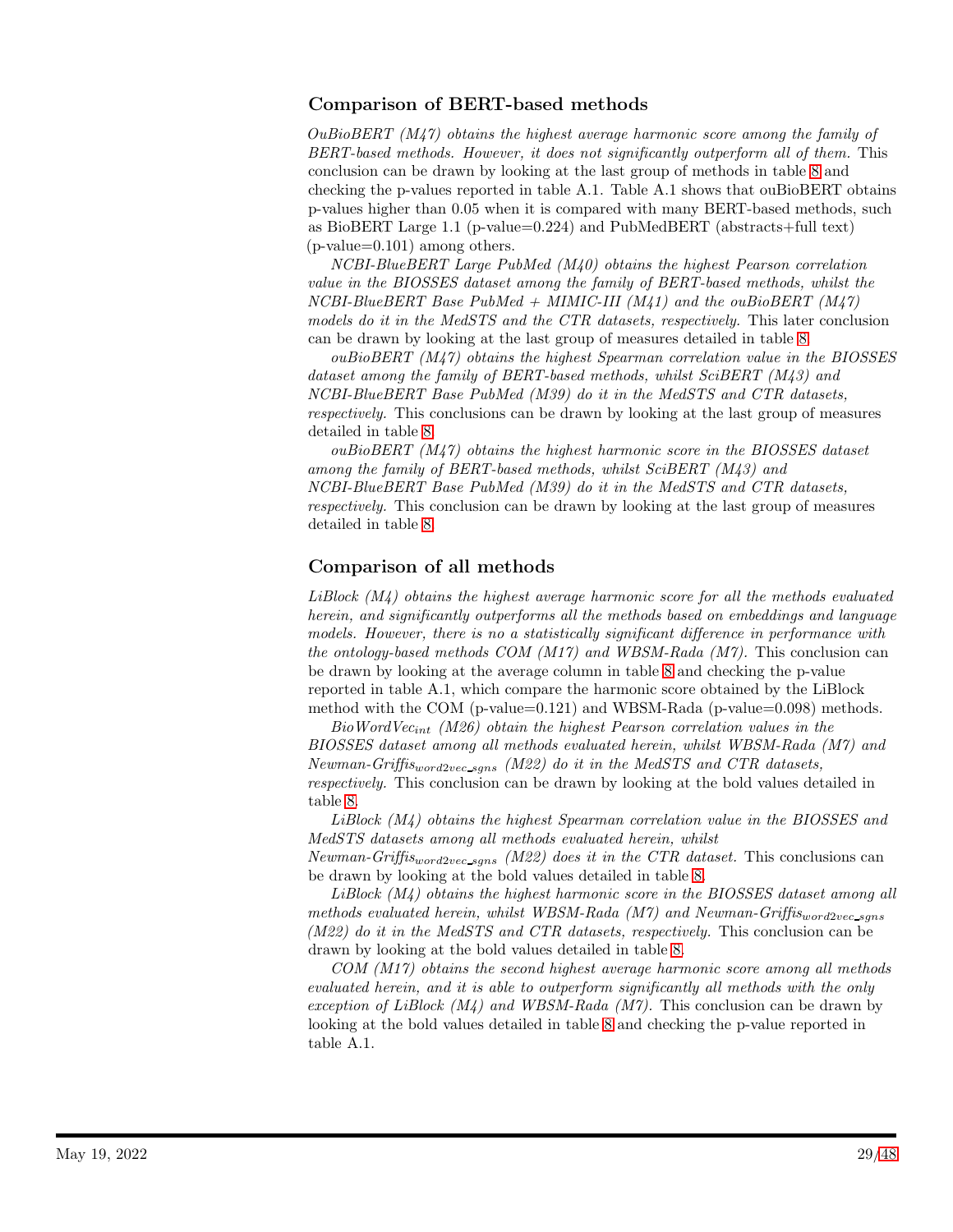### Non ML-based methods versus ML-based ones

The string-based methods LiBlock  $(M_4)$  and Block Distance  $(M3)$  obtain a higher average harmonic score than all the embedding-based methods in all datasets. Moreover, the string-based method LiBlock (M4) significantly outperforms all the methods based on embedding models. This conclusion can be drawn by looking at the average column in table [8](#page-20-0) and checking the p-values reported in table A.1, such as  $BiowordVec_{int}$ (p-value 0.003), FastText-SkGr-BioC (p-value 0.002), BioConceptVec $_{glove}$  (p-value 0.001), Flair (p-value 0.027), and the rest of embedding-based methods (p-value 0.000).

All string-based methods obtain a higher average harmonic score than all the BERT-based methods considering all datasets, with the only exception of the Levenshtein distance (M5). Moreover, most string-based methods significantly outperforms all BERT-based methods, with the only exception of the Levenshtein distance  $(M5)$ . This conclusion can be drawn by looking at the average column in table [8](#page-20-0) and checking the p-values reported in table A.1.

The ontology-based methods COM (M17), WBSM-Rada (M7) and UBSM-Rada (M12) obtain a higher average harmonic score than all the embedding-based methods considering all datasets and significantly outperforms all of them. This conclusion can be drawn by looking at the average column in table [8](#page-20-0) and checking the p-values reported in table A.1, which compare the harmonic scores obtained by COM (M17), WBSM-Rada (M7) and UBSM-Rada (M12) with all the embedding-based methods.

The ontology-based methods UBSM-Rada (M12), WBSM-Rada (M7), COM (M17) and  $UBSM-coswJ\&C(M15)$  obtain a higher average harmonic score than all the BERT-based methods. Moreover, the ontology-based methods UBSM-Rada (M12), WBSM-Rada (M7), and COM (M17) significantly outperforms all the BERT-based methods. This conclusion can be drawn by looking at the average column in table [8](#page-20-0) and checking the p-values reported in table A.1.

All embedding methods obtain a higher average harmonic score than all BERT-based methods, with the only exceptions of Flair  $(M18)$ , BioConceptVec<sub>glove</sub> (M25), BioConceptVec<sub>fastText</sub> (M30) and USE (M31). This conclusion can be drawn by looking at the last column in table [8.](#page-20-0)

BioWordVec<sub>int</sub> (M26) obtains a higher average harmonic score than all the BERT-based methods considering all datasets and significantly outperforms all of them. This conclusion can be drawn by looking at the average column in table [8](#page-20-0) and checking the p-values reported in table A.1, which compare the harmonic scores obtained by BioWordVec<sub>int</sub> (M26) with all the BERT-based methods, such as SciBERT (p-value 0.001), NCBI-BlueBERT Base PubMed + MIMIC-III (p-value 0.002), BioBERT Large 1.1 (p-value 0.001), and the rest of BERT-based methods (p-value 0.000).

### Impact of the NER tools on the ontology-based methods

This section analyzes the impact of the NER tools on the performance of the sentence similarity methods, and studies the overall impact of the NER configurations. Table [10](#page-22-1) shows the results obtained on the performance of NER tools for the sentence similarity methods evaluated in the MedSTS dataset [\[50\]](#page-43-6), whilst table [11](#page-22-2) shows the harmonic and average harmonic scores, as well as the resulting p-values comparing the harmonic score of the best-performing NER tool for each ontology-based method in the three datasets with the harmonis scores obtained by the other two NER tools.

MetamapLite obtains the highest Pearson, Spearman, and harmonic scores for the MedSTS dataset in combination with UBSM-J&C (M13), UBSM-cosJ&C (M14),  $UBSM\text{-}coswJ\mathcal{C}$  (M15) and UBSM-Cai (M16), whilst cTAKES obtains the highest Pearson, Spearman and harmonic scores for the MedSTS dataset in combination with  $UBSM-Rada$  ( $M12$ ) and  $COM$  ( $M17$ ). This later conclusion can be drawn by looking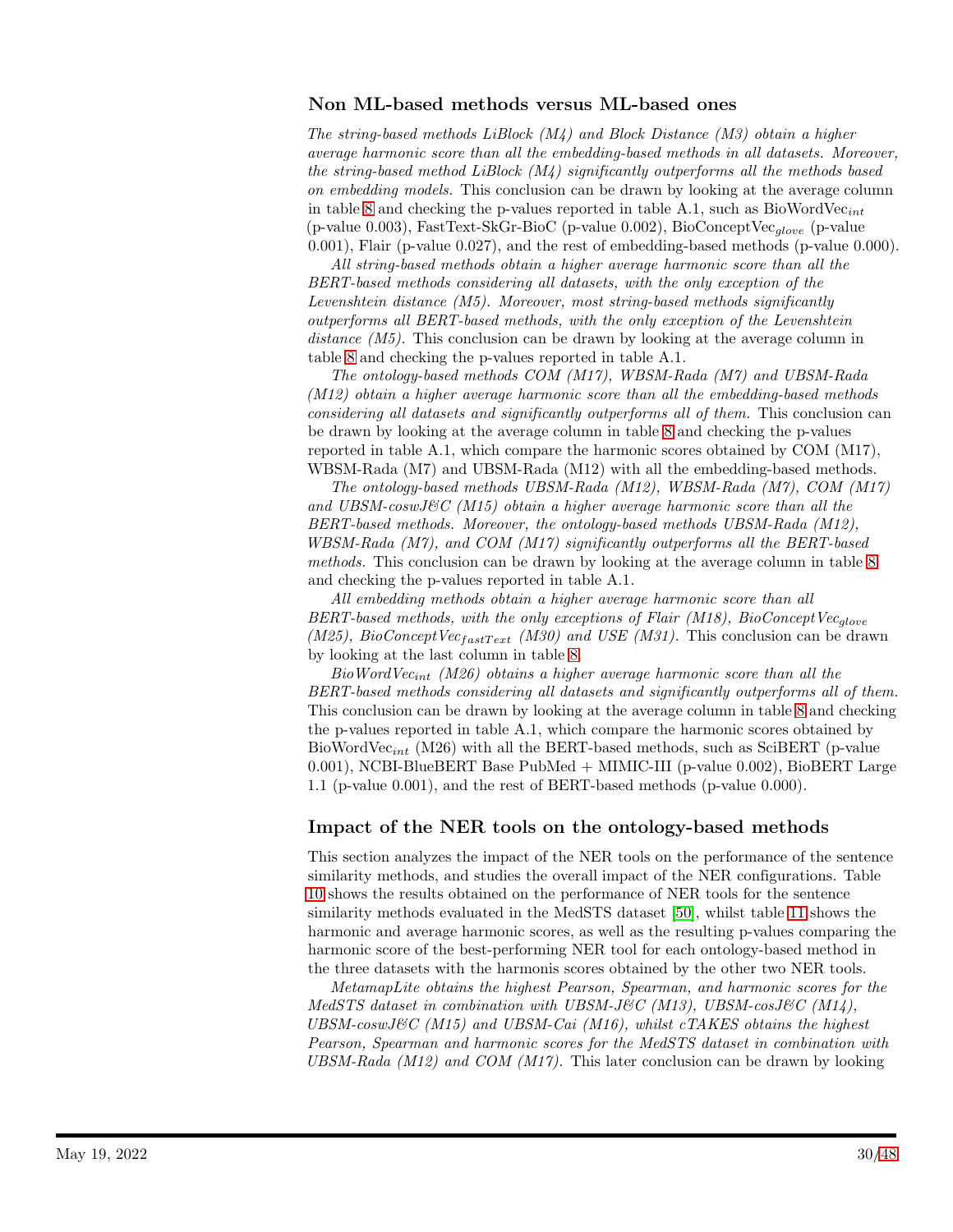at the results shown in table [10.](#page-22-1)

cTAKES obtains the highest average harmonic score for the three datasets in combination with UBSM-Rada (M12), UBSM-coswJ&C (M15) and COM (M17) methods, whilst MetamapLite obtains the highest average harmonic score for the three datasets in combination with UBSM-J&C (M13), UBSM-cosJ&C (M14) and UBSM-Cai  $(M16)$ . This conclusion can be drawn by looking at the harmonic scores of the NER tools in table [11.](#page-22-2)

cTAKES combined with COM (M17) obtains the best-performing results of ontology-based methods for the three datasets. This conclusion can be drawn by looking at the average harmonic scores column shown in table [11.](#page-22-2)

cTAKES is the best-performing tool in combination with the UBSM-Rada (M12),  $UBSM-coswJ\&C(M15)$ , and  $COM(M17)$  methods in the three datasets, and significantly outperforms MetamapLite and Metamap or the two former methods. However, there is no a statistically significant diference regarding the Metamap tools when it is combined with the COM  $(M17)$  method. This conclusion can be drawn by looking at the average harmonic scores and p-values shown in table [11.](#page-22-2)

MetamapLite is the best-performing tool in combination with the  $UBSM-J\&C$ (M13), UBSM-cosJ&C (M14), and UBSM-Cai (M16) methods in the three datasets, and significantly outperforms cTAKES and Metamap. This conclusion can be drawn by looking at the average harmonic scores and p-values shown in table [11.](#page-22-2)

The choice of the best NER tool for each method significantly impact their performance in most cases. This conclusion follows from the conclusions above.

Answering RQ3. Our results show that the ontology-based methods obtain their best performance in the task of biomedical sentence similarity when they use either MetamapLite or cTAKES. Thus, Metamap should not be used in combination with any of the ontology-based methods evaluated herein in this later task. Likewise, the results and p-values reported table [11](#page-22-2) show that there is a significant difference in the performance of each ontology-based method according to the NER tool used in most cases. The conclusions above confirm that the selection of the NER tool significantly impacts the performance of the sentence similarity methods using it.

### Impact of the NER tools on the new LiBlock measure

This section analyzes the impact of the NER tools on the new  $\sin\theta_{LBk}$  similarity measure. Table [12](#page-22-0) shows the results obtained by the  $\text{sim}_{\text{LiBk}}$  measure in the three biomedical datasets using its best pre-processing configuration, and annotating the sentences with all the combinations of NER tools. In addition, the aforementioned table details the resulting p-values comparing the best-performing LiBlock-NER combination with the combinations based on the other two NER tools.

LiBlock-cTAKES obtains the highest average harmonic score for the three datasets among the LiBlock-NER combinations. However, it does not significantly outperform LiBlock with no use of a NER tool. This conclusion can be drawn by looking at the average column in table [12](#page-22-0) and checking the p-values in the last column. This conclusion is especially relevant because it shows that there is no a statistically significant difference between using a NER tool like cTAKES or not using it in the case of the LiBlock measure. We conjecture that this later conclusion could be caused by two reasons, firstly the incapability of LiBlock to capture semantic relationships beyond the synonymy, and secondly the current limitations of cTakes to recognize all mentions of biomedical entities.

LiBlock-cTAKES obtains the highest Pearson correlation value in the BIOSSES dataset among all LiBlock-NER combinations, whilst LiBlock with no use of a NER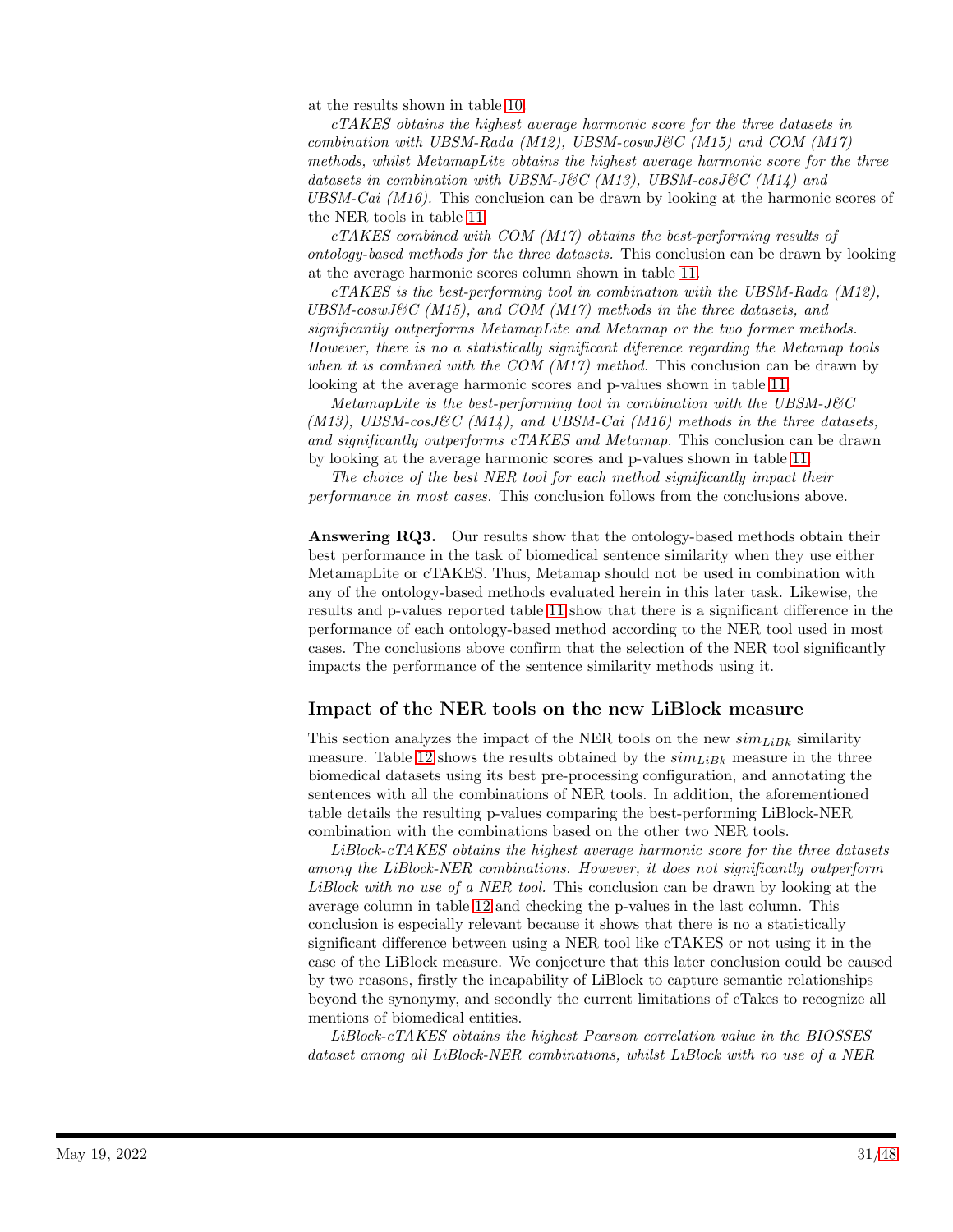tool obtains the highest Pearson correlation value in the MedSTS and CTR datasets, respectively. This conclusion can be drawn by looking the results detailed in table [12.](#page-22-0)

LiBlock-cTAKES obtains the highest Spearman correlation value in the BIOSSES and MedSTS datasets among the LiBlock-NER combinations, whilst LiBlock-cTAKES and LiBlock-MetamapLite obtain the highest Spearman correlation value in the CTR dataset. This conclusion can be drawn by looking the results detailed in table [12.](#page-22-0)

LiBlock-cTAKES obtains the highest harmonic correlation value in the BIOSSES and MedSTS datasets among the LiBlock-NER combinations, whilst LiBlock-MetamapLite obtains the highest harmonic correlation value in the CTR dataset. This conclusion can be drawn by looking the results detailed in table [12.](#page-22-0)

### Impact of the remaining pre-processing stages

This section analyzes the impact of each pre-processing step on the performance of the sentence similarity methods, except for the NER tools already analyzed in the previous section. Finally, we study the overall impact of the pre-processing configurations.

#### Impact of tokenization

The family of string-based methods obtains its best-performing results either by splitting the sentence from the white spaces between words or using the Stanford CoreNLP tokenizer. This conclusion can be drawn by looking at the table [7,](#page-19-0) which summarizes the pre-processing tables detailed in Appendix B.

The family of ontology-based methods obtains its best-performing results in combination with the Stanford CoreNLP tokenizer. This conclusion can be drawn by looking at the table [7.](#page-19-0)

The family of methods based on embeddings obtains its best-performing results in combination with the Stanford CoreNLP tokenizer, with the only exception of Flair  $(M18)$ . This conclusion can be drawn by looking at the table [7.](#page-19-0)

None method based on strings, ontologies, or embeddings obtain its best-performing results in combination with the BioCNLPTokenizer. This conclusion can be drawn by looking at the table [7.](#page-19-0) Thus, the BioCNLPTokenizer should not be used in combination with any method in the former families in the task of biomedical sentence similarity. On the other hand, we recall that all BERT-based methods evaluated herein can only be used in combination with the WordPiece Tokenizer [\[90\]](#page-46-0) based on a subword segmentation algorithm, because it is required by the current BERT implementations.

All families of methods show a strong preference by a specific tokenizer, with the only exception of the string-based one. This conclusion can be drawn from previous conclusions that confirm the preference of the methods based on ontologies and embeddings by the CoreNLP tokenizer, and the mandatory use of the WordPiece tokenizer by the family of BERT-based methods.

### Impact of character filtering

The family of string-based methods obtains its best-performing results by using either the BIOSSES char-filtering method or the default method which removes the punctuation marks and special symbols from the sentences, with the only exception of the Levenshtein distance method (M5), which does not remove special characters. This conclusion can be drawn by looking at the table [7,](#page-19-0) which summarizes the pre-processing tables detailed in Appendix B.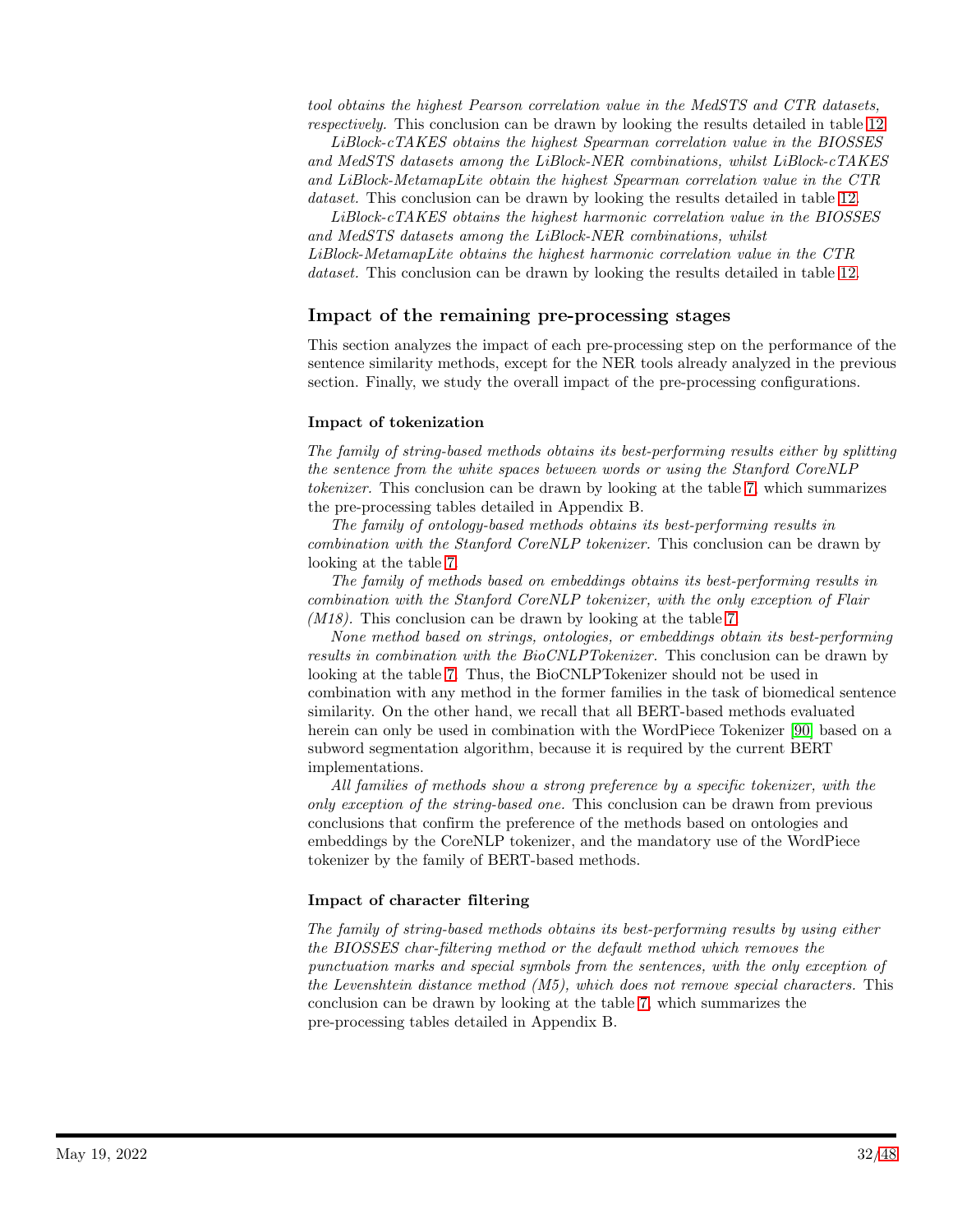All ontology-based methods obtain their best-performing results in combination with the BIOSSES char-filtering method. This conclusion can be drawn by looking at the table [7.](#page-19-0)

Most of embeddings methods obtain their best-performing results in combination with the default char filtering method. However, Flair (M18), BioWordVec (M26,M27), and BioSentVec (M32) obtain their best-performing results with the BIOSSES char-filtering method. This conclusion can be drawn by looking at the table [7.](#page-19-0)

The BERT-based methods do not show a noticeable preference pattern by a specific char filtering method, obtaining their best-performing results with the BIOSSES,  $Blagec2019$ , or the default one. This conclusion can be drawn by looking at the table [7.](#page-19-0)

#### Impact of stop-words removal

All string-based methods obtain their best-performing results in combination with the NLTK2018 stop-word list, with the only exception of the Levenshtein distance (M5). This conclusion can be drawn by looking at the table [7,](#page-19-0) which summarizes the pre-processing tables detailed in Appendix B.

All ontology-based methods obtain their best-performing results in combination with the NLTK2018 stop-word list, with the only exception of WBSM-J&C  $(M8)$ ,  $WBSM-cosJ\mathcal{C}(M9)$ , which do not remove stop words. This conclusion can be drawn by looking at the table [7.](#page-19-0)

The methods based on embeddings do not show a noticeable preference pattern by a specific stop-word list, obtaining their best-performing results by using the stop-word list of BIOSSES, NLTK2018, or none. This conclusion can be drawn by looking at the table [7.](#page-19-0)

The methods based on language models do not show a noticeable preference pattern by a specific stop-word list, obtaining their best-performing results by using the stop-word list of BIOSSES, NLTK2018, or none. This conclusion can be drawn by looking at the table [7.](#page-19-0)

The best-performing results for the methods based on strings or ontologies show a noticeable preference by the use of the stop-words list NLTK2018. This conclusion can be drawn by looking at the table [7.](#page-19-0)

#### Impact of lower-casing

Only 10 of the 50 methods evaluated in this work obtain their best performance by avoiding converting words to lowercase at the sentence pre-processing stage. This conclusion can be drawn by looking at the tables [7](#page-19-0) and [8,](#page-20-0) and the pre-processing tables detailed in Appendix B. Moreover, these ten aforementioned methods obtain a low performance in our experiments, with the only exception of the  $BioNLP2016_{win30}$ (M29) pre-trained model, which obtains the third best Spearman correlation value in the CTR dataset. Thus, our experiments confirm that the lower-casing normalization of the sentences positively impacts the performance of the methods, and it should be considered as default option in any biomedical sentence similarity task.

We conjecture that lower-casing improves the performance of the families of string-based and ontology-based methods because it improves the exact comparison of words. On the other hand, we also conjecture that the impact of lower-casing the sentences on the families of methods based on embeddings and language models strongly depends on the pre-processing methods used in their training.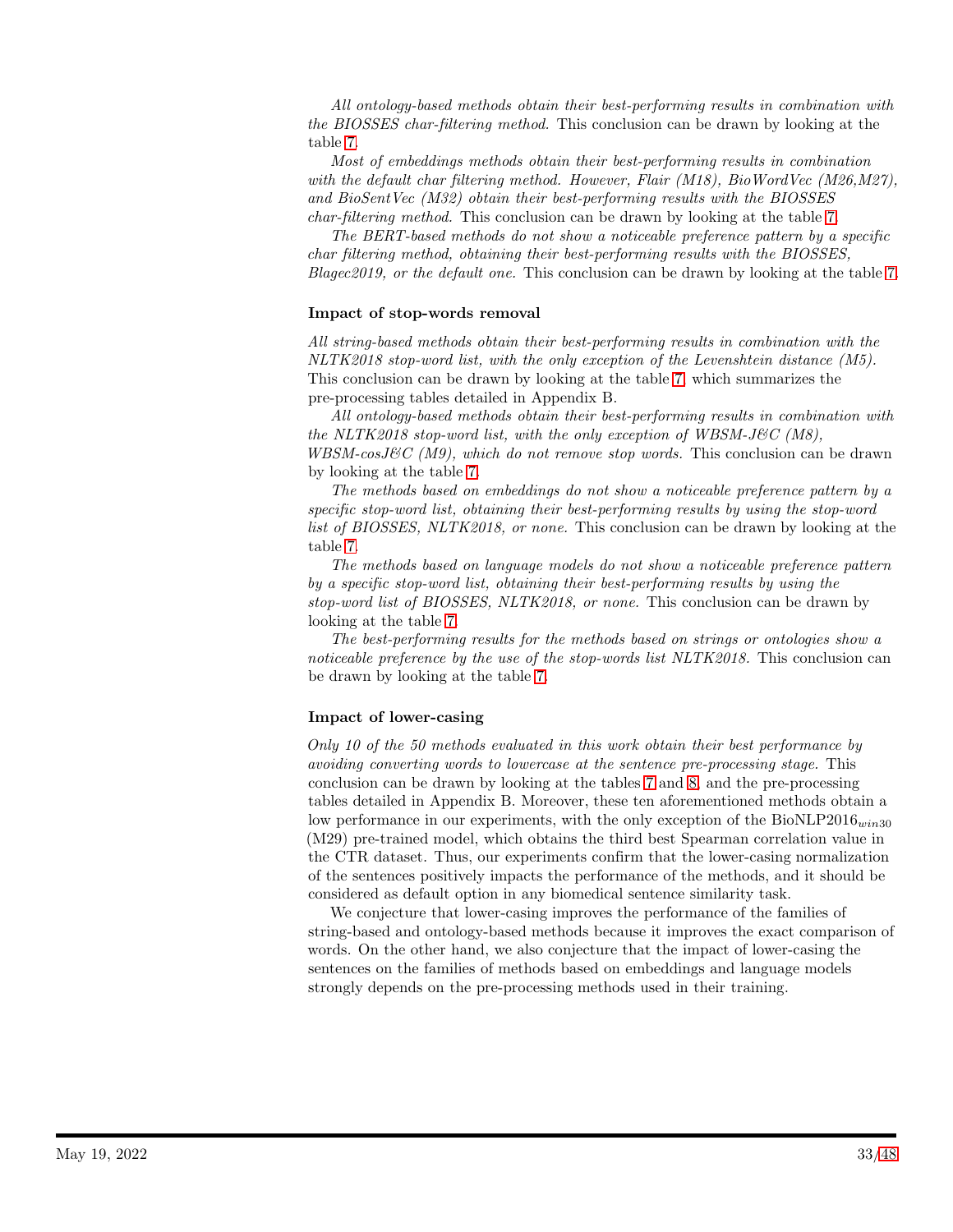#### Overall impact of the pre-processing

To study the overall impact of the pre-processing stage on the performance of the sentence similarity methods, we selected the configuration reporting the highest (best) and lowest (worst) average harmonic score values for each method, as shown in table [9.](#page-21-0) These configurations were selected from a total of 1081 pre-processing configurations reported in Appendix B.

The best-performing methods of each family show a statistically significant difference in performance between their best and worst pre-processing configurations. This conclusion can be drawn by looking at the average (AVG) and the p-values in table [9.](#page-21-0)

Answering RQ4. Our results and the conclusions above show that the pre-processing configurations significantly impact the performance of the sentence similarity methods, and thus, it should be specifically defined for each method. All families of methods show a strong preference by a specific tokenizer, with the only exception of the string-based one. In addition, the BioCNLPTokenizer does not contribute to the best-performing configuration of any method evaluated herein. The family of string-based methods shows a preference pattern of using either the BIOSSES or default char filtering method, whilst all ontology-based methods use the BIOSSES char filtering method, and most embedding methods use the default char filtering method. However, BERT-based methods do not show a noticeable preference pattern by a specific char filtering method. On the other hand, the families of string and ontology-based methods show a noticeable preference pattern by the use of the NLTK2018 stop-words list, whilst the families of embeddings and BERT-based methods do not show a noticeable pattern. Finally, the experiments confirm that the lower-casing normalization of the sentences positively impacts the performance of the methods, and it should be considered as default option in any biomedical sentence similarity task.

### The new state-of-the-art

We set the new state of the art to answer our RQ1 and RQ2 questions as follows.

LiBlock (M4) measure sets the new state of the art for the sentence similarity task in the biomedical domain (see table [8\)](#page-20-0), being the best overall performing method to tackle this later task. Moreover, LiBlock significantly outperforms all the methods based on embeddings and language models. However, LiBlock cannot significantly outperform the COM (M17) and WBSM-Rada (M7) ontology-based methods (see Appendix A.1). Thus, LiBlock is a convincing but non-definitive winner among the biomedical sentence similarity methods evaluated herein.

COM (M17) method sets the new state of the art among the family of ontology-based methods for biomedical sentence similarity, being the best-performing method in this later task (see table [8\)](#page-20-0). COM significantly outperforms all methods based on embeddings and BERT-based language models, as well as all string-based and ontology-based methods with the only exception of LiBlock (M4) and WBSM-Rada (M7) (see Appendix A.1).

BioWordVec<sub>int</sub> (M26) sets the new state of the art among the family of methods based on pre-trained embedding models, being the best-performing method in this later task (see table [8\)](#page-20-0), and significantly outperforming the remaining methods in the same family (see Appendix A.1).

OuBioBERT (M47) sets the new state of the art in among the family of methods based on pre-trained BERT models, being the best-performing method in this later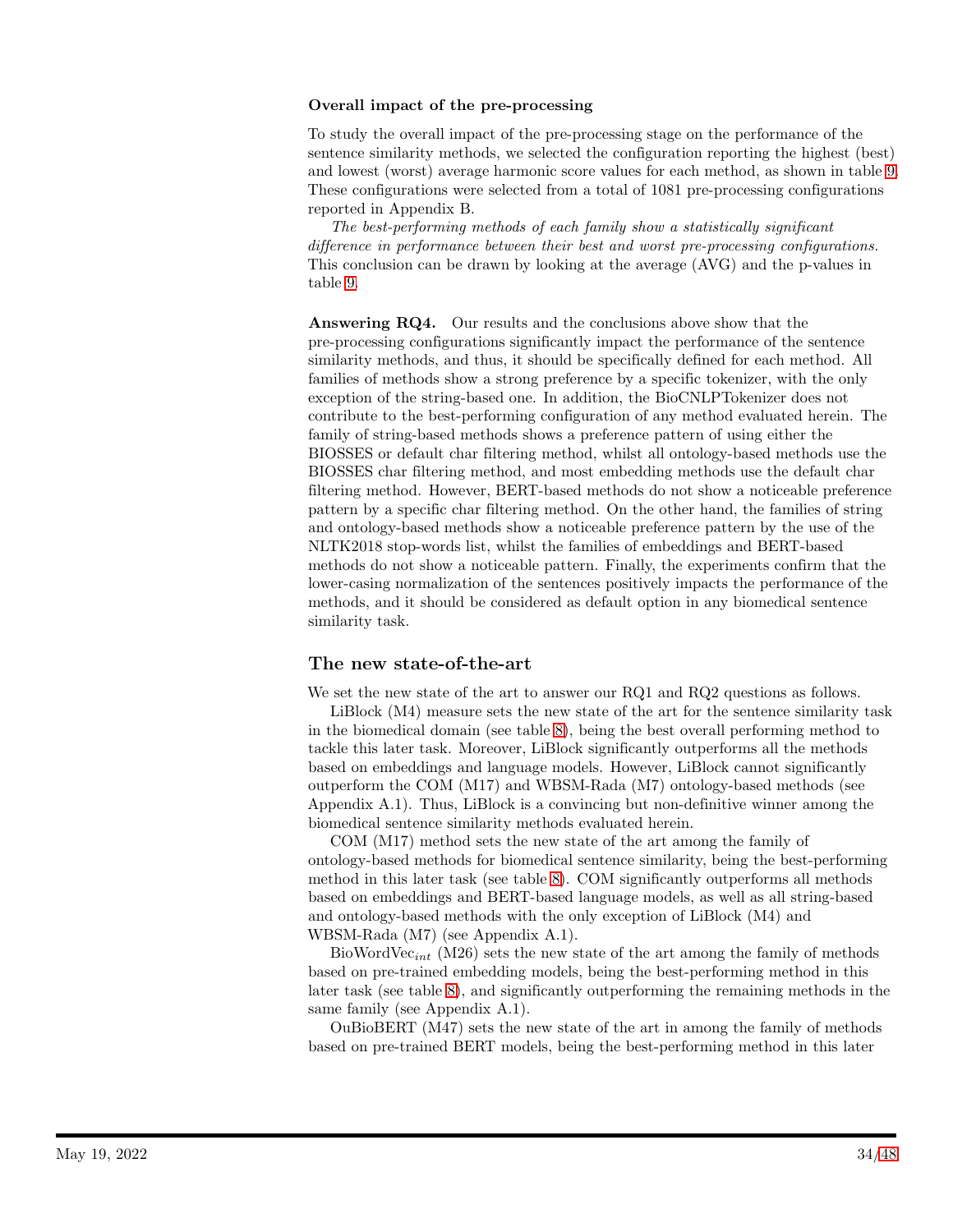task (see table [8\)](#page-20-0). However, OuBioBERT is unable to outperform significantly all remaining methods from the same family (see Appendix A.1).

Finally, our results show that our new string-based method, called LiBlock (M4), obtains the best overall performing results, despite it does not capture the semantic information of the sentences. This is a very noticeable finding because it contradicts a common belief on the potential outperformance of the ontology-based methods integrating word and concept semantics over the non-semantics methods in this similarity task. A second and very noticeable finding is that our non-semantics and non-ML LiBlock method is able to outperform significantly state-of-the-art methods based on large ML models trained with the most recent and advanced word embeddings [\[46\]](#page-43-2) and BERT language models [\[85\]](#page-46-1) in an unsupervised context. This later finding is very remarkable because LiBlock is easy of implementing, easy of evaluating, very efficient (2635 sentence pairs per second with no use of a NER tool), and it requires neither large text resources nor complex algorithms for its training and evaluation, which is a very clear advantage in the biomedical sentence similarity task.

Answering RQ1 and RQ2. The string-based method LiBlock (M4) obtains the highest average harmonic score in all datasets, and significantly outperforms the remaining string-based methods, as well as all methods based on embeddings and BERT language models, and all the ontology-based methods with the only exceptions of COM (M17) and WBSM-Rada (M7). In addition, LiBlock obtains the highest Spearman correlation values in the BIOSSES and MedSTS datasets, which contains 100 and 1068 sentence pairs respectively.

### Main drawbacks and limitations of current methods

This section analyzes the behaviour of the best-performing methods in each family of sentence similarity methods to answer our RQ5. The best-performing methods of each family, according to the harmonic average value reported in table [8,](#page-20-0) are LiBlock (M4), COM (M17), BioWordVec<sub>int</sub> (M26), and OuBioBERT (M47).

String and ontology-based methods underestimate in average the human similarity value in the BIOSSES and CTR datasets, whilst their average similarity error is close to 0 in the MedSTS dataset. This conclusion can be drawn by looking at the average similarity error values and the mean error values shown in figure [5](#page-26-1) together with the mean values shown in table [17.](#page-26-0) LiBlock and COM obtain mean error values of -0.021 and -0.001 in MedSTS, as shown in figure [5.](#page-26-1)b. On the other hand, both methods report a mean similarity score much lower than the mean of the Human normalized score in the BIOSSES and CTR datasets and a mean similarity score close to the Human normalized score in the MedSTS dataset, as shown in table [17.](#page-26-0)

The methods based on embeddings and language models overestimate in average the human similarity value in the three datasets. This conclusion can be drawn by looking at the average similarity error values and the mean error values shown in figure [5,](#page-26-1) together with the mean similarity values shown in table [17.](#page-26-0) The two aforementioned families of methods report a mean similarity score much higher than the mean of the Human normalized score in the three datasets, as show in table [17.](#page-26-0)

String and ontology-based methods share a similar underestimation behavior, in opposition to the overestimation behaviour shown by the methods based on embeddings and language models, which is very noticeable in the three datasets. This conclusion can be drawn by looking at the minimum and maximum similarity values columns in table [17,](#page-26-0) and the plots of the probability error distribution function for the three datasets in figure [5.](#page-26-1) For instance, despite the human similarity scores are in the range of 0 to 1 n the BIOSSES dataset, as shown in table [17,](#page-26-0) the string and ontology-based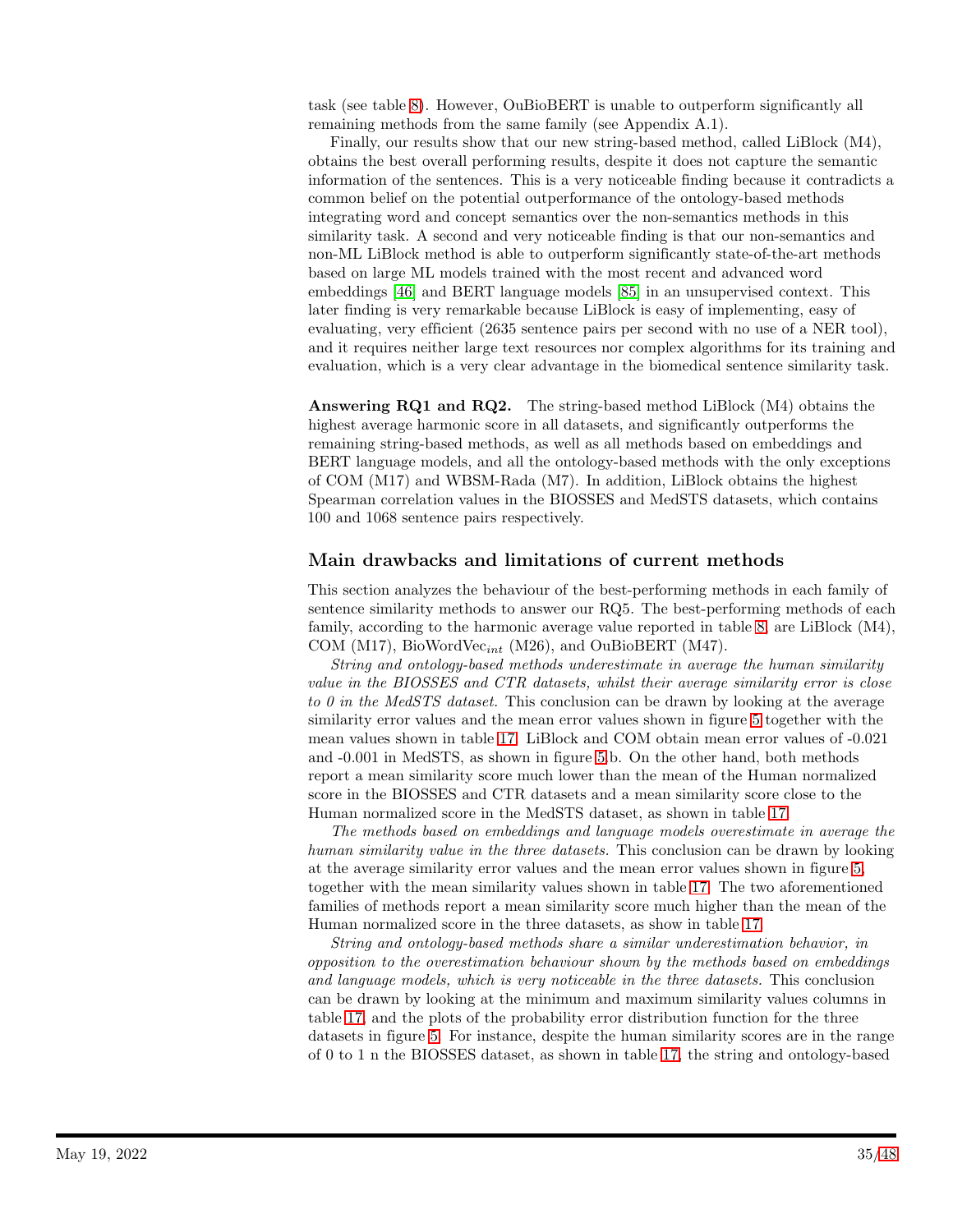methods report similarity scores in the range of 0 to 0.596, whilst the methods based on embeddings and language models report similarity scores in the range of 0.582 to 0.987.

String and ontology-based methods tend to obtain their best results in sentences with a Human normalized score close to 0, whilst the methods based on embeddings and language models obtain their best results in sentences with a Human normalized score close to 1. This conclusion can be drawn by looking at the tables [13,](#page-23-0) [14,](#page-24-0) [15](#page-24-1) and [16.](#page-25-0) On the other hand, string and ontology-based methods tend to obtain their worst results in sentences with a Human normalized score close to 1, whilst the methods based on embeddings and language models obtain their worst results in sentences with a Human normalized score close to 0.

None of the methods for semantic similarity of sentences in the biomedical domain evaluated herein use an explicit syntactic analysis or syntax information to obtain the similarity value. We conjecture that syntactic analysis would improve the performance in some cases. For instance, the sentences  $s1$  and  $s2$  with highest  $E_{sim}$  in table [13](#page-23-0) shows an implicit relation between the concepts "miRNA" and "oncogenesis", which should increase the final semantic similarity score of the sentences. However, none of the methods evaluated herein consider and reward these semantics relationships because its recognition demands some form of syntactic analysis. On the one hand, string and ontology-based methods consider the concepts in a sentence as bags of words, whilst on the other hand the methods based on embeddings and language models implicitly consider the structure of the sentences but not the relationships between the parts of the sentences that are related.

Our results show that the family of string-based methods is rewarded by the high frequency of overlapping words in the sentences of the current biomedical datasets, whilst the former methods are not able to deal properly with sentences that are semantically different but not exhibit a word overlapping pattern. The main advantages of the string-based methods are as follows: (1) they are able to obtain high correlation values without the need of using external resources for their training or evaluation; (2) they are fast and efficient; and finally; (3) they require low computational resources. However, string-based methods are unable to capture the semantics of the words in the sentence, which prevent them from recognizing semantic relationships, such as synonymy, meronymy and morphological variants. On the other hand, the use of NER tools in combination with string-based methods is a good option to integrate at least the capability of recognizing synonyms, as shown by LiBlocK-CTakes (M4).

Ontology-based methods strongly depends on the lexical coverage of the ontologies and the ability to recognize automatically the underlying concepts in sentences. Our results show that the ontology-based methods are able to properly estimate a similarity score when it is evaluated in a dataset with either high word overlapping or NER and WSD tools that find all possible entities to properly calculate the similarity between sentences. The main advantages of ontology-based methods are that they are fast and require low computational resources. However, the effectiveness of the ontology-based methods depends on the lexical coverage of the ontologies and the ability of the NER and WSD tools to recognize the underlying concepts in sentences, whose coverage and performance could be limited in several application domains.

The LiBlock (M4) string-based method and the COM (M17) ontology-based method use a NER tool in the pre-processing stage to recognize the biomedical entities (UMLS CUI codes) present in the input sentences. The objective of annotating entities in the semantic similarity task is the identification and disambiguation of biomedical concepts to provide semantic information to sentences. LiBlock uses the NER tool to normalize and disambiguate the underlying concepts in a sentence, unifying different concepts with acronyms and synonyms in the same CUI code and creating an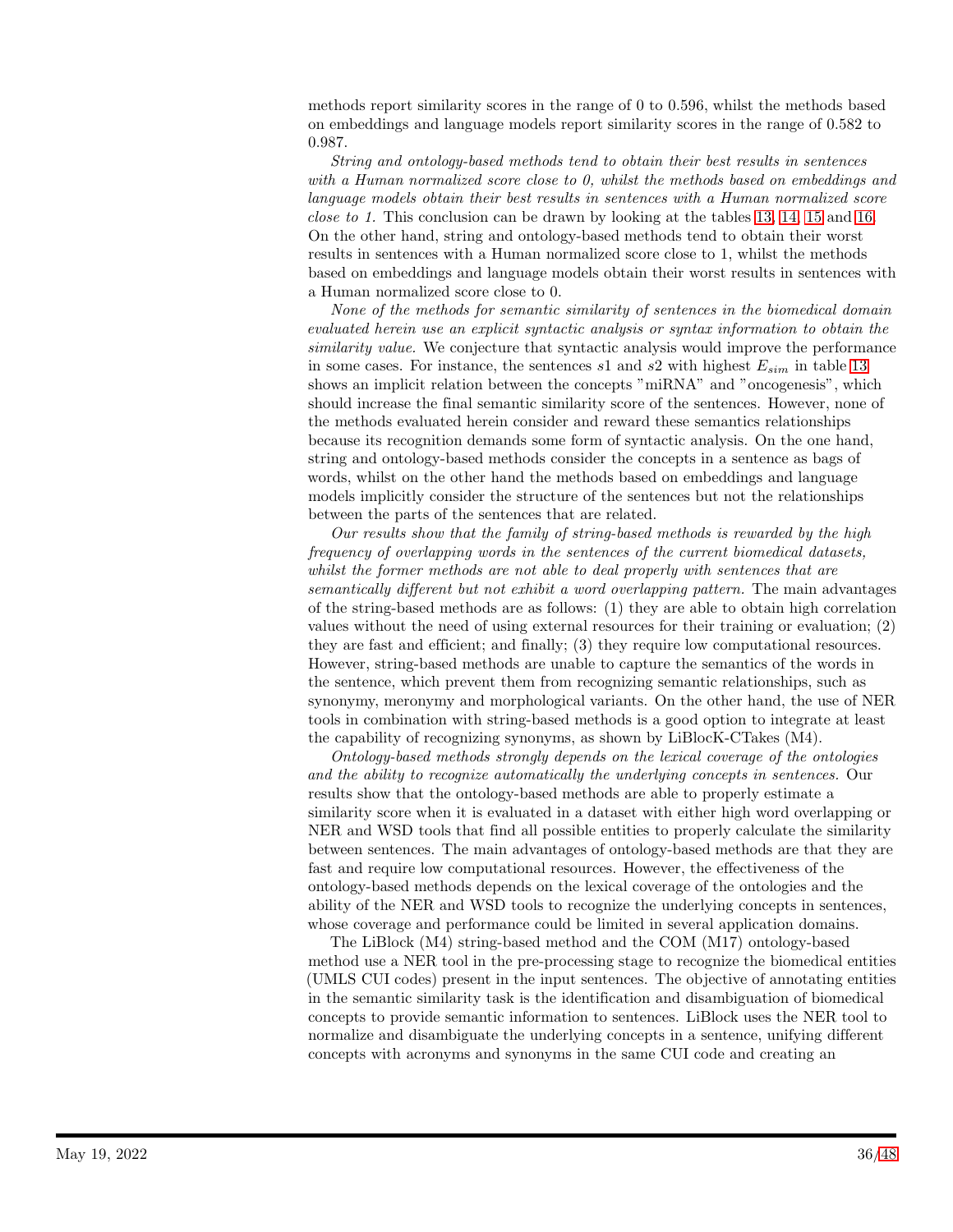overlapping between concepts, while ontologies also make use of the similarity of concepts within ontologies.

The biomedical NER tools evaluated in this work are unable to identify and disambiguate correctly many biomedical concepts due to the use of acronyms and different morphological variations, among others. For example, the CUI concepts "KRAS gene" (C1537502), "BRAF gene" (C0812241), and "RAF1 gene" (C0812215) in the sentences s1 and s2 with highest  $E_{sim}$  obtained by the COM (M17) method in table [14,](#page-24-0) appear as "K-ras", "Braf", "c-Raf" and "Craf'. However, cTakes is unable of recognizing these later morphological variants of the same biomedical concepts. A second example is the word "act" in the sentence "Consequently miRNAs have been demonstrated to act either as oncogenes [...]", which is wrongly recognized as the entity "Activated clotting time measurement" (C0427611), rather than as a verb in the sentence s1 with highest  $E_{sim}$  in table [13.](#page-23-0) And finally, a third example is the acronym "NSCLC", which denotes the concept "Non-Small Cell Lung Carcinoma (C0007131), which is not recognized in the plural variant "NSCLCs" in the sentence s2 with highest  $E_{sim}$  from table [14.](#page-24-0)

The methods based on pre-trained embeddings and language models provide a broader lexical coverage than the ontology-based methods, and do not need the use of NER or WSD tools to find intrinsic semantic relationships between the words in the sentences. However, these later methods need large corpus for their training, as well as a complex training phase and more computational resources than the methods from the families of string-based and ontology-based. On the other hand, our experiments show that those methods tend to estimate higher similarity values than those estimated by a human being in the three datasets. In most cases, the aforementioned method report similarity scores that tend to 1, which indicates that the semantics obtained from the sentences is not sufficient to compute correctly a similarity score. For instance, the sentences  $s1$  and  $s2$  with highest  $E_{sim}$  from tables [15](#page-24-1) and [16](#page-25-0) shows similarity values close to 1, where the sentences have neither word overlapping nor similar concepts, and the human similarity score is 0 in both cases. On the other hand, BERT-based methods are trained for downstream tasks, using a supervised approach, and do not perform well in an unsupervised context.

Answering RQ5. String-based methods capture neither the word semantics within the sentences nor the semantic relationships between words, such as synonymy and meronymy, and their effectiveness mainly relies on the word overlapping frequency in the sentences. However, the LiBlock method uses the NER tool to normalize and disambiguate the underlying concepts in a sentence, but unfortunately, it does not significantly outperform LiBlock with no use of a NER tool, which could be caused by two reasons as follows. Firstly, the incapability of LiBlock to capture semantic relationships beyond the synonymy, and secondly the current limitations of cTakes to recognize all mentions of biomedical entities. On the other hand, ontology-based methods use NER and WSD tools to recognize the underlying concepts in the sentences, which are not able to correctly identify and disambiguate these concepts in many cases. In addition, they require external resources to capture the semantic information from the sentences, which limits their lexical coverage. Thus, ontology-based methods require both high word overlapping and high recognition coverage of named entities to properly estimate the similarity between sentences. On the other hand, the methods based on pre-trained embeddings and language models need large corpus for training, a complex training phase, and considerable computational resources to calculate the similarity between sentences. Moreover, those methods tend to obtain high similarity scores in most cases, which may penalize them in a balanced dataset and in a real environment. Finally, BERT-based methods are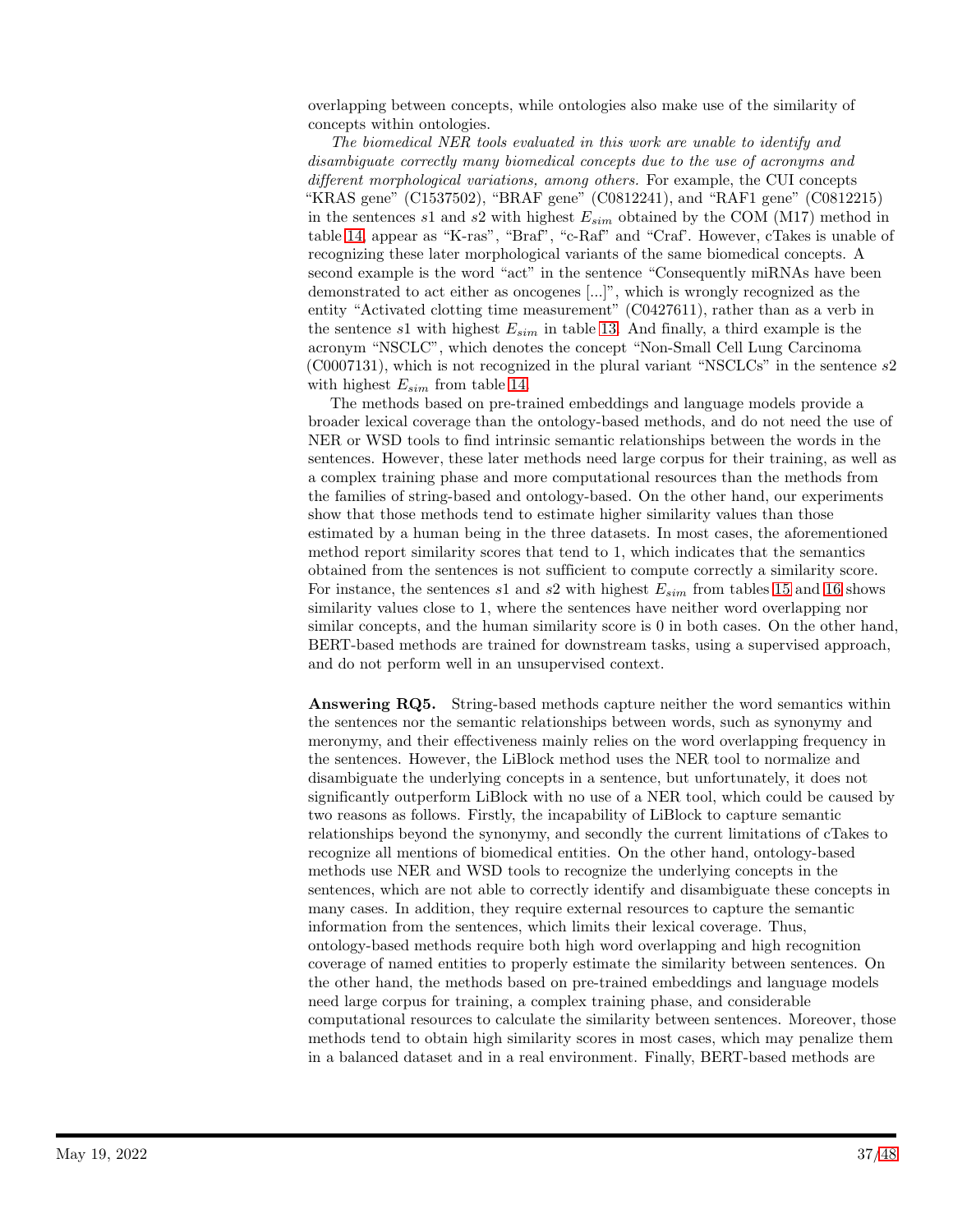trained for downstream tasks, using a supervised approach, and do not perform well in an unsupervised context.

## Comparison of running times

Table [18](#page-37-0) details the running time reported by the best-performing methods for each family, as well as the sentences per second that computes each method by average for the three datasets evaluated herein. The experiments were executed in a desktop computer with an AMD Ryzen 7 5800x CPU (16 cores) with 64 Gb RAM and 2TB Gb SSD disk. In all the cases, the running time also comprises the pre-processing time for each method. The string-based method Block Distance (M3) obtain the lowest running times because it does not need complex mechanisms or pre-trained models to calculate the similarity between sentences. On the other hand, the BERT-based methods obtain the worst results mainly due to its pre-processing stage, which uses the WordPiece tokenization method.

<span id="page-37-0"></span>Table 18. This table shows the running times in miliseconds (ms) and the average sentences pairs per second (sent/sec) reported by the best-performing method of each family of methods in the evaluation of the 1339 sentence pairs that conform the three datasets. (\*) The LiBlock method reports the running times in both NER and noNER versions showing that the efficiency of the method with no NER tool is much higher, despite the fact that there is no statistically significant difference in the results between both pre-processing configurations.

| <b>ID</b>       | Method                               | Running time (ms) | Sentence pairs<br>sec |
|-----------------|--------------------------------------|-------------------|-----------------------|
| $\rm M4$        | LiBlock-cTAKES                       | 56605             | 23,66                 |
| M4              | LiBlock-noNER $(*)$                  | 508               | 2635,83               |
| M3              | Block distance                       | 308               | 4347,4                |
| M <sub>12</sub> | UBSM-Rada                            | 32341             | 41,40                 |
| M17             | <b>COM</b>                           | 41558             | 32,22                 |
| M27             | $BiowordVec_{int}$                   | 1211              | 1105,69               |
| M32             | BioSentVec                           | 54706             | 24,48                 |
| M47             | ouBioBERT                            | 575770            | 2,33                  |
| M38             | BioBERT Large 1.1<br>$(+$ PubMed $)$ | 3312566           | 0.40                  |

## Inconsistent results in the calculation of the statistical significance matrix.

Despite the artificial increase of datasets to calculate the statistical significance of the results, we have identified an inconsistent result with respect to the comparison of the p-values of the LiBlock (M4) and the WBSM-Rada (M7) and UBSM-Rada (M12) methods. Table [8](#page-20-0) shows that the UBSM-Rada method (M12) has a higher average harmonic score compared to WBSM-Rada (M7). However, by building the artificial datasets, the value of UBSM-Rada (M12) with respect to LiBlock (M4) shows a significant difference, while WBSM-Rada (M7) with respect to LiBlock (M4) shows a non-significant difference. We conjecture that this problem could be solved by increasing the number of datasets created for this task, which would allow to increase the sample size and obtain more consistent results.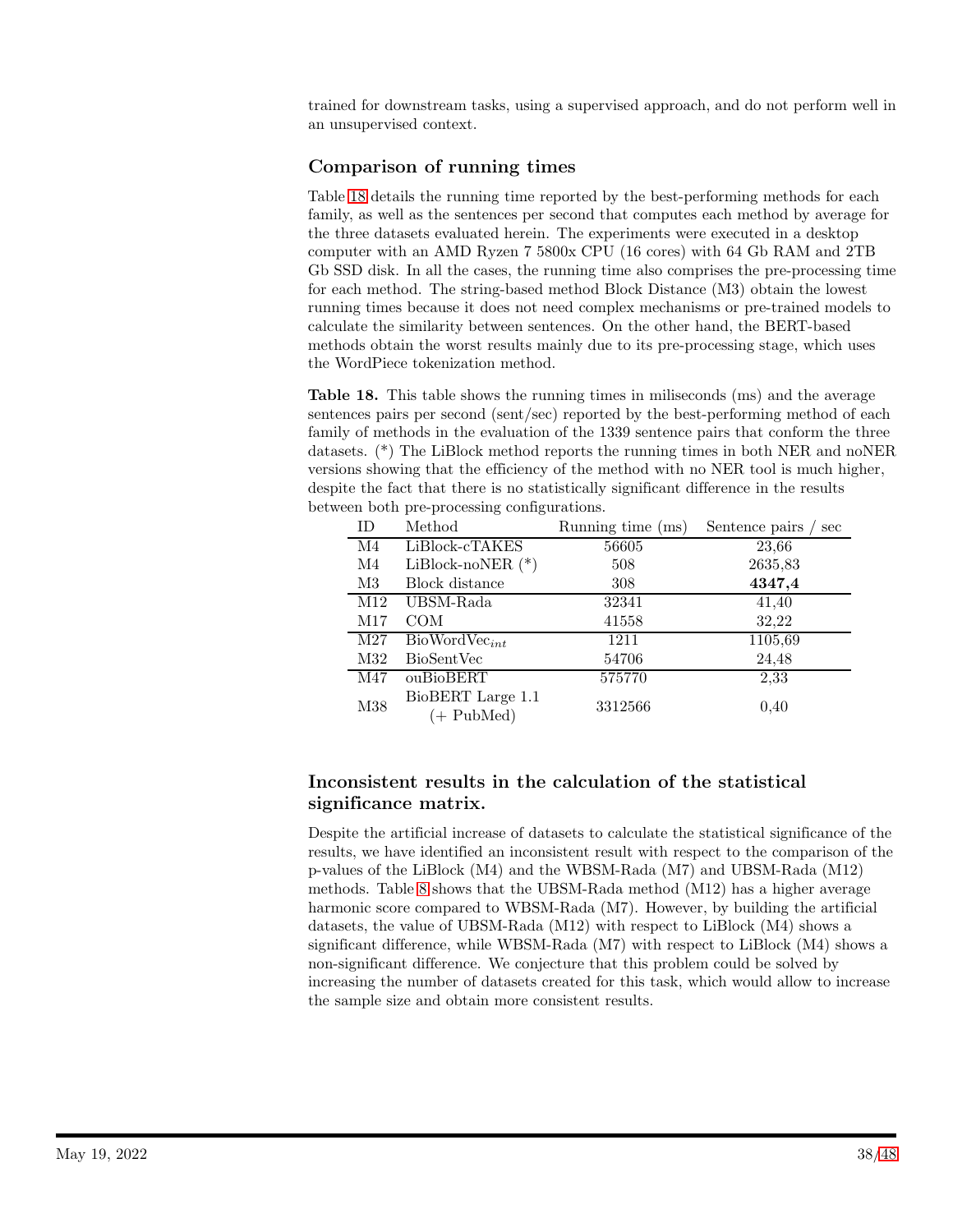# Conclusions and future work

We have introduced the largest, detailed, and for the first time, reproducible experimental survey on biomedical sentence similarity reported in the literature. Our work also introduces a collection of self-contained and reproducible benchmarks on biomedical sentence similarity based on the same software platform, called HESML-STS, which has been especially developed for this work, being provided as part of the new HESML V2R1 version that will be made publicly available soon. We provide a detailed reproducibility protocol [\[41\]](#page-42-13) and dataset [\[42\]](#page-43-0) to allow the exact replication of all our experiments, methods, and results. In addition, we introduce a new aggregated string-based sentence similarity method called LiBlock, together with eight variants of the ontology-based methods introduced by Sogancioglu et al. [\[30\]](#page-42-2), and a new pre-trained word embedding model based on FastText [\[56\]](#page-44-1) and trained on the full-text of the articles in the PMC-BioC corpus [\[19\]](#page-41-4). We also evaluate for the first time the CTR [\[51\]](#page-43-7) dataset in a benchmark on biomedical sentence similarity.

The string-based LiBlock (M4) measure sets the new state-of-the-art for the sentence similarity task in the biomedical domain and significantly outperforms all the methods evaluated herein, with the only exception of the COM (M17) and WBSM-Rada (M7) ontology-based methods. However, our data analysis shows that at least with the three datasets evaluated herein, there is no statistically significant difference between the performance of the LiBlock (M4) method using the cTakes or none NER tool. Thus, using the LiBlock method without any NER tool could be a competitive and much more efficient solution for high-throughput applications.

Concerning the impact of the Named Entity Recognition (NER) tools, our results confirm that the choice of the best NER tool for each method significantly impacts their performance. MetamapLite [\[93\]](#page-46-8) and cTAKES [\[60\]](#page-44-5) set the best-performing configurations for the family of ontology-based methods, whilst Metamap [\[65\]](#page-44-10) sets the best-performing option for none.

Our experiments confirm that the pre-processing stage has a very significant impact on the performance of the sentence similarity methods evaluated herein, despite this fact have neither been studied nor reported in the literature. Thus, the selection of the proper configuration for each sentence similarity method should be confirmed experimentally. However, our experiments suggest some default configurations to make these decisions, such as the use of lower-casing normalization, some specific char filtering methods, and some specific tokenizers with the only exception of BioCNLPTokenizer. Finally, the families of string and ontology-based methods show a noticeable preference pattern by the use of the NLTK2018 stop-words list. For a detailed description of the best pre-processing configurations, we refer the readers to our discussion.

String-based methods do not capture either the semantics of the words in the sentence or the semantic relationships between words, and their effectiveness relies on the word overlapping frequency in the sentences. Ontology-based methods Named Entity Recognition (NER) and Word Sense Disambiguation (WSD) tools to recognize the underlying concepts in the sentences and require external resources to capture the semantic information from the sentences, which limits their lexical coverage. In addition, they require either high word overlapping or high recognition coverage of named entities in order to properly calculate the similarity between sentences. On the other hand, the methods based on pre-trained embeddings and language models need a large corpus for training, a complex training phase, and considerable computational resources to calculate the similarity between sentences. Moreover, these methods tend to obtain high similarity scores in most cases, which may penalize them in a balanced dataset and in a real environment. Finally, BERT-based methods are trained for downstream tasks, using a supervised approach, and do not perform well in an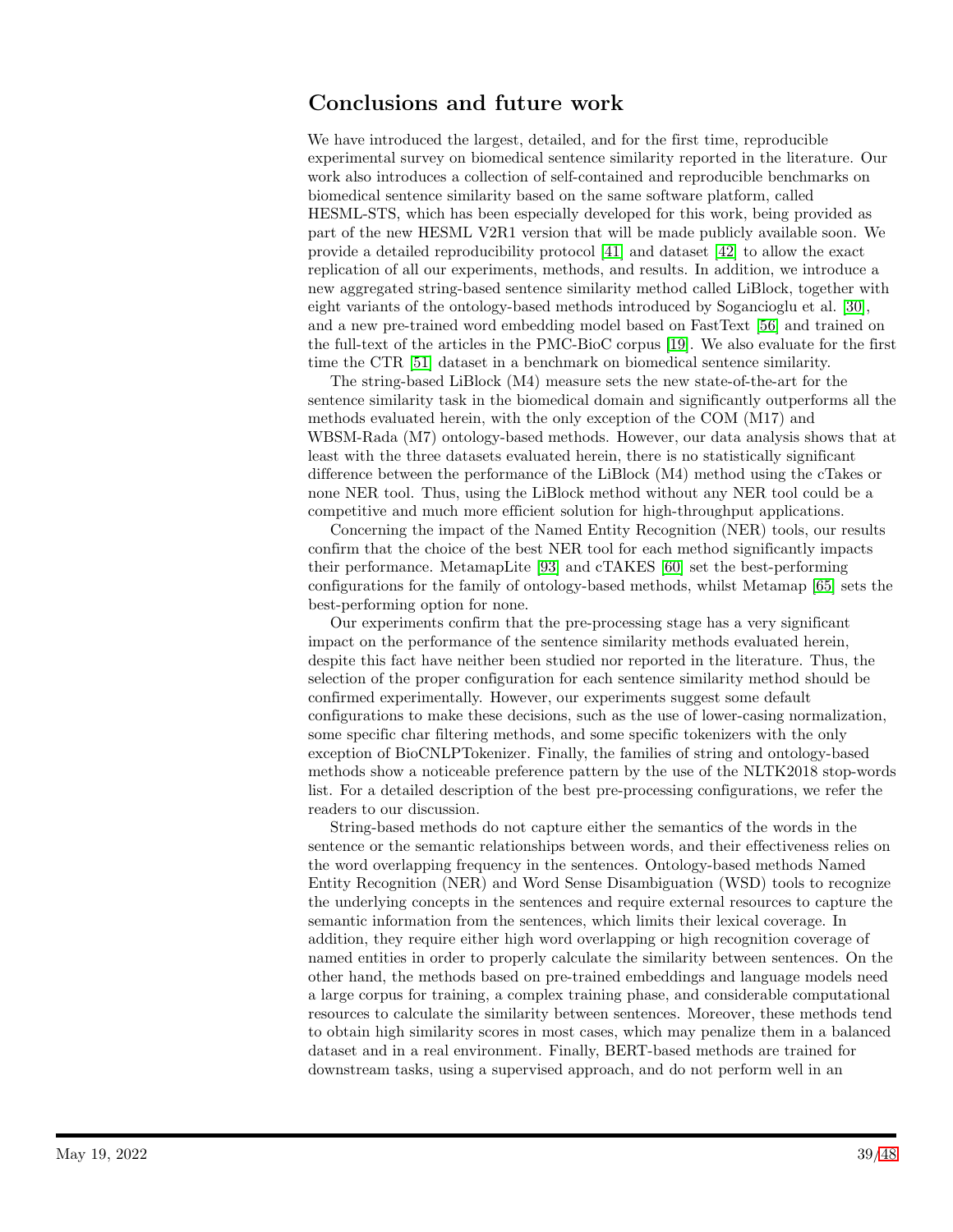unsupervised context.

Our experiments suggest that the current benchmarks do not cover all the language features that characterize the biomedical domain, such as the frequent use of acronyms and rhetorical expressions like synonymy, meronymy, etc. In addition, current benchmarks have a very limited sample size that difficult the analysis of results. We conjecture that LiBlock, COM, and UBSM-Rada perform well because there is a noticeable overlap of terms that may benefit the former methods over the others reported in the literature. Furthermore, Chen et al. [\[104\]](#page-47-7) highlights the need to improve and create new benchmarks from different perspectives, to reflect the multifaceted notion of the similarity of sentences. Therefore, we found a strong need for improving existing benchmarks for the task of semantic similarity of sentences in the biomedical domain.

As forthcoming activities, we plan to publish our new software release HESML V2R1 including the HESML-STS software package developed for this work. We also plan to evaluate the new sentence similarity methods introduced herein in a benchmark for the general language domain. In addition, we will study the evaluation of the sentence similarity methods in an extrinsic task, such as semantic medical indexing [\[105\]](#page-47-8) or summarization [\[106\]](#page-47-9). We also consider the evaluation of further pre-processing configurations, such as biomedical NER systems based on recent Deep Learning techniques [\[10\]](#page-40-8), or extending our experiments and research to the multilingual scenario by integrating multilingual biomedical NER systems like Cimind [\[107\]](#page-47-10). Finally, we plan to evaluate some recent biomedical concept embeddings based on MeSH [\[108\]](#page-47-11), which has not been evaluated in the sentence similarity task yet.

# Acknowledgments

We are grateful to Gizem Sogancioglu and Kathrin Blagec for answering kindly our questions to replicate their methods and experiments, Fernando González and Juan Corrales for setting up our reproducibility dataset, and Hongfang Liu and Yanshan Wang for providing us the MedSTS dataset. UMLS CUI codes, SNOMED-CT US ontology and MeSH thesaurus were used in our experiments by courtesy of the National Library of Medicine of the United States.

# Appendix A. The statistical significance results

We provide a series of tables reporting the p-values for each pair of methods evaluated in this work as supplementary material.

# Appendix B. The pre-processing raw output files

We provide all the pre-processing raw output tables for the experiments evaluated herein as supplementary material

# Appendix C. A reproducibility protocol and dataset on the biomedical sentence similarity

We provide the reproducibility protocol published at protocols.io [\[41\]](#page-42-13) as supplementary material to allow the exact replication of all our experiments, methods, and results.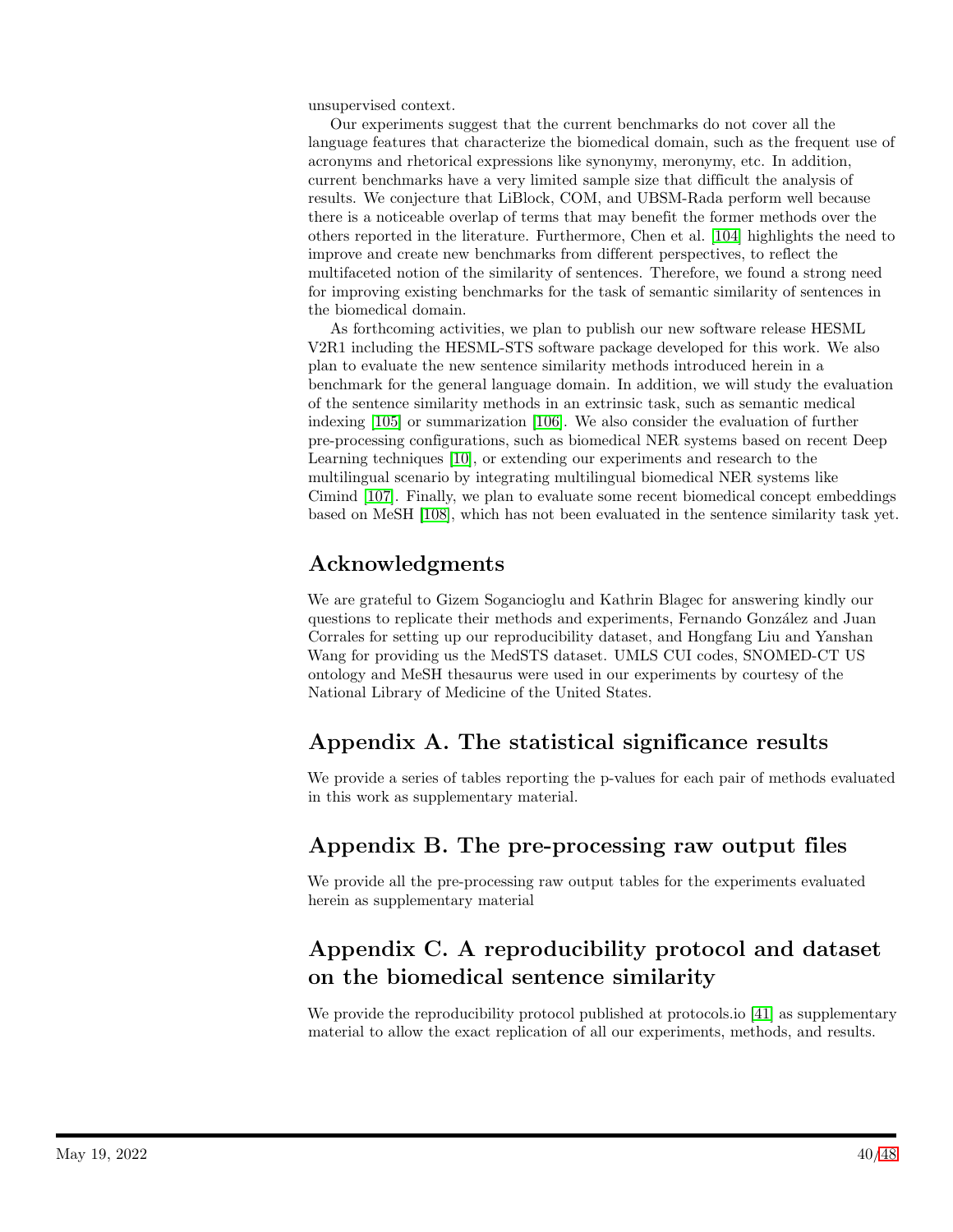# <span id="page-40-0"></span>References

- 1. Tafti AP, Behravesh E, Assefi M, LaRose E, Badger J, Mayer J, et al. bigNN: An open-source big data toolkit focused on biomedical sentence classification. In: 2017 IEEE International Conference on Big Data (Big Data); 2017. p. 3888–3896.
- 2. Kim S, Kim W, Comeau D, Wilbur WJ. Classifying gene sentences in biomedical literature by combining high-precision gene identifiers. In: Proc. of the 2012 Workshop on Biomedical Natural Language Processing; 2012. p. 185–192.
- <span id="page-40-1"></span>3. Chen Q, Panyam NC, Elangovan A, Davis M, Verspoor K. Document triage and relation extraction for protein-protein interactions affected by mutations. In: Proc. of the BioCreative VI Workshop. vol. 6; 2017. p. 52–51.
- <span id="page-40-2"></span>4. Sarrouti M, Ouatik El Alaoui S. A passage retrieval method based on probabilistic information retrieval model and UMLS concepts in biomedical question answering. J Biomedical Informatics. 2017;68:96–103.
- <span id="page-40-3"></span>5. Kosorus H, Bögl A, Küng J. Semantic Similarity between Queries in QA System using a Domain-specific Taxonomy. In: ICEIS (1); 2012. p. 241–246.
- <span id="page-40-4"></span>6. Ravikumar KE, Rastegar-Mojarad M, Liu H. BELMiner: adapting a rule-based relation extraction system to extract biological expression language statements from bio-medical literature evidence sentences. Database. 2017;2017(1).
- <span id="page-40-5"></span>7. Rastegar-Mojarad M, Komandur Elayavilli R, Liu H. BELTracker: evidence sentence retrieval for BEL statements. Database. 2016;2016.
- <span id="page-40-6"></span>8. Du J, Chen Q, Peng Y, Xiang Y, Tao C, Lu Z. ML-Net: multi-label classification of biomedical texts with deep neural networks. J Am Med Inform Assoc. 2019;26(11):1279–1285.
- <span id="page-40-7"></span>9. Liu H, Hunter L, Kešelj V, Verspoor K. Approximate subgraph matching-based literature mining for biomedical events and relations. PLoS One. 2013;8(4):e60954.
- <span id="page-40-8"></span>10. Hahn U, Oleynik M. Medical Information Extraction in the Age of Deep Learning. Yearb Med Inform. 2020;29(1):208–220.
- <span id="page-40-9"></span>11. Kim SN, Martinez D, Cavedon L, Yencken L. Automatic classification of sentences to support Evidence Based Medicine. BMC Bioinformatics. 2011;12 Suppl 2:5.
- <span id="page-40-10"></span>12. Hassanzadeh H, Groza T, Nguyen A, Hunter J. A supervised approach to quantifying sentence similarity: with application to evidence based medicine. PLoS One. 2015;10(6):e0129392.
- <span id="page-40-11"></span>13. Boyack KW, Newman D, Duhon RJ, Klavans R, Patek M, Biberstine JR, et al. Clustering more than two million biomedical publications: comparing the accuracies of nine text-based similarity approaches. PLoS One. 2011;6(3):e18029.
- <span id="page-40-12"></span>14. Dey S, Luo H, Fokoue A, Hu J, Zhang P. Predicting adverse drug reactions through interpretable deep learning framework. BMC Bioinformatics. 2018;19(Suppl 21):476.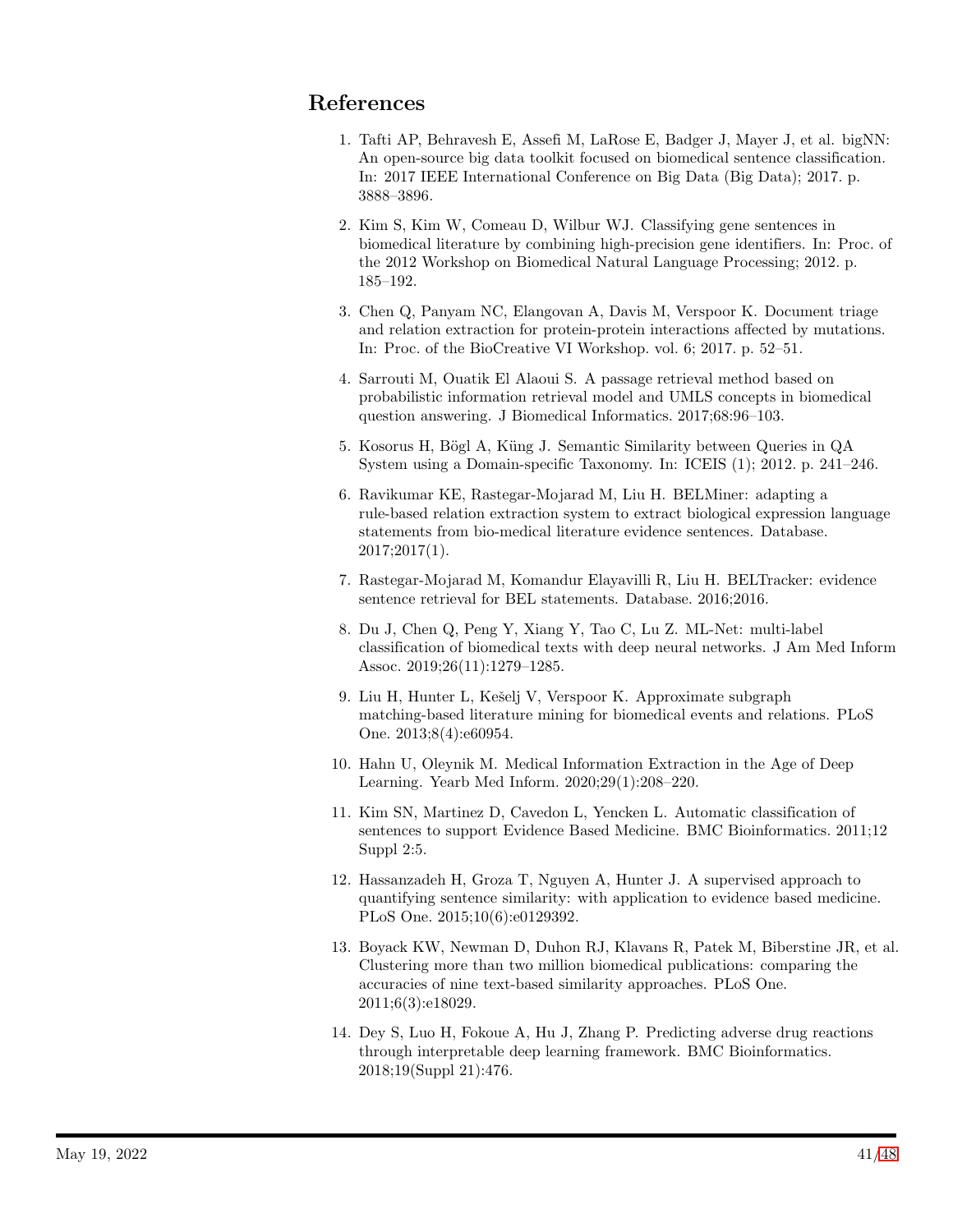- <span id="page-41-0"></span>15. Lamurias A, Ruas P, Couto FM. PPR-SSM: personalized PageRank and semantic similarity measures for entity linking. BMC Bioinformatics. 2019;20(1):534.
- <span id="page-41-1"></span>16. Aliguliyev RM. A new sentence similarity measure and sentence based extractive technique for automatic text summarization. Expert Syst Appl. 2009;36(4):7764–7772.
- <span id="page-41-2"></span>17. Shang Y, Li Y, Lin H, Yang Z. Enhancing biomedical text summarization using semantic relation extraction. PLoS One. 2011;6(8):e23862.
- <span id="page-41-3"></span>18. Allot A, Chen Q, Kim S, Vera Alvarez R, Comeau DC, Wilbur WJ, et al. LitSense: making sense of biomedical literature at sentence level. Nucleic Acids Res. 2019;.
- <span id="page-41-4"></span>19. Comeau DC, Wei CH, Islamaj Do˘gan R, Lu Z. PMC text mining subset in BioC: about three million full-text articles and growing. Bioinformatics. 2019;.
- <span id="page-41-5"></span>20. Agirre E, Cer D, Diab M, Gonzalez-Agirre A. Semeval-2012 task 6: A pilot on semantic textual similarity. In: \* SEM 2012: The First Joint Conference on Lexical and Computational Semantics–Volume 1: Proc. of the main conference and the shared task, and Volume 2: Proc. of the Sixth International Workshop on Semantic Evaluation (SemEval 2012). ACL; 2012. p. 385–393.
- 21. Agirre E, Cer D, Diab M, Gonzalez-Agirre A, Guo W. \* SEM 2013 shared task: Semantic textual similarity. In: Second Joint Conference on Lexical and Computational Semantics (\* SEM), Volume 1: Proc. of the Main Conference and the Shared Task: Semantic Textual Similarity. vol. 1. ACL; 2013. p. 32–43.
- 22. Agirre E, Banea C, Cardie C, Cer D, Diab M, Gonzalez-Agirre A, et al. Semeval-2014 task 10: Multilingual semantic textual similarity. In: Proc. of the 8th international workshop on semantic evaluation (SemEval 2014). ACL; 2014. p. 81–91.
- 23. Agirre E, Banea C, Cardie C, Cer D, Diab M, Gonzalez-Agirre A, et al. Semeval-2015 task 2: Semantic textual similarity, english, spanish and pilot on interpretability. In: Proc. of the 9th international workshop on semantic evaluation (SemEval 2015). ACL; 2015. p. 252–263.
- 24. Agirre E, Banea C, Cer D, Diab M, others. Semeval-2016 task 1: Semantic textual similarity, monolingual and cross-lingual evaluation. 10th International Workshop on Semantic Evaluation (SemEval-2016). 2016;.
- <span id="page-41-6"></span>25. Cer D, Diab M, Agirre E, Lopez-Gazpio I, Specia L. SemEval-2017 Task 1: Semantic Textual Similarity Multilingual and Crosslingual Focused Evaluation. In: Proceedings of the 11th International Workshop on Semantic Evaluation (SemEval-2017). Vancouver, Canada: Association for Computational Linguistics; 2017. p. 1–14.
- <span id="page-41-7"></span>26. Wang Y, Afzal N, Liu S, Rastegar-Mojarad M, Wang L, Shen F, et al. Overview of the BioCreative/OHNLP Challenge 2018 Task 2: Clinical Semantic Textual Similarity. Proc of the BioCreative/OHNLP Challenge. 2018;2018.
- <span id="page-41-8"></span>27. Kalyan KS, Sangeetha S. SECNLP: A survey of embeddings in clinical natural language processing. J Biomed Inform. 2020;101:103323.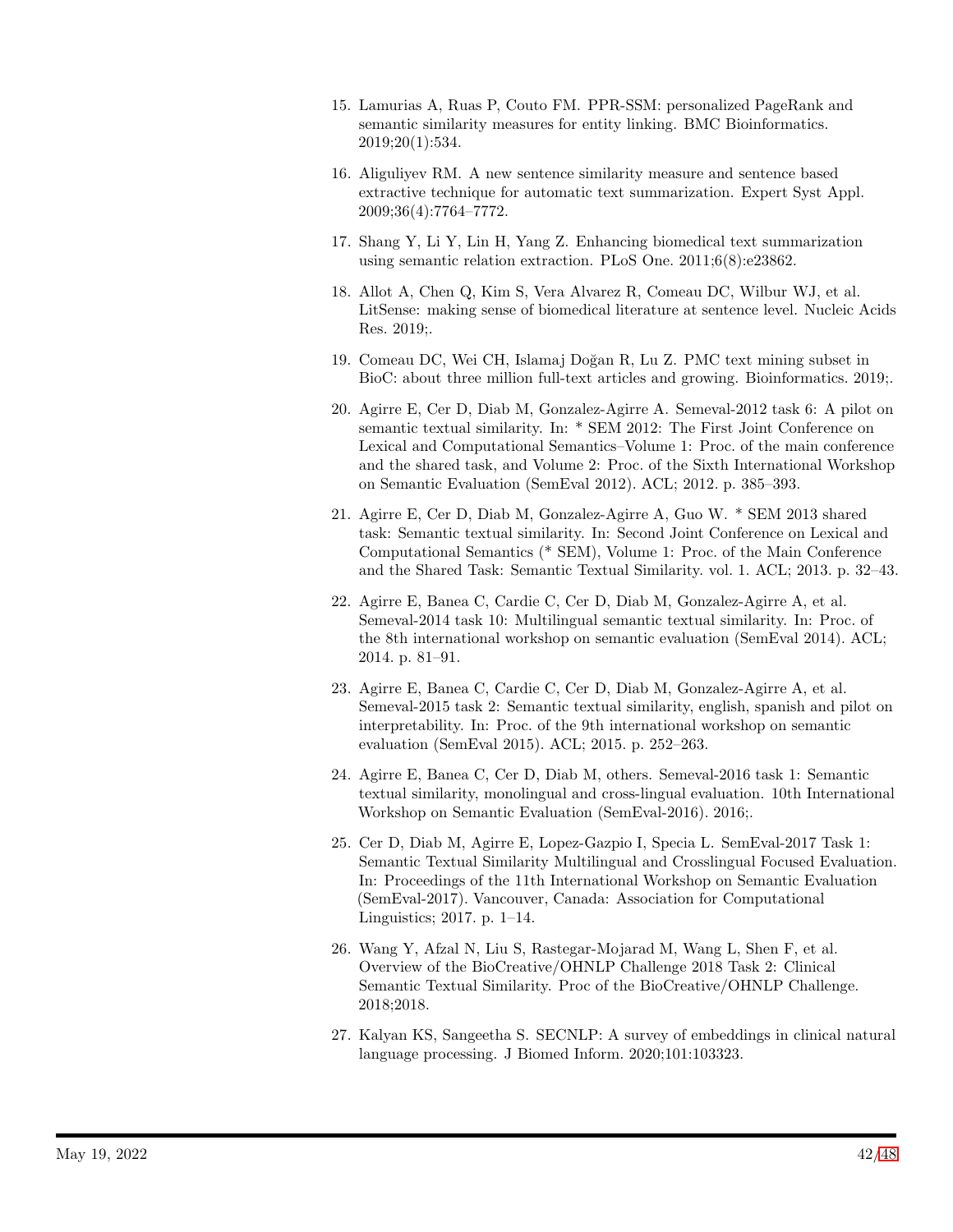- <span id="page-42-0"></span>28. Khattak FK, Jeblee S, Pou-Prom C, Abdalla M, Meaney C, Rudzicz F. A survey of word embeddings for clinical text. Journal of Biomedical Informatics: X. 2019;4:100057.
- <span id="page-42-1"></span>29. Alsentzer E, Murphy J, Boag W, Weng WH, Jindi D, Naumann T, et al. Publicly Available Clinical BERT Embeddings. In: Proc. of the 2nd Clinical Natural Language Processing Workshop. Minneapolis, Minnesota, USA: Association for Computational Linguistics; 2019. p. 72–78.
- <span id="page-42-2"></span>30. Sogancioglu G, Öztürk H, Özgür A. BIOSSES: a semantic sentence similarity estimation system for the biomedical domain. Bioinformatics. 2017;33(14):49–58.
- <span id="page-42-3"></span>31. Blagec K, Xu H, Agibetov A, Samwald M. Neural sentence embedding models for semantic similarity estimation in the biomedical domain. BMC Bioinformatics. 2019;20(1):178.
- <span id="page-42-4"></span>32. Peng Y, Yan S, Lu Z. Transfer Learning in Biomedical Natural Language Processing: An Evaluation of BERT and ELMo on Ten Benchmarking Datasets. In: Proc. of the 18th BioNLP Workshop and Shared Task. Florence, Italy: Association for Computational Linguistics; 2019. p. 58–65.
- <span id="page-42-5"></span>33. Chen Q, Peng Y, Lu Z. BioSentVec: creating sentence embeddings for biomedical texts. In: 2019 IEEE International Conference on Healthcare Informatics (ICHI). IEEE; 2019. p. 1–5.
- <span id="page-42-6"></span>34. Tawfik NS, Spruit MR. Evaluating Sentence Representations for Biomedical Text: Methods and Experimental Results. J Biomed Inform. 2020; p. 103396.
- <span id="page-42-7"></span>35. Chen Q, Du J, Kim S, Wilbur WJ, Lu Z. Deep learning with sentence embeddings pre-trained on biomedical corpora improves the performance of finding similar sentences in electronic medical records. BMC Medical Informatics and Decision Making. 2020;20(1):73. doi:https://doi.org/10.1186/s12911-020-1044-0.
- <span id="page-42-9"></span><span id="page-42-8"></span>36. Breiman L. Random Forests. Machine Learning. 2001;45(1):5–32.
- 37. Lara-Clares A, Lastra-Díaz JJ, Garcia-Serrano A. Protocol for a reproducible experimental survey on biomedical sentence similarity. PLoS One. 2021;16(3):e0248663.
- <span id="page-42-10"></span>38. Lastra-Díaz JJ, García-Serrano A, Batet M, Fernández M, Chirigati F. HESML: a scalable ontology-based semantic similarity measures library with a set of reproducible experiments and a replication dataset. Information Systems. 2017;66:97–118.
- <span id="page-42-11"></span>39. Lastra-Díaz JJ, Lara-Clares A, Garcia-Serrano A. HESML: a real-time semantic measures library for the biomedical domain with a reproducible survey. BMC Bioinformatics.  $2022;23(1):23$ .
- <span id="page-42-12"></span>40. Lara-Clares A, Lastra Diaz JJ, Garcia Serrano A. Reproducible experiments on word and sentence similarity measures for the biomedical domain; 2022. Available from: <https://doi.org/10.21950/EPNXTR>.
- <span id="page-42-13"></span>41. Lara-Clares A, Lastra-Díaz JJ, Garcia-Serrano A. A reproducibility protocol and dataset on the biomedical sentence similarity; 2022. Available from: https://www.protocols.io/view/a-reproducibility-protocol-and-dataset-on-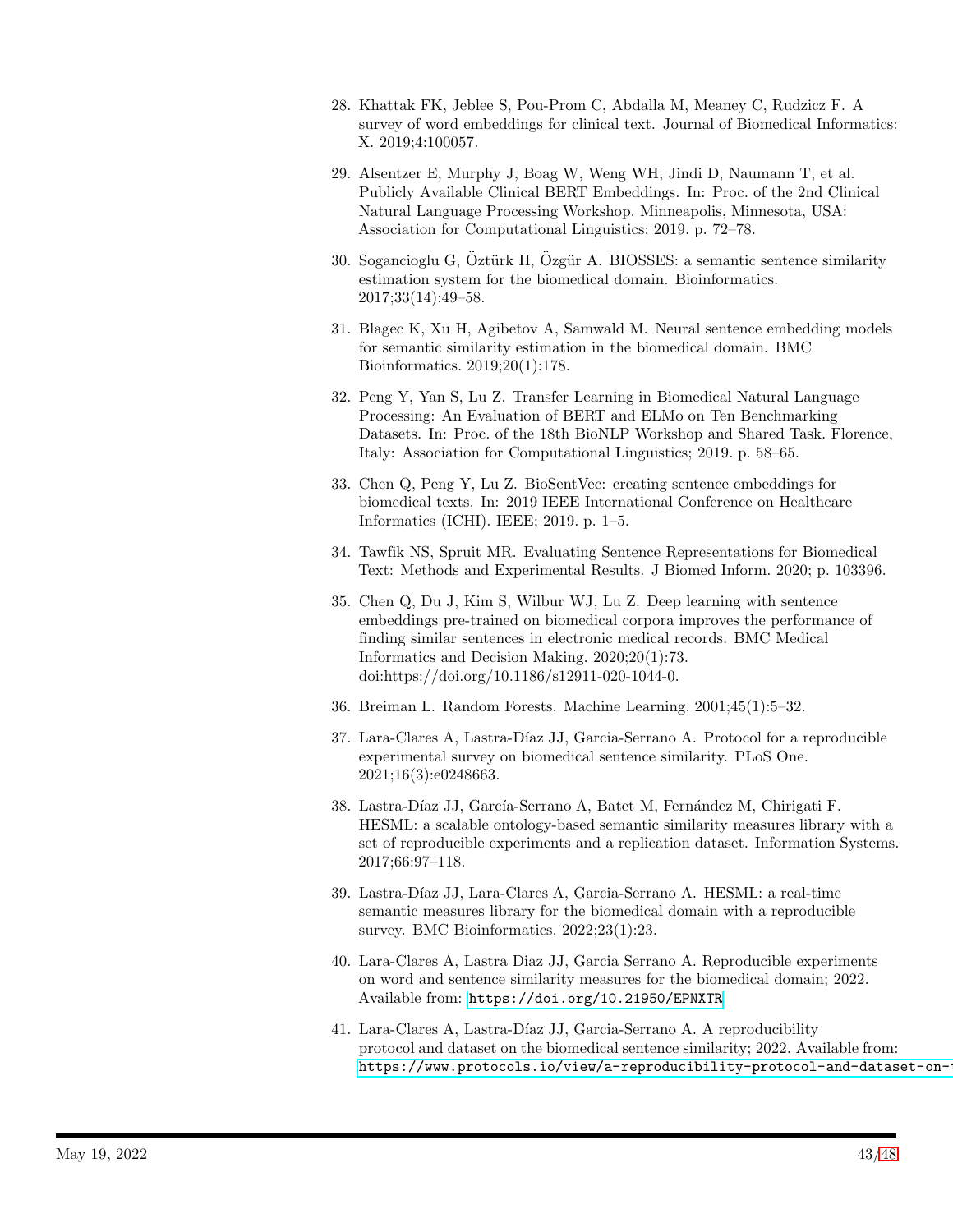- <span id="page-43-0"></span>42. Lara-Clares A, Lastra Diaz JJ, Garcia Serrano A. Reproducible experiments on word and sentence similarity measures for the biomedical domain; 2022. Available from: <https://doi.org/10.21950/EPNXTR>.
- <span id="page-43-1"></span>43. Lastra-Díaz JJ, García-Serrano A. A new family of information content models with an experimental survey on WordNet. Knowledge-Based Systems. 2015;89:509–526.
- <span id="page-43-11"></span>44. Lastra-Díaz JJ, García-Serrano A. A novel family of IC-based similarity measures with a detailed experimental survey on WordNet. Engineering Applications of Artificial Intelligence Journal. 2015;46:140–153.
- 45. Lastra-Díaz JJ, García-Serrano A. A refinement of the well-founded Information Content models with a very detailed experimental survey on Word-Net. ETSI Informática. Universidad Nacional de Educación a Distancia (UNED). http://e-spacio.uned.es/fez/view/bibliuned:DptoLSI-ETSI-Informes-Jlastra-2016. TR-2016-01.
- <span id="page-43-2"></span>46. Lastra-Diaz JJ, Goikoetxea J, Hadj Taieb MA, García-Serrano A, Ben Aouicha M, Agirre E. A reproducible survey on word embeddings and ontology-based methods for word similarity: Linear combinations outperform the state of the art. Engineering Applications of Artificial Intelligence. 2019;85:645 – 665.
- <span id="page-43-3"></span>47. Lastra-Díaz JJ, García-Serrano A. WordNet-based word similarity reproducible experiments based on HESML V1R1 and ReproZip; 2016. Mendeley Data, v1. <http://doi.org/10.17632/65pxgskhz9.1>.
- <span id="page-43-4"></span>48. Lastra-Díaz JJ, Goikoetxea J, Hadj Taieb MA, García-Serrano A, Aouicha MB, Agirre E. Reproducibility dataset for a large experimental survey on word embeddings and ontology-based methods for word similarity. Data in Brief. 2019;26:104432.
- <span id="page-43-5"></span>49. Lastra-Díaz JJ, Goikoetxea J, Hadj Taieb M, García-Serrano A, Ben Aouicha M, Agirre E, et al. A large reproducible benchmark of ontology-based methods and word embeddings for word similarity. Information Systems. 2021;96:101636.
- <span id="page-43-6"></span>50. Wang Y, Afzal N, Fu S, Wang L, Shen F, Rastegar-Mojarad M, et al. MedSTS: a resource for clinical semantic textual similarity. Language Resources and Evaluation. 2018; p. 1–16.
- <span id="page-43-7"></span>51. Lithgow-Serrano O, Gama-Castro S, Ishida-Gutiérrez C, Mejía-Almonte C, Tierrafría VH, Martínez-Luna S, et al. Similarity corpus on microbial transcriptional regulation. Journal of Biomedical Semantics. 2019;10(1):8.
- <span id="page-43-8"></span>52. Lithgow-Serrano O, Gama-Castro S, Ishida-Gutiérrez C, Collado-Vides J. L-Regulon: A novel soft-curation approach supported by a semantic enriched reading for RegulonDB literature. bioRxiv. 2020;doi:10.1101/2020.04.26.062745.
- <span id="page-43-9"></span>53. Gerlach M, Shi H, Amaral LAN. A universal information theoretic approach to the identification of stopwords. Nature Machine Intelligence. 2019;1(12):606–612.
- <span id="page-43-10"></span>54. Li Y, McLean D, Bandar ZA, James DO, Crockett K. Sentence Similarity Based on Semantic Nets and Corpus Statistics. IEEE Trans Knowl Data Eng. 2006;18(8):1138–1150.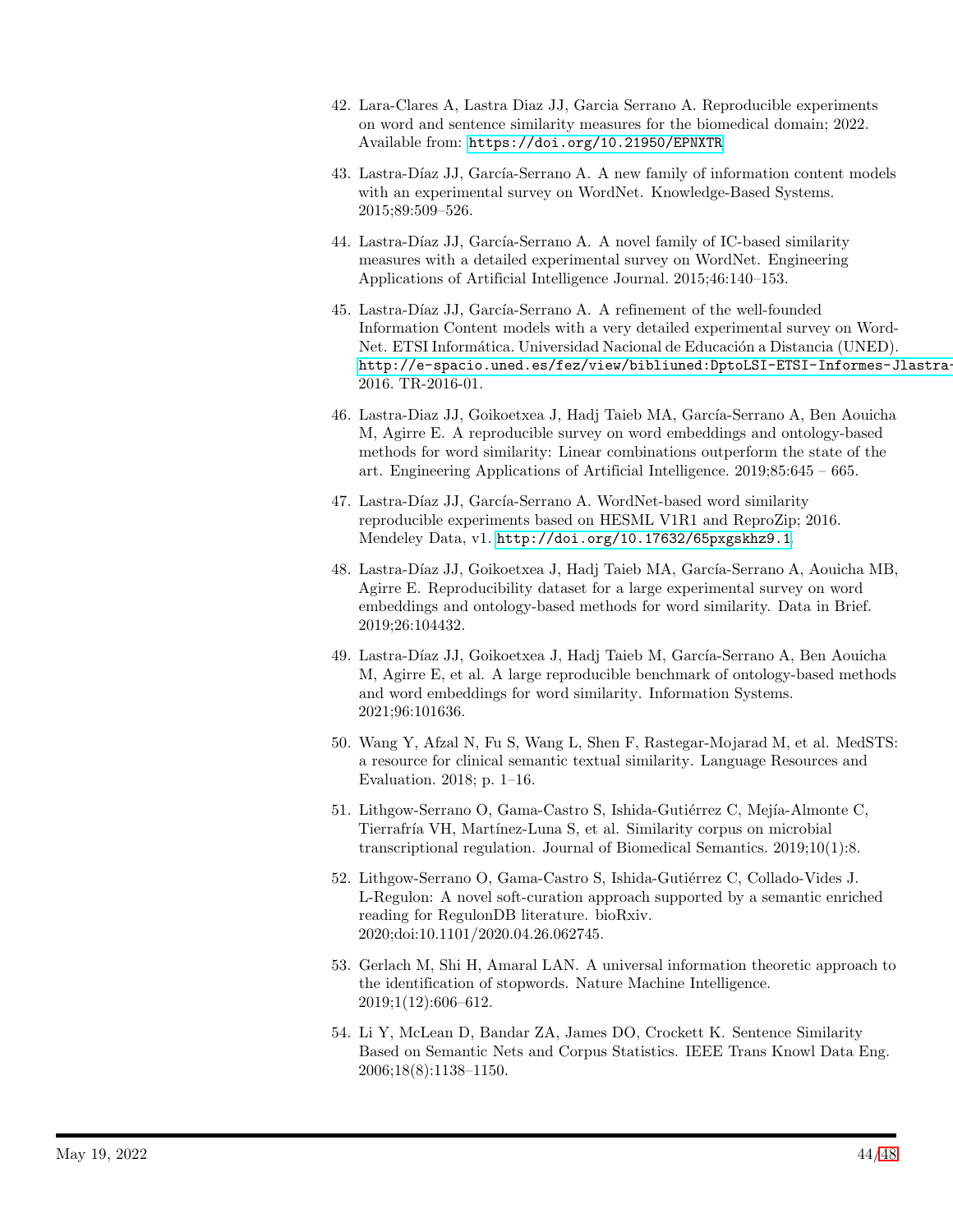- <span id="page-44-1"></span><span id="page-44-0"></span>55. Krause EF. Taxicab Geometry: An Adventure in Non-Euclidean Geometry. Online: Courier Corporation; 1986.
- 56. Bojanowski P, Grave E, Joulin A, Mikolov T. Enriching Word Vectors with Subword Information. Transactions of the Association for Computational Linguistics. 2017;5:135–146.
- <span id="page-44-2"></span>57. Song B, Li F, Liu Y, Zeng X. Deep learning methods for biomedical named entity recognition: a survey and qualitative comparison. Brief Bioinform. 2021;22(6).
- <span id="page-44-3"></span>58. Miller GA. WordNet: A Lexical Database for English. ACM. 1995;38(11):39–41.
- <span id="page-44-5"></span><span id="page-44-4"></span>59. Donnelly K. SNOMED-CT: The advanced terminology and coding system for eHealth. Books Google. 2006;121:279–290.
- 60. Savova GK, Masanz JJ, Ogren PV, Zheng J, Sohn S, Kipper-Schuler KC, et al. Mayo clinical Text Analysis and Knowledge Extraction System (cTAKES): architecture, component evaluation and applications. J Am Med Inform Assoc. 2010;17(5):507–513.
- <span id="page-44-6"></span>61. Dijkstra EW. A note on two problems in connexion with graphs. Numerische Mathematik. 1959;1(1):269–271.
- <span id="page-44-7"></span>62. Johnson AEW, Pollard TJ, Shen L, Lehman LWH, Feng M, Ghassemi M, et al. MIMIC-III, a freely accessible critical care database. Sci Data. 2016;3:160035.
- <span id="page-44-8"></span>63. Mikolov T, Sutskever I, Chen K, Corrado GS, others. Distributed representations of words and phrases and their compositionality. Adv Neural Inf Process Syst. 2013;.
- <span id="page-44-9"></span>64. Pennington J, Socher R, Manning C. Glove: Global vectors for word representation. In: Proc. of the 2014 conference on empirical methods in natural language processing (EMNLP). ACL Web; 2014. p. 1532–1543.
- <span id="page-44-10"></span>65. Aronson AR, Lang FM. An overview of MetaMap: historical perspective and recent advances. J Am Med Inform Assoc. 2010;17(3):229–236.
- <span id="page-44-11"></span>66. S´anchez D, Batet M, Isern D. Ontology-based information content computation. Knowledge-Based Systems. 2011;24(2):297–303.
- <span id="page-44-12"></span>67. Cai Y, Zhang Q, Lu W, Che X. A hybrid approach for measuring semantic similarity based on IC-weighted path distance in WordNet. Journal of intelligent information systems. 2017; p. 1–25.
- <span id="page-44-13"></span>68. Rada R, Mili H, Bicknell E, Blettner M. Development and application of a metric on semantic nets. IEEE Transactions on Systems, Man, and Cybernetics. 1989;19(1):17–30.
- <span id="page-44-14"></span>69. Jiang JJ, Conrath DW. Semantic similarity based on corpus statistics and lexical taxonomy. In: Proc. of International Conference Research on Computational Linguistics (ROCLING X); 1997. p. 19–33.
- <span id="page-44-15"></span>70. Chapman S, Norton B, Ciravegna F. Armadillo: Integrating knowledge for the semantic web. In: Proceedings of the Dagstuhl Seminar in Machine Learning for the Semantic Web. Researchgate; 2005. p. 90.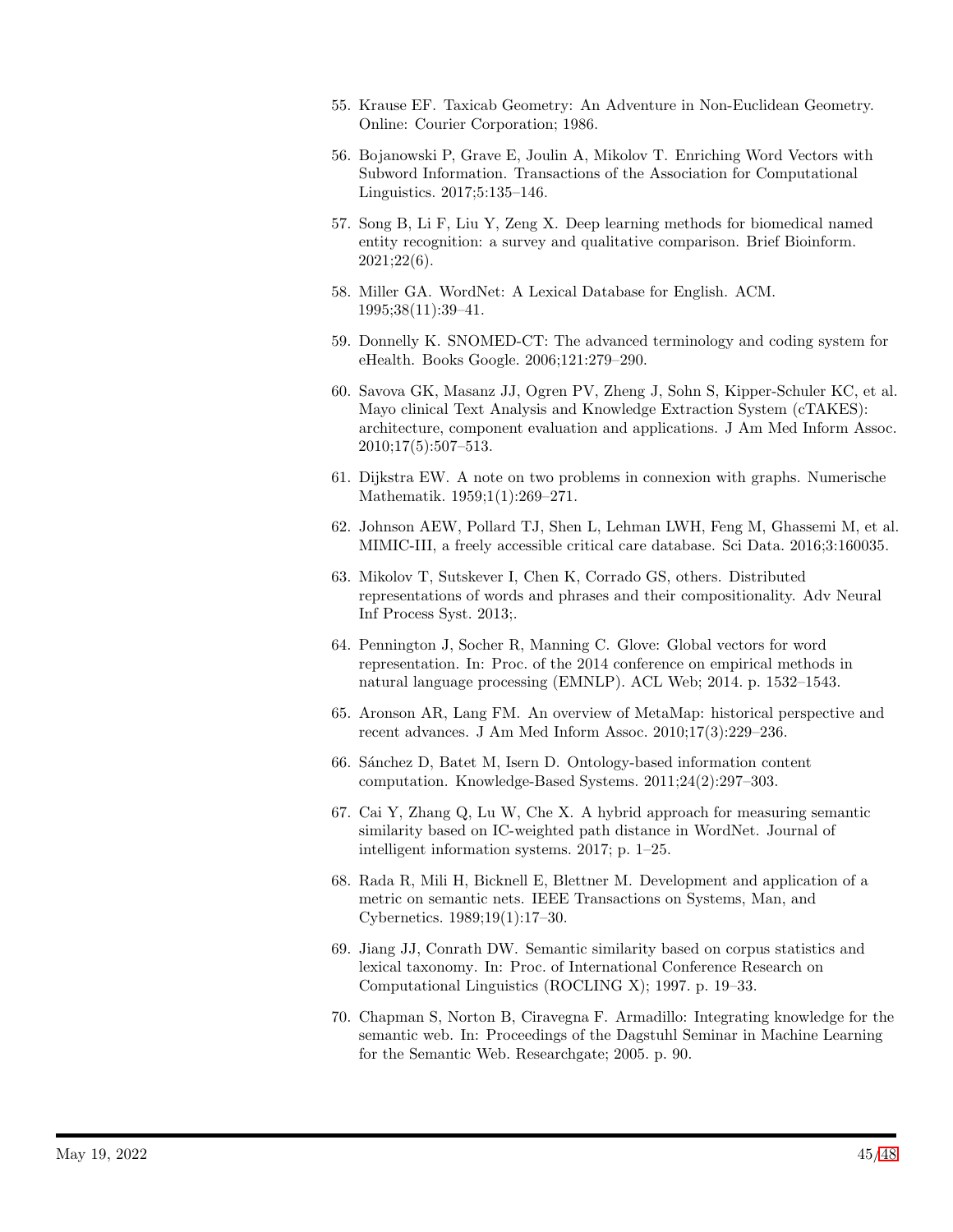- <span id="page-45-0"></span>71. Ukkonen E. Approximate string-matching with q-grams and maximal matches. Theor Comput Sci. 1992;92(1):191–211.
- <span id="page-45-2"></span><span id="page-45-1"></span>72. Jaccard, P . Nouvelles recherches sur la distribution florale. Bull Soc Vaud sci nat. 1908;44:223–270.
- <span id="page-45-3"></span>73. Manning CD, Manning CD, Sch¨utze H. Foundations of Statistical Natural Language Processing. Online: MIT Press; 1999.
- <span id="page-45-4"></span>74. Levenshtein VI. Binary codes capable of correcting deletions, insertions, and reversals. In: Soviet physics doklady. vol. 10. Springer; 1966. p. 707–710.
- 75. Lawlor LR. Overlap, Similarity, and Competition Coefficients. Ecology. 1980;61(2):245–251.
- <span id="page-45-5"></span>76. Akbik A, Blythe D, Vollgraf R. Contextual String Embeddings for Sequence Labeling. In: Proc. of the 27th International Conference on Computational Linguistics. Santa Fe, New Mexico, USA: Association for Computational Linguistics; 2018. p. 1638–1649.
- <span id="page-45-6"></span>77. Pyysalo S, Ginter F, Moen H, Salakoski T, Ananiadou S. Distributional semantics resources for biomedical text processing. Proc of LBM. 2013; p. 39–44.
- <span id="page-45-7"></span>78. Chen Q, Lee K, Yan S, Kim S, Wei CH, Lu Z. BioConceptVec: Creating and evaluating literature-based biomedical concept embeddings on a large scale. PLOS Computational Biology. 2020;16(4):1–18. doi:10.1371/journal.pcbi.1007617.
- <span id="page-45-8"></span>79. Newman-Griffis D, Lai A, Fosler-Lussier E. Insights into Analogy Completion from the Biomedical Domain. In: BioNLP 2017. Vancouver, Canada,: Association for Computational Linguistics; 2017. p. 19–28.
- <span id="page-45-9"></span>80. Zhang Y, Chen Q, Yang Z, Lin H, Lu Z. BioWordVec, improving biomedical word embeddings with subword information and MeSH. Sci Data. 2019;6(1):52.
- <span id="page-45-10"></span>81. Chiu B, Crichton G, Korhonen A, Pyysalo S. How to Train good Word Embeddings for Biomedical NLP. In: Proc. of the 15th Workshop on Biomedical Natural Language Processing. Berlin, Germany: Association for Computational Linguistics; 2016. p. 166–174.
- <span id="page-45-11"></span>82. Cer D, Yang Y, Kong Sy, Hua N, Limtiaco N, St John R, et al. Universal Sentence Encoder for English. In: Proceedings of the 2018 Conference on Empirical Methods in Natural Language Processing: System Demonstrations. Brussels, Belgium: Association for Computational Linguistics; 2018. p. 169–174.
- <span id="page-45-12"></span>83. Pagliardini M, Gupta P, Jaggi M. Unsupervised Learning of Sentence Embeddings Using Compositional n-Gram Features. In: Proc. of the 2018 Conference of the North American Chapter of the Association for Computational Linguistics: Human Language Technologies, Volume 1 (Long Papers). New Orleans, Louisiana: Association for Computational Linguistics; 2018. p. 528–540.
- <span id="page-45-13"></span>84. Lee J, Yoon W, Kim S, Kim D, Kim S, So CH, et al. BioBERT: a pre-trained biomedical language representation model for biomedical text mining. Bioinformatics. 2019;36(4):1234–1240. doi:10.1093/bioinformatics/btz682.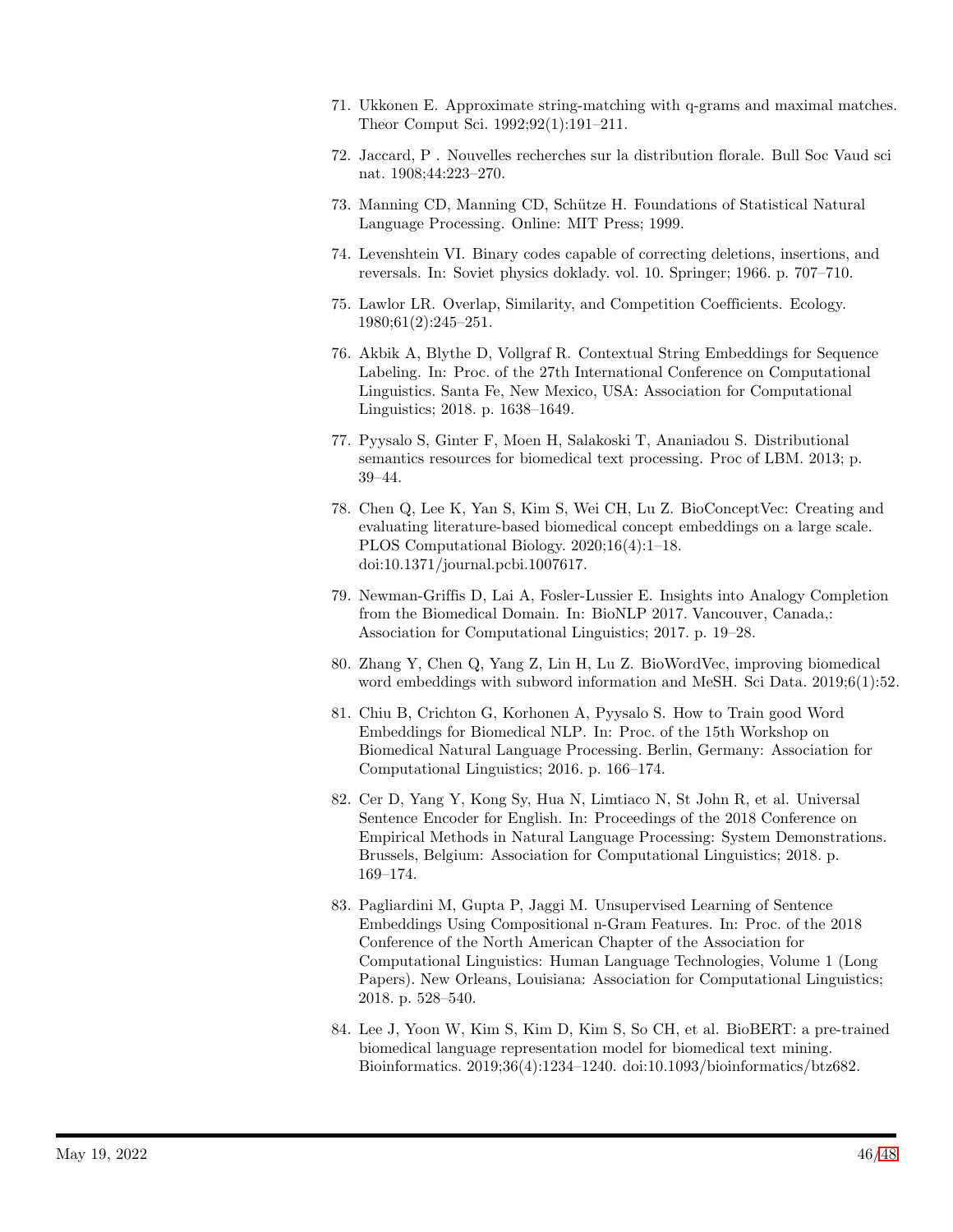- <span id="page-46-1"></span>85. Devlin J, Chang M, Lee K, Toutanova K. BERT: Pre-training of Deep Bidirectional Transformers for Language Understanding. In: Burstein J, Doran C, Solorio T, editors. Proc. of the 2019 Conference of the North American Chapter of the Association for Computational Linguistics: Human Language Technologies, NAACL-HLT, (Long and Short Papers). Minneapolis, MN, USA: Association for Computational Linguistics; 2019. p. 4171–4186. Available from: <https://doi.org/10.18653/v1/n19-1423>.
- <span id="page-46-2"></span>86. Beltagy I, Lo K, Cohan A. SciBERT: A Pretrained Language Model for Scientific Text. In: Proceedings of the 2019 Conference on Empirical Methods in Natural Language Processing and the 9th International Joint Conference on Natural Language Processing (EMNLP-IJCNLP). Hong Kong, China: Association for Computational Linguistics; 2019. p. 3615–3620.
- <span id="page-46-3"></span>87. Huang K, Altosaar J, Ranganath R. ClinicalBERT: Modeling Clinical Notes and Predicting Hospital Readmission. arXiv e-prints. 2019; p. arXiv:1904.05342.
- <span id="page-46-4"></span>88. Gu Y, Tinn R, Cheng H, Lucas M, Usuyama N, Liu X, et al. Domain-Specific Language Model Pretraining for Biomedical Natural Language Processing. arXiv e-prints. 2020; p. arXiv:2007.15779.
- <span id="page-46-5"></span>89. Wada S, Takeda T, Manabe S, Konishi S, Kamohara J, Matsumura Y. A pre-training technique to localize medical BERT and to enhance biomedical BERT. arXiv e-prints. 2020; p. arXiv:2005.07202.
- <span id="page-46-0"></span>90. Wu Y, Schuster M, Chen Z, Le QV, Norouzi M, Macherey W, et al. Google's Neural Machine Translation System: Bridging the Gap between Human and Machine Translation. arXiv. 2016;.
- <span id="page-46-6"></span>91. Manning C, Surdeanu M, Bauer J, Finkel J, Bethard S, McClosky D. The Stanford CoreNLP natural language processing toolkit. In: Proc. of 52nd annual meeting of the association for computational linguistics: system demonstrations. ACL; 2014. p. 55–60.
- <span id="page-46-7"></span>92. Comeau DC, Islamaj Do˘gan R, Ciccarese P, Cohen KB, Krallinger M, Leitner F, et al. BioC: a minimalist approach to interoperability for biomedical text processing. Database. 2013;2013:bat064.
- <span id="page-46-8"></span>93. Demner-Fushman D, Rogers WJ, Aronson AR. MetaMap Lite: an evaluation of a new Java implementation of MetaMap. J Am Med Inform Assoc. 2017;24(4):841–844.
- <span id="page-46-9"></span>94. Bodenreider O. The Unified Medical Language System (UMLS): integrating biomedical terminology. Nucleic Acids Res. 2004;32(Database issue):267–70.
- <span id="page-46-10"></span>95. Lastra-Díaz JJ, Lara-Clares A, Garcia-Serrano A. HESML V1R5 Java software library of ontology-based semantic similarity measures and information content models; 2020. e-cienciaDatos, v1. <https://doi.org/10.21950/1RRAWJ>. Available from: <https://doi.org/10.21950/1RRAWJ>.
- <span id="page-46-11"></span>96. Smith L, Rindflesch T, Wilbur WJ. MedPost: a part-of-speech tagger for bioMedical text. Bioinformatics. 2004;20(14):2320–2321.
- <span id="page-46-12"></span>97. Reátegui R, Ratté S. Comparison of MetaMap and cTAKES for entity extraction in clinical notes. BMC Med Inform Decis Mak. 2018;18(Suppl 3):74.